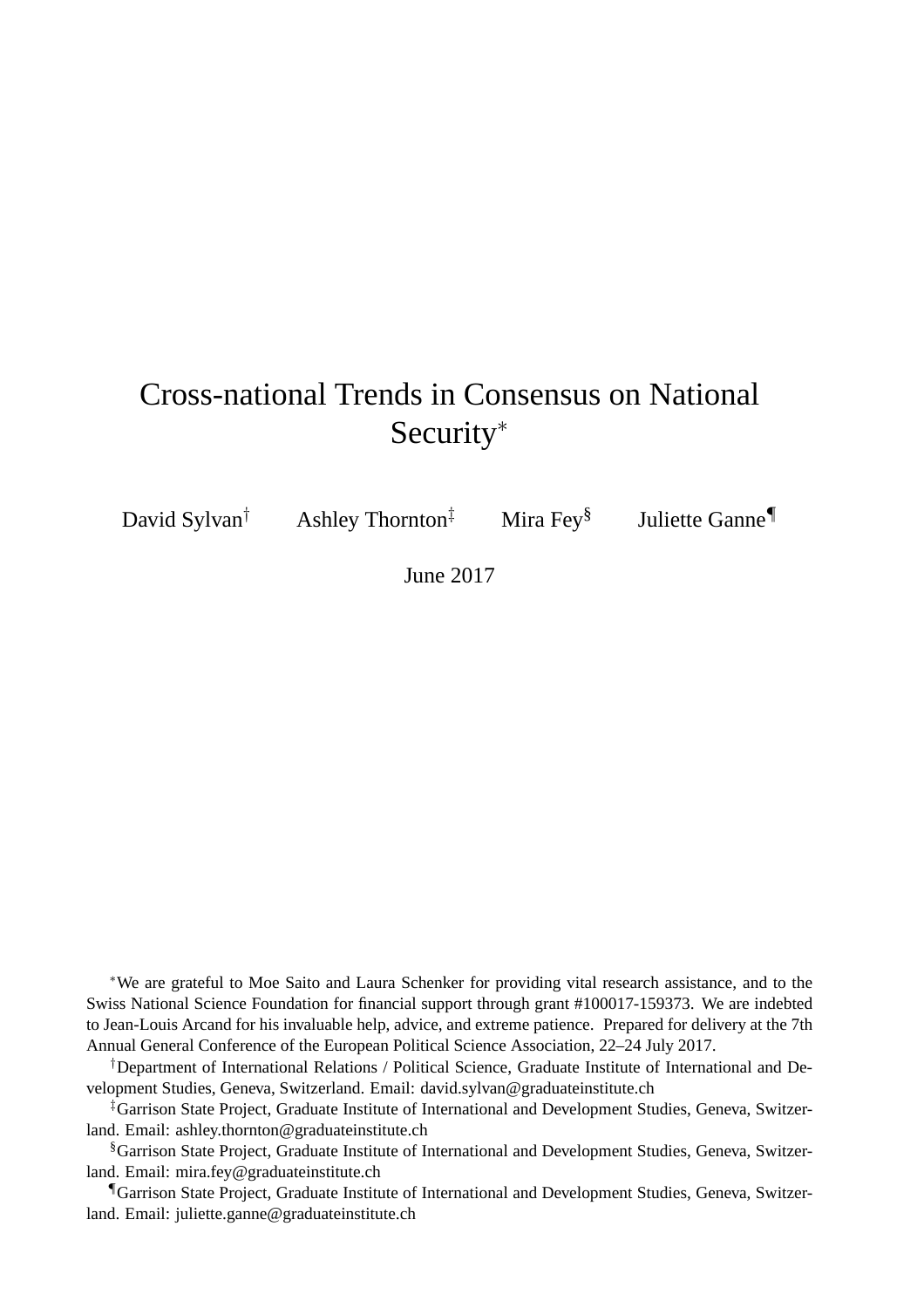#### **Abstract**

Since the attacks of 9/11, numerous states have moved toward national security policies that are costlier, more interventionary, and more intrusive than in the past. To a considerable degree, these changes have been relatively uncontroversial among political elites. However, since previous threats to national security, while also met with strong responses, were somewhat less consensual, one can ask whether recent threats evoke more of an elite consensus than past ones. To answer this question, which recalls Harold Lasswell's work on the "garrison state," we examine parliamentary debates on national security issues in four countries over 50 years. Specifically, we look not at vote totals, since those often fail to reflect substantial agreement on the nature of international threats and the appropriate national responses; instead, we code speeches for policy reasoning (e.g., "because of situation X we must take action Y") and look for overlaps in reasoning even among legislators who vote in opposite ways. Preliminary analysis suggests that there has been a general move toward consensus: in each country, more recent national security legislation is notably less controversial than analogous legislation was some decades past.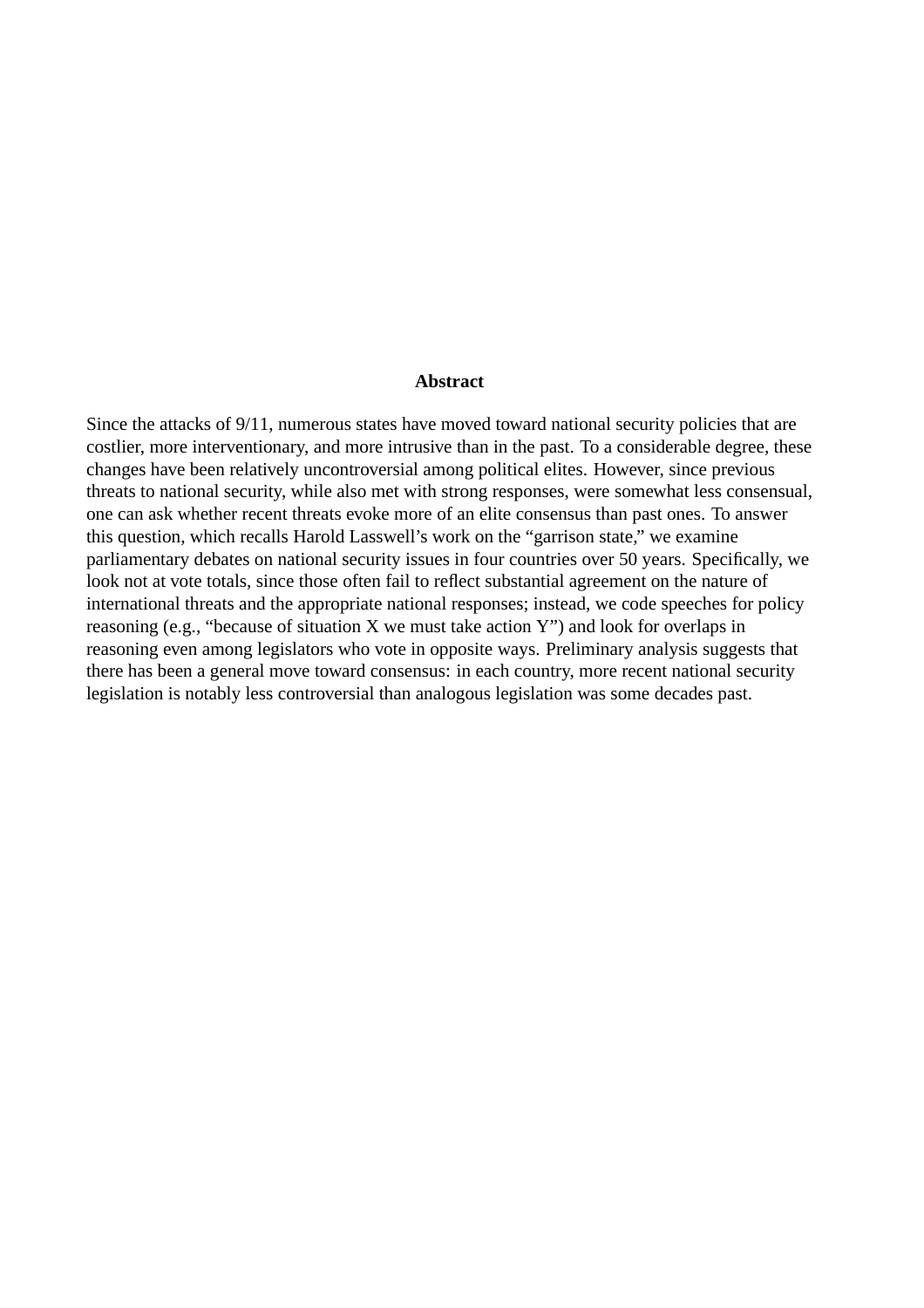## **Introduction**

In the three years since Edward Snowden's revelations about the U.S. National Security Agency (NSA), it has become clear in one country after another that such surveillance is carried out by each country's own agencies, that the surveillance has been going on for some time, and that it is on a wider scale than had previously been suspected. In spite of this realization, the majority reaction among political elites has been that although some correctives may be needed, the world is simply too dangerous to forgo these tools. Thus, two years after Snowden thrust the NSA into the news, a mild reform of the agency—which nonetheless continued, directly or indirectly, its data collection programs—passed the Congress overwhelmingly and was signed immediately into law.<sup>1</sup> In France, a bill expanding surveillance powers was approved a good 4 months before the Bataclan attacks in Paris; after the attacks, a state of emergency, which involved further expansion of surveillance powers, was declared, then extended several times. Similar legislation has either already been enacted or is in the process of being approved by the parliaments of other countries, with even the Swiss doing the same.<sup>2</sup> In sum, while Snowden's documents may well

<sup>&</sup>lt;sup>1</sup>The reaction by the former head of the NSA to the congressional vote was "If somebody would come up to me and say 'Look, Hayden, here's the thing: This Snowden thing is going to be a nightmare for you guys for about two years. And when we get all done with it, what you're going to be required to do is that little 215 program about American telephony metadata—and by the way, you can still have access to it, but you got to go to the court and get access to it from the companies, rather than keep it to yourself'—I go: 'And this is it after two years? Cool!'" https://firstlook.org/theintercept/2015/06/17/hayden-mocks-extent-post-snowden-surveillance-reform-2-years-cool/

<sup>&</sup>lt;sup>2</sup>For example, the UK parliament expanded surveillance in 2014 (http://www.hrw.org/news/2014/07/14/ uk-emergency-surveillance-law-blow-privacy) and was described as "likely to be satisfied" if future legislation were to embody the recommendations of a new watchdog report: http://www.theguardian.com/world/2015/ jun/11/uk-intelligence-agencies-should-keep-mass-surveillance-powers-report-gchq. In fact, a bill passed by Parliament in 2016 was revised to give the police even greater powers: [http://www.theguardian.com/uk-new](http://www.hrw.org/news/2014/07/14/uk-emergency-surveillance-law-blow-privacy)s/ [2016/mar/01/snoopers-charter-to-extend-polic](http://www.hrw.org/news/2014/07/14/uk-emergency-surveillance-law-blow-privacy)e-access-to-phone-and-internet-data. On its third and final reading in the House of Commons, the bill was passed 444-69, with the L[abour Party spokesman, Keir Starmer,](http://www.theguardian.com/world/2015/jun/11/uk-intelligence-agencies-should-keep-mass-surveillance-powers-report-gchq) [notably praising the bill in terms identical to the government \("Safety and security ma](http://www.theguardian.com/world/2015/jun/11/uk-intelligence-agencies-should-keep-mass-surveillance-powers-report-gchq)tter. The current threat level for terrorism is severe, which as we all know, means that an attac[k is highly likely. We all remember and](http://www.theguardian.com/uk-news/2016/mar/01/snoopers-charter-to-extend-police-access-to-phone-and-internet-data) [are deeply conscious of the attacks in Paris and Brussels in the not too distant past, a](http://www.theguardian.com/uk-news/2016/mar/01/snoopers-charter-to-extend-police-access-to-phone-and-internet-data)s well as other attacks": https://hansard.parliament.uk/Commons/2016-06-06/debates/16060613000001/InvestigatoryPowersBill. In France, both houses of parliament passed versions of a new law expanding surveillance: http://www.theguardian. com/world/2015/may/05/france-passes-new-surveillance-law-in-wake-of-charlie-hebdo-attack and http: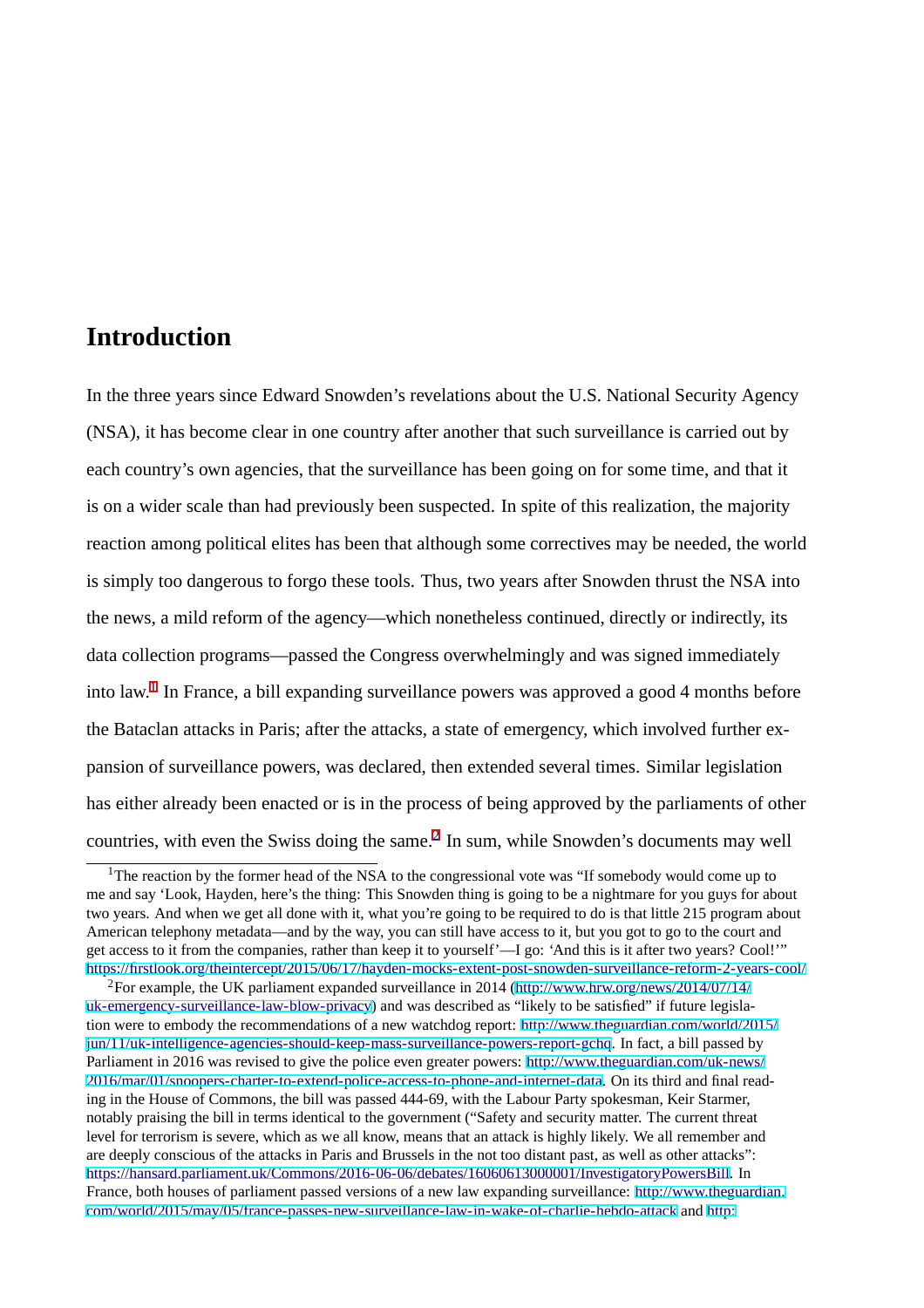have sparked a focus on surveillance, they have not led to significant restrictions on the agencies engaging in those activities more broadly but have instead provoked explicit approval of them by national legislatures.

Moreover, in spite of the numerous controversies raised about the NSA's activities in other countries, cooperation between the agency and its foreign counterparts has ended up being either resumed or strengthened. That cooperation was extensive, covering some 38 states with whom the NSA had ongoing relationships. Although comparable data for the present day are of course unavailable, country-specific news stories suggest that the political fracas did not seriously interrupt either bilateral or multilateral forms of signals intelligence cooperation.<sup>3</sup> Of course, this persistence of cooperation in the face of condemnation—to be specific, the apparent surprise at the extent of surveillance, the carefully worded condemnations, the eventual return to the status quo ante, and the legislative thumbs-up to even more extensive and intrusive actions—extends well beyond surveillance to myriad forms of security-related activities. Take for example the issue of drone strikes by the U.S. against targets in Pakistan and Yemen. These strikes, which be-

//www.csmonitor.com/World/Passcode/2015/0609/France-moves-closer-to-adopting-expansive-surveillance-law; the bill was then approved two months later by the Constitutional Council: http://www.theverge.com/2015/7/24/ 9030851/france-surveillance-law-charlie-hebdo-constitutional-court. The state of emergency extended further the state's powers to search computer data: https://www.justsecurity.org/27812/emergency-powers-accumulate/, powers which were maintained in the extension. Following the July 2016 act of terrorism in Nice, the fourth extension of the state of emergency, which gave the police additional powe[rs, passed the National Assem](http://www.theverge.com/2015/7/24/9030851/france-surveillance-law-charlie-hebdo-constitutional-court)[bly by 489-26, with even the Communist opponents of the bill conce](http://www.theverge.com/2015/7/24/9030851/france-surveillance-law-charlie-hebdo-constitutional-court)ding the "intensity of the threat" (André Chassaigne, http://www.assemblee-nationale.fr/14/cri/2015-2016-extra/20161015.asp). In Switzerland, a bill expanding surveillance was approved by the lower house of parliament in the spring of 2015 (http://www. letemps.ch/Page/Uuid/37d03a12-cc8f-11e4-ab43-77e6948b78b0/Loi\_sur\_le\_Renseignement\_la\_gauche\_ne\_ parvient\_pas\_%C3%A0\_la\_corriger) and, with language somewhat more favorable still to the intelligence services, by the upper house: [http://www.tdg.ch/suisse/autorite-independante-doit-surveiller-](http://www.assemblee-nationale.fr/14/cri/2015-2016-extra/20161015.asp)services-secrets/story/ 12889918; the bill was passed in September 2015, and a subsequent referendum endorsed it by a [2/3 margin:](http://www.letemps.ch/Page/Uuid/37d03a12-cc8f-11e4-ab43-77e6948b78b0/Loi_sur_le_Renseignement_la_gauche_ne_parvient_pas_%C3%A0_la_corriger) http://www.bbc.com/news/world-europe-37465853 [; advocates of the bill, proclaiming their concern to protect](http://www.letemps.ch/Page/Uuid/37d03a12-cc8f-11e4-ab43-77e6948b78b0/Loi_sur_le_Renseignement_la_gauche_ne_parvient_pas_%C3%A0_la_corriger) [civil liberties, defended the bill on th](http://www.letemps.ch/Page/Uuid/37d03a12-cc8f-11e4-ab43-77e6948b78b0/Loi_sur_le_Renseignement_la_gauche_ne_parvient_pas_%C3%A0_la_corriger)e grounds that "the frontier between military or civilian, domestic or foreign threat, no longer is meani[ngful" and that to ignore this is to "blind" the state:](http://www.tdg.ch/suisse/autorite-independante-doit-surveiller-services-secrets/story/12889918) https://www.letemps.ch/opinions/ [2016/08/2](http://www.tdg.ch/suisse/autorite-independante-doit-surveiller-services-secrets/story/12889918)6/craignez-letat-fouineur-crains-letat-aveugle. In Germany, notwithstanding politicians' condemnation of [data retention laws, a bill permitting law enforceme](http://www.bbc.com/news/world-europe-37465853)nt agencies to access metadata for phone calls and internet connections was passed in October 2015: https://lawfareblog.com/german-bundestag-passes-new-data-retention-law. Following additional attacks, a new bill was introduced in August 2016, with the Social Democrats supporting many of its provisions on the grounds that terrorism had become a reality for much of the public: http://www.nytimes.com/ 2016/08/12/world/europe/germany-antiterrorism-measures.html. Even in Japan, a country neither involved militarily in the Middle East nor seen as having a potentially suspect domestic minority, legislation was passed reinforcing surveillance regulations: https://giswatch.org/en/country-report/communications-surveillance/japan.

 $3A$  good summary of the situation as of 2013 is a March 2015 roundup piece by a surve[illance](http://www.nytimes.com/2016/08/12/world/europe/germany-antiterrorism-measures.html) blog: [http://electrospaces.blogspot.ch/2014/09/nsas-foreign-part](http://www.nytimes.com/2016/08/12/world/europe/germany-antiterrorism-measures.html)nerships.html; examples of continuing or renewed signals intelligence cooperation include Germany: http://www.dw.com/en/ germany-restarts-joint-intelligence-surveillance-with-us/a-18968519; the UK: https://www.justsecurity.org/ 29203/british-searches-america-tremendous-opportunity/; France: http://www.defense.gov/News-Article-View/ Articl[e/630024/us-france-to-strengthen-intelligence-sharing; and, in spite of i](http://electrospaces.blogspot.ch/2014/09/nsas-foreign-partnerships.html)ts own NSA spying scandal (http://thediplomat.com/2015/08/nsa-spying-on-japan-the-fallout/), Japan: [http://www.japanti](http://www.dw.com/en/germany-restarts-joint-intelligence-surveillance-with-us/a-18968519)mes.co.jp/news/ [2015/09/12/national/japan-u-s-enhance-maritime-surveillance-space/](http://www.dw.com/en/germany-restarts-joint-intelligence-surveillance-with-us/a-18968519)#.Vtr2fpMrKys.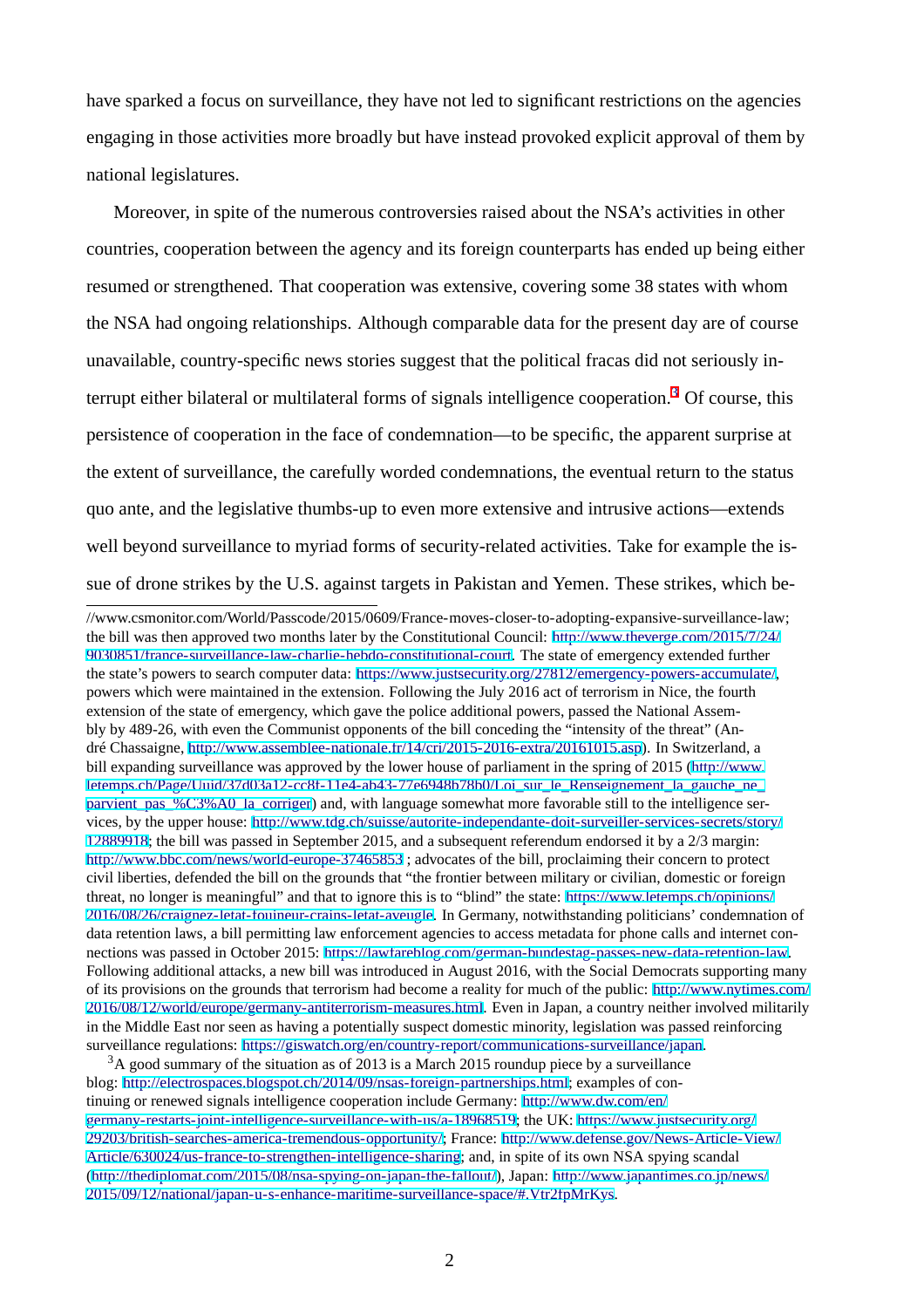came far more frequent under the Obama Administration than its predecessor, have been widely condemned, so much so that two years ago, only France and the UK stood with the U.S. on the issue, while Germany, the host to an airbase from which almost every strike is coordinated, said it was unaware that the base was being used for that purpose. But Germany did nothing to end the strikes, with a high-ranking prosecutor concluding that they were not in fact illegal; and another U.S. ally, Italy, in spite of concern over the death of one of its own nationals in a strike, refused to condemn the operation. Some months later, Italy ended up agreeing to the use of its own territory for drone strikes in Libya.<sup>4</sup> Indeed, in spite of the strong European antipathy to Donald Trump, his administration's continuation of drone strikes has received no pushback (and even the more widely condemned missile strike in Syria was supported by European leaders<sup>5</sup>).

The short-lived controversies over surveillance and drone strikes suggest two things: that security-related activities of this sort are becoming increasingly ubiquitous by states acting both unilaterally and multilaterally; and that those activities are strongly backed by the majority of legislative elites in the countries carrying them out. Indeed, there is a close tie between these two points since it is the support of those elites which makes it possible for legislation to be passed, budgets to grow, and controversies to be avoided or short-circuited. Thus, counterterrorism budgets in Western countries have increased massively over the past 15 years (Sgueo 2015) with very little political opposition, and even earlier domestic security agency scandals such as the discovery of COINTELPRO (the FBI), the Finucane affair (MI5), and the *Canar[d Enchaîné](#page-28-0)* bugging (DST) failed to stop the upward trajectory in funding and activity. Arguably, there is a long-term trend toward larger and more active national security apparatuses in a number of democratic countries, with this trend being enabled and strengthened by a growing consensus among legislative elites. This claim is the starting point for this paper and the research project on which it serves as a progress report.

It might be argued that there is nothing new here, and that elite consensus waxes and wanes with the level of perceived threat. Thus, the United States might be seen as having gone through

<sup>4</sup>See: http://www.globalresearch.ca/only-us-uk-and-france-vote-against-the-unhcr-resolution-\ to-probe-legality-of-drone-strikes/5377753; http://www.spiegel.de/international/germany/ ramstein-base-in-germany-a-key-center-in-us-drone-war-a-1029279.html; http://www.reuters.com/ article/us-germany-us-drones-idUSBRE94U0WV20130531; https://www.justsecurity.org/24440/ germans-[highest-ranking-prosecutor-legality-drone-strikes/;](http://www.globalresearch.ca/only-us-uk-and-france-vote-against-the-unhcr-resolution-/to -probe-legality-of-drone-strikes/5377753) http://www.thedailybeast.com/articles/2015/04/ [24/italians-grieve-over-hostage-killed-in-dr](http://www.globalresearch.ca/only-us-uk-and-france-vote-against-the-unhcr-resolution-/to -probe-legality-of-drone-strikes/5377753)one-strike.html; [http://www.theguardian.com/u](http://www.spiegel.de/international/germany/ramstein-base-in-germany-a-key-center-in-us-drone-war-a-1029279.html)s-news/2016/feb/22/ [italy-us-military-drones-isis-libya\-sicily-base.](http://www.spiegel.de/international/germany/ramstein-base-in-germany-a-key-center-in-us-drone-war-a-1029279.html)

<sup>5</sup>See: [http://www.express.co.uk/news/world/789211/Syri](http://www.reuters.com/article/us-germany-us-drones-idUSBRE94U0WV20130531)a-bombing-US-airstrikes-how-world-reacted-Russiareaction-Iran-UK-EU-Iran-France.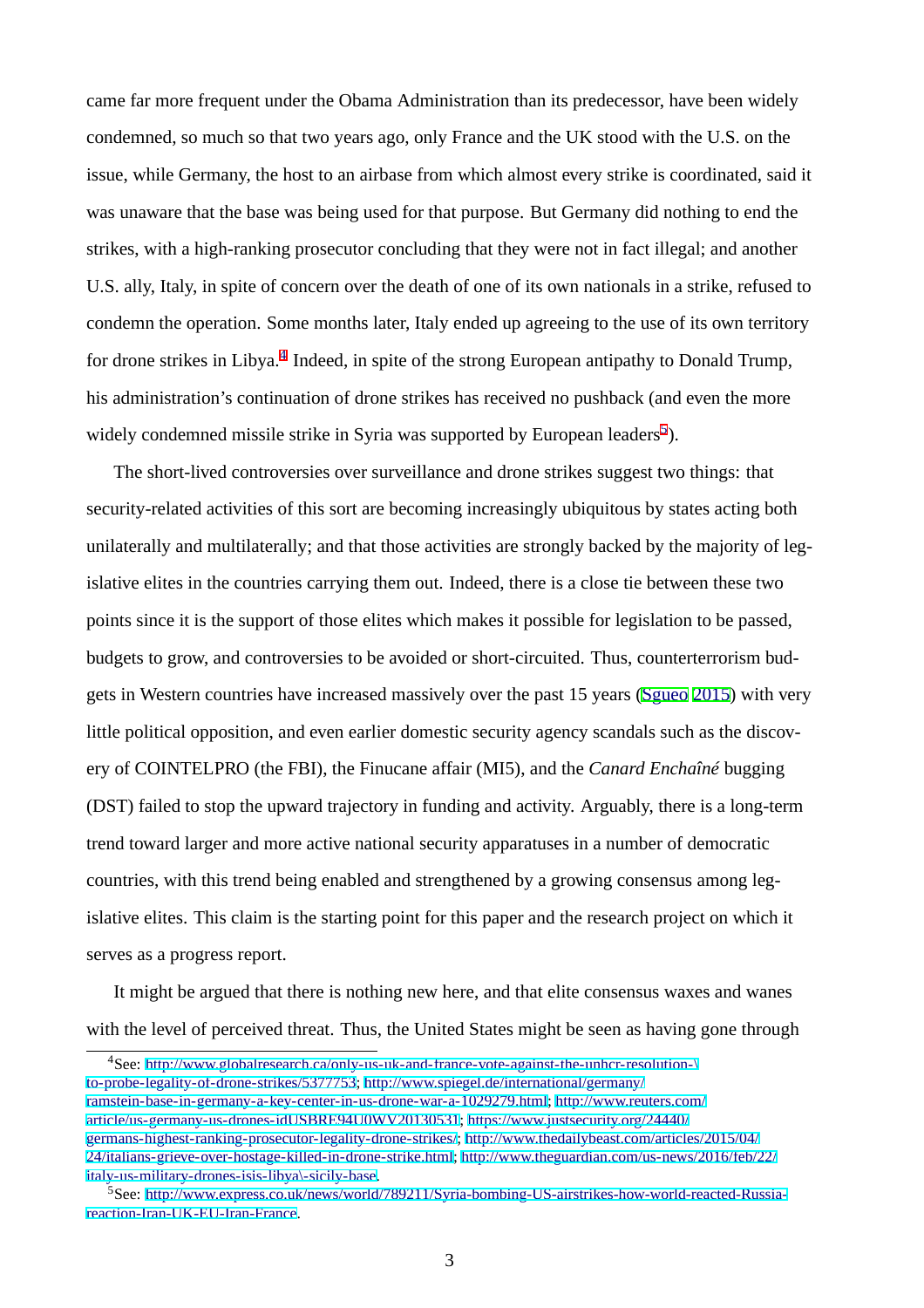waves of fear about various threats: anarchism and Bolshevism from mid-World War I to the early 1920s, communism in the 1940s and 1950s, and Islamic radicalism in the 2000s, to cite the most standard examples. We address this argument at some length below and indeed, assess it directly in the design of the research project; to anticipate, there are both theoretical reasons and empirical evidence to reject the point: the growth in consensus is not cyclical but secular.

The structure of the paper is as follows. We begin with a discussion of the central claim, situating the part of that claim about a long-term trend within the scholarly literature, articulating mechanisms which conduce to the trend, and elaborating its theoretical and substantive significance. We then turn to the second half of the claim (about growing legislative elite consensus in democratic countries), discussing not only its theoretical import but the way in which it points to a concrete research design through which the trend part of the claim can be assessed. The remaining sections of the paper concern a specific methodological issue: how to use speeches in parliamentary debates as indicators of elite consensus. Speeches are arguments of various sorts, and so we address how speeches can be coded in order to abduce those arguments. We then briefly discuss the issue of analyzing arguments in order to determine consensus, and conclude with some preliminary results from earlier debates. As the process of coding speeches is a lengthy one, the research project we are carrying out is currently at an intermediate stage.<sup>6</sup> For this reason, we do not yet have systematic over-time results to present and so the results reported in this paper should be seen as primarily heuristic.

## **1 National security and the garrison state**

There are several scholarly literatures arguing that there is likely to be a long-term trend toward significant expansion of state capabilities connected with national security.<sup>7</sup> The oldest of these literatures—although there has been a revival of work in just the last few years (e.g., Engel 2011;

<sup>&</sup>lt;sup>6</sup>To be specific, the project involves coding two parliamentary debates (one on national security-related issues and one on foreign policy issues not connected with national security; debates are chosen for large numbers of speakers and high degrees of contestation) per time period (with between 20 and 60 speeches per deb[ate\), for three](#page-26-0) time periods, for seven countries. At the date of writing, we have elaborated a methodology and are about forty percent of the way done with the coding for the national security debates; as the process was done by hand and therefore quite slow (see the discussion in Sylvan and Thornton 2016a,b), we are currently investigating the possibility of using machine learning techniques as a way to handle several debates.

<sup>&</sup>lt;sup>7</sup>See below for a discussion about the distinction between debates over "national security" issues and over other issue domains. There is not a hard and fast dividing line, which is why we refer to "state capabilities connected with national security"; we have in m[ind at least the military; intellig](#page-29-0)ence and counterintelligence agencies, including covert operations capabilities; and bureaucracies charged with preventing or defending against terrorism.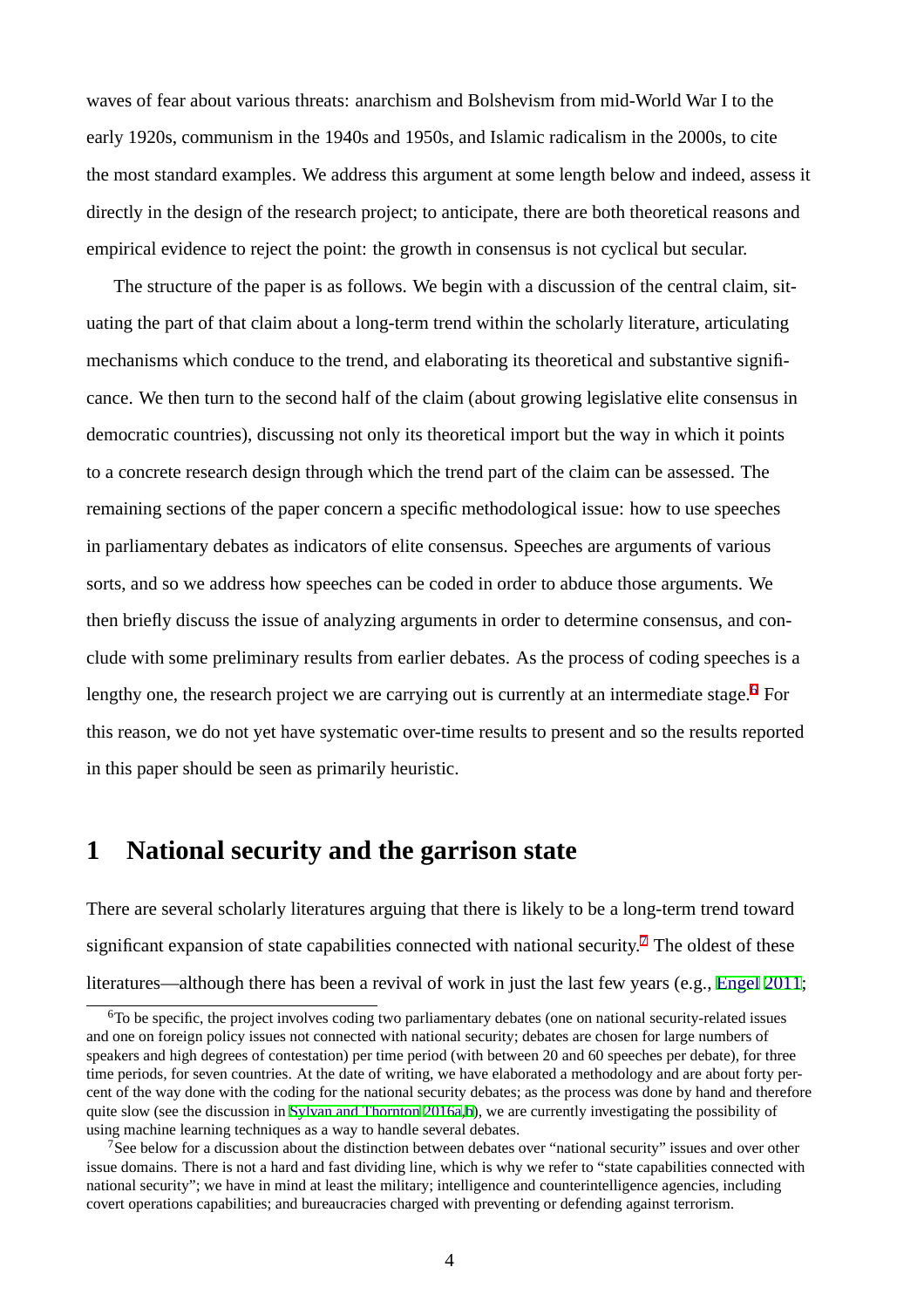Morgan 2004; Friedberg 2000)—stems from the evocative argument by the political scientist Harold Lasswell about the "garrison state" (Lasswell 1937, 1941, 1950, 1962; earlier revivals [are, e.g.](#page-27-0), [Aron](#page-27-0) [1979;](#page-26-0) Fitc[h 198](#page-26-0)5). Lasswell's original focus, and that of most scholars who used his ideas, was on a structural tendency in de[mocratic](#page-27-0) [count](#page-27-0)r[ies for "spe](#page-27-0)c[ialists](#page-27-0) on violence" to play an e[ver greater](#page-26-0) [political role](#page-26-0). That "developmental construct," as Lasswell termed the tendency, goes along with a second strand of literature, this on institutional political development (Katznelson and Shefter 2002: pt. 4, Sparrow 2011; Thorpe 2014). The argument here is that, at least for the USA, state building dynamics in the mid-20th century were particularly concent[rated in agencies having to do](#page-27-0) with i[ssues of](#page-28-0) [nation](#page-28-0)[al security. Th](#page-29-0)ese political science arguments are buttressed by additional work by legal scholars and diplomatic historians (Hogan 1998; Stuart 2008; Ackerman 2010) on the emergence and development of the "national security state," with a focus on standard political economy phenomena of lobbying and intere[st aggregatio](#page-27-0)[n in](#page-28-0) [the execu](#page-28-0)[tive and the legis](#page-26-0)lature, spurred by current and past state officials who interact closely with the private sector. Complementary arguments can be found in a final body of literature, this one in the field of international relations, on "securitization" (Buzan, Wæver and de Wilde 1998; Balzacq 2005; Vuori 2008; Donnelly 2013), the process whereby, because of mobilization motives and media reflexes, phenomena get reconstituted as sec[urity-related and, by implication, fa](#page-26-0)ll [within the pur](#page-26-0)[view of state](#page-29-0) [capabilities con](#page-26-0)nected with national security.

Strictly speaking, none of these literatures makes the exact claim as the first part of the one articulated above, namely that there is a *long-term* tendency toward larger and more active national security apparatuses in democracies. In part, this is because some authors concentrate on the initial establishment of those apparatuses, more or less bracketing subsequent decades or treating them as more of the same. Other authors, notably Lasswell, are far more either-or, seeing democracies at some point as transforming into garrison states and at that point falling outside of their substantive concerns. For us, by contrast, democracies can at the very least find themselves with a significant national security sector that escapes democratic control; at the other extreme, democracies can gradually be colonized by their national security apparatuses even while maintaining formally democratic status. To anticipate a point argued below, in these situations, entire realms of policy making are largely uncontested; whether this is outbalanced sufficiently by contestation in other domains to still deserve the label "democratic" is to some degree a definitional

5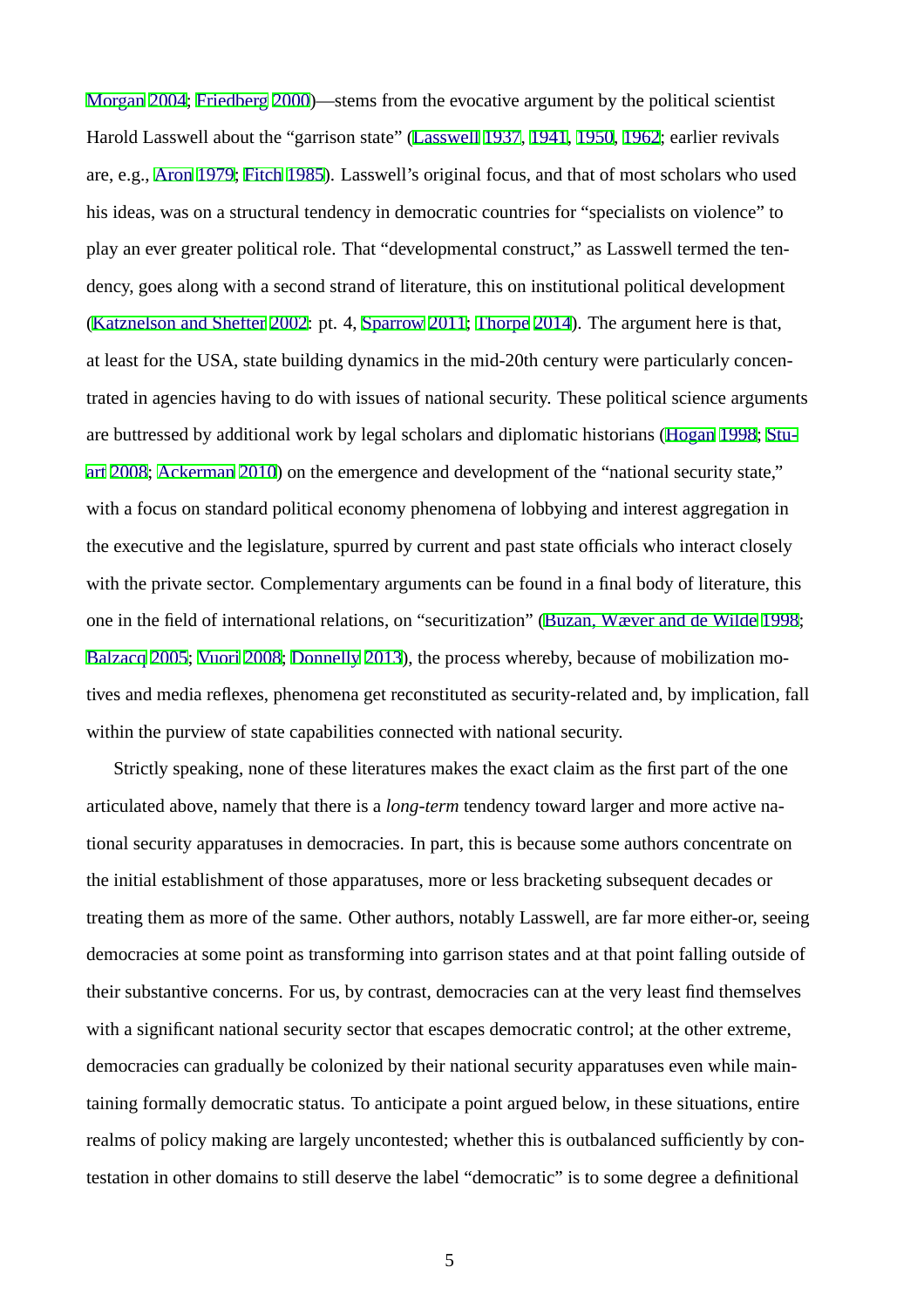issue.

There are two principal factors that conduce to the long-term growth of national security apparatuses.8 First is fear. In his celebrated 1941 essay, Lasswell explicitly discussed what he called "the socialization of danger" as a hallmark of modern aerial warfare, pointing out that with civilians being threatened, "the nation becomes one unified technical enterprise" (459). Numerous authors have pointed out how fear dominated the politics of the United States not only after the USSR's acquisition of nuclear weapons (e.g., Hogan 1998) but during World War II, because of concerns over fifth columns and, more generally, domestic groups deemed potentially subversive (e.g., Katznelson 2013: ch. 9). Fear is a[n equally imp](#page-27-0)ortant factor in other states, as incidents of domestic terrorism clearly show; note that this can be traced back at least as far as Lasswell's first [garrison state, i.e.,](#page-27-0) Japan in the 1930s (Shillony 2000; Gordon 2003: chs. 10, 11).

The other principal factor is organizational inertia. Bureaucracies can be established for any number of reasons but, once set up, they tend to persis[t even after the](#page-28-0) [initial reasons](#page-26-0) are seen to be no longer applicable. In part this is because of vested economic interests, interacting with lobbyists and policy intellectuals; it is also because an organization, with its capabilities for carrying out particular activities, provides a ready-to-hand tool that can be used to address—though not necessarily successfully—any number of policy problems (Sylvan and Majeski 2009). For example, even in the 1990s, when the cold war had ended and the war on terror had not yet begun, U.S. foreign intelligence spending declined only slightly, r[emaining at a level 80 perc](#page-29-0)ent higher than in 1980; in the immediate aftermath of the 9/11 attacks, the CIA, which hardly had distinguished itself in the preceding several years, was assigned by Bush the task of "hunting, capturing, imprisoning, and interrogating suspects around the world" (Weiner 2007: 481).<sup>10</sup>

<sup>8</sup>There are also secondary factors; see Sylvan and Thornton 2016c for a discussion.

 $9$ Katznelson, and Schurmann before him (1974: ch. 1), argue that abiding fears over physical security were twinned with worries over economic security (thus the UN Security Council [was first](#page-29-0) [envisag](#page-29-0)ed under the same administration that pushed Congress to pass the Social Security Act).

<sup>&</sup>lt;sup>10</sup>Budgetary data from: https://fas.org/i[rp/budget/. As for Bush's 17](#page-29-0) September 2001 "finding" on interrogation, Mayer (2008: 38-41) points out that the docu[ment](#page-28-0) was in fact drafted by the head of the CIA's Counterterrorist Center. A related example of organizational "at-hand-edness" is the way in which the current Liberal government in Canada, though opposed to drone strikes, has nonetheless not eliminated the country's air force from a precision weapons capability in the drones it is planning on buying: http://news.nationalpost.com/news/canada/ trudeau[-gove](#page-27-0)rnment-quietly-shopping-for-military-drones-in-the-midst-of-pressure-to-arm-them. More generally, one can argue that when organizations are created, even demobilization after a crisis leaves the shell of the organization; this may account for the ratchet effect remarked on in U.S. military spending after the War of 1812 and the Spanish-American War, as well as after World War II (cf. Rockhoff [1998\).](http://news.nationalpost.com/news/canada/trudeau-government-quietly-shopping-for-military-drones-in-the-midst-of-pressure-to-arm-them)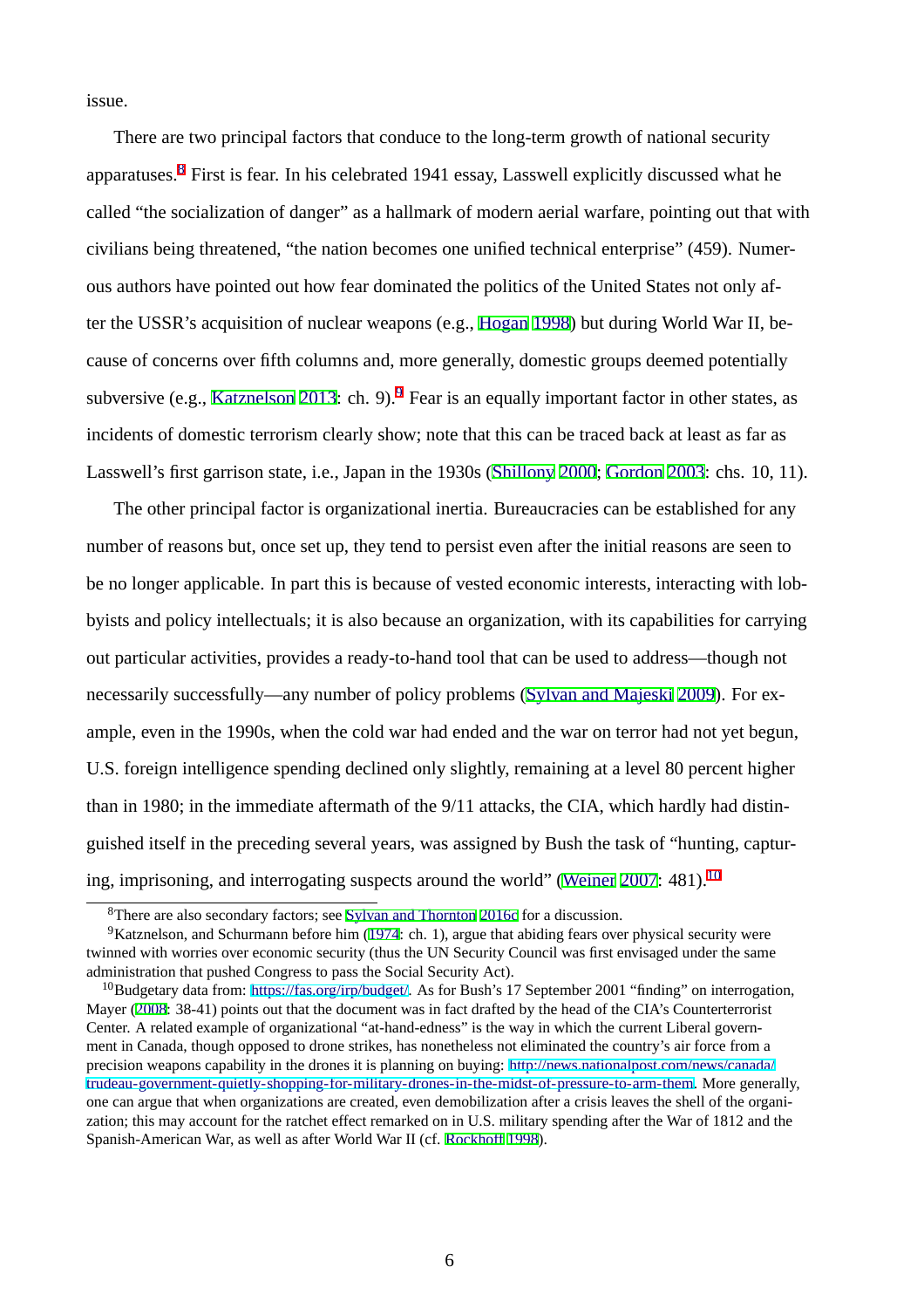## **2 Democracy and legislative consensus on national security**

Both the garrison state concept and the trend argument above pertain to democracies. This may seem one-sided, given that the dominance of "specialists on violence" would presumably be characteristic of nondemocratic states. However, Lasswell's original claim and the phenomena that seem to point to a general garrison state trend have to do with countries with large numbers of heterogeneous interest groups; high levels of literacy, political involvement, and technical expertise; and clear historical limits on the use of violence and the role of security-related agencies. It is in such countries that fear by elites and the mass public can serve as an impetus to the construction and growth of national security apparatuses, and it is also in such countries that interest intermediation and technical expertise are most likely to lead not only to organizational budget growth but to increased numbers of off-the-shelf activity capabilities within those organizations. By contrast, countries in which specialists on violence already dominate politics have tended to be significantly less sensitive to fear (except, of course, that of losing power) and to be marked more by bureaucratic immobility than by increases in organizational capabilities. Thus, although military-dominated regimes certainly have allied themselves with democratic states for decades, particularly in the context of the cold war or the post-9/11 anti-terrorist campaigns, they otherwise lack some of the key characteristics that would conduce to long-term garrison-state-style trends and so we will leave their study for a later project.

What is significant in the claim about democracies—specifically, representative democracies—is that the trends in question are largely self-inflicted. Since 1945, not a single democracy has been conquered or occupied by foreign invaders; all have functioning legislatures, reasonably free and contested elections, and an active news media. The construction of national security apparatuses was carried out by elected governments and it was those governments, with routine legislative approval year after year, that increased the size and scope of those apparatuses. Many, if not most, of the politicians who pushed through or voted for these various legislative measures did so in full knowledge that oversight would become difficult if not impossible and thus that their power over the bureaucracy would diminish (exactly the opposite situation in certain types of nondemocratic states); but they were convinced that security was at stake and that a current, or perhaps a future, threat, mandated such action on their part. Even the political payoffs of their

7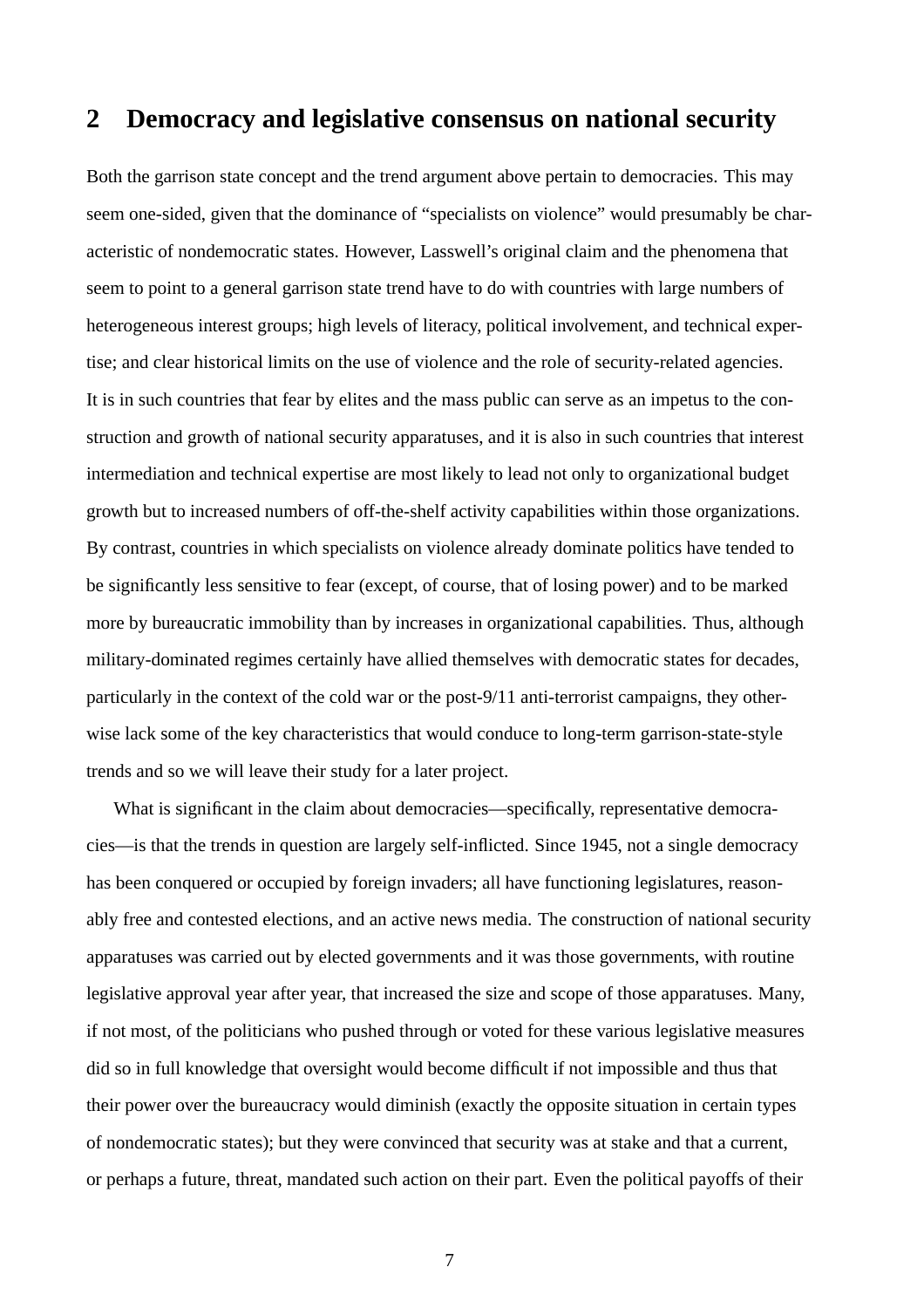actions could hardly have been the principal motivation for most of the legislative votes since many of the activities in question were secret, with legislators being sworn to silence about their knowledge (which often was not very great) of those activities and even simple budget votes being dissimulated among dozens of fictitious accounts. This is not to deny phenomena such as redbaiting, khaki elections, and wrapping oneself in the flag, but although appeals to the mass public are certainly an element in the construction and expansion of national security apparatuses, the critical feature of democracy for our purposes is its representative quality.

This point about the role of legislative elites in the long-term security apparatus trend not only is a theoretical argument in itself but provides a potentially useful means of assessing the validity of the claim about that trend. The problem is that there is no direct way of evaluating the claim systematically. Although data are certainly available on the size of countries' armed forces and on the money spent for those forces, analogous data for intelligence, counterintelligence, and counterterrorism spending are usually secret or only episodically released. The same goes for national security-related activities, many of which are only found out about years later, if at all. This means that cross-national over-time direct measures of the growth of national security apparatuses is not possible.

However, the role of legislative elites provides an indirect measure. Insofar as such elites increasingly agree on national security issues, they are likely to support funding for apparatuses charged with those issues; indeed, long-term growth in the size and activities of the apparatuses can only occur if there is an accompanying increase in elite agreement.<sup>11</sup> That agreement is not only functional from a budgetary and legislative point of view but also serves as a cue to the mass media that particular policies or agencies play a key role in protecting national security, both because of what is said in speeches (see below) and because of what is not said in oversight hearings.<sup>12</sup> On the other hand, there is no reason to expect that such increasing agreement among legislative elites will apply to other issue domains, and this offers a ready-made research design for assessing our thesis. If there is indeed long-term growth in the size and activities of national

<sup>&</sup>lt;sup>11</sup>We stress increased agreement among representative legislative elites, not simply continuation of a majority in favor of funding national security apparatuses and activities. Unless one cohesive political party completely dominates a country's politics from the end of World War II to the present, there will be alternation of power and thus an opportunity for those who had been on the losing side to shift funding to other issue domains.

 $12$ For example, it is striking how rarely one finds significant oversight, much less challenges, to covert activities by even legislatures with considerable institutional power. Consider the oft-quoted response of Senator John Stennis, when asked by then-CIA director James Schlesinger if he wanted to be briefed on an upcoming operation: "No, no, my boy, don't tell me. Just go ahead and do it, but I don't want to know" (Johnson 2012). See also Wetzling (2010) for predictable, but still striking, findings about the lack of oversight in Germany and the UK.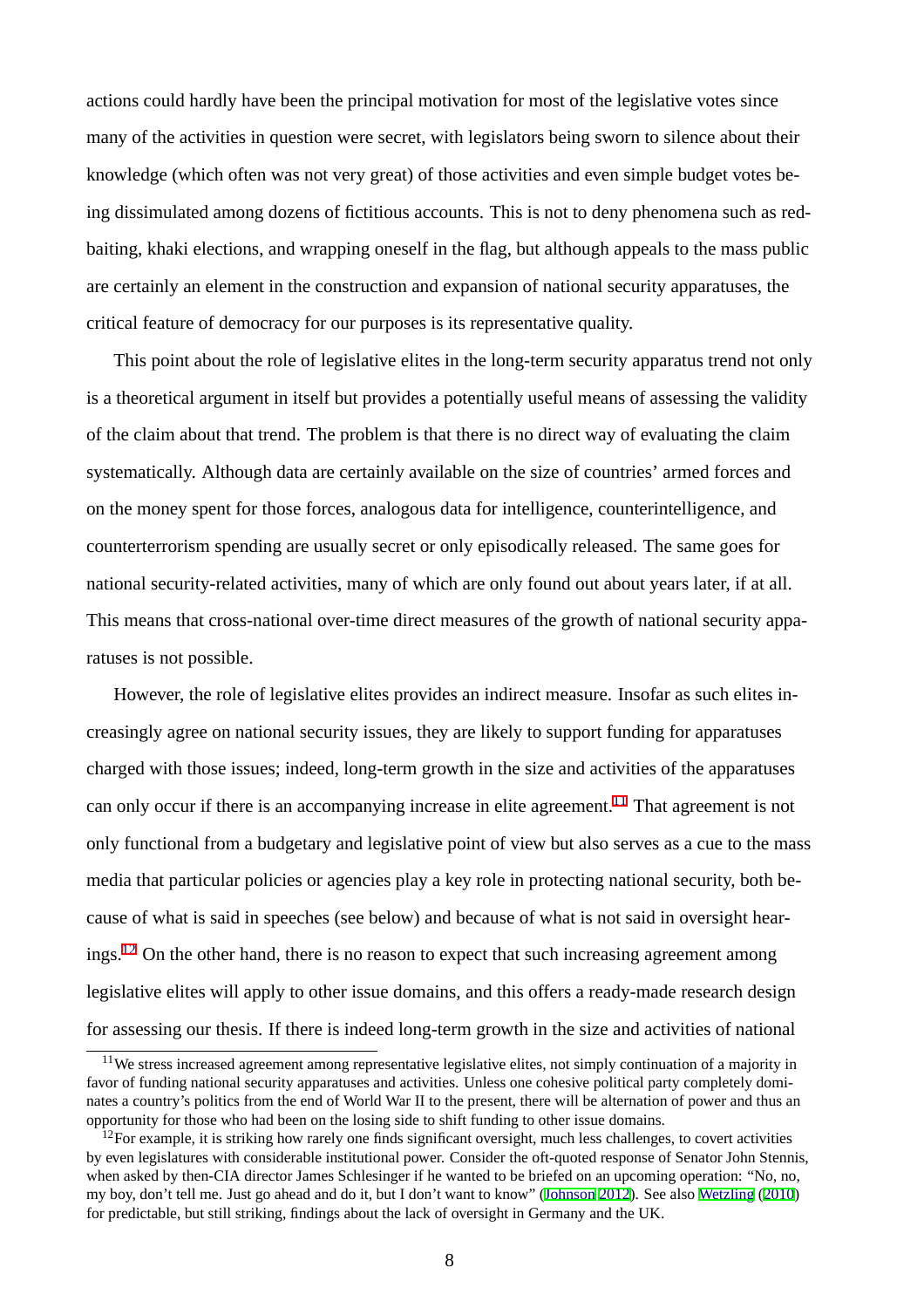security apparatuses, with this trend being enabled and strengthened by legislative elites, then we should expect that over the decades, those elites will exhibit increasing agreement on national security issues as compared with other issues. In practice, this implies a within-country over-time assessment of elite agreement in different issue domains.

When we use the terms "agreement" and "consensus," we do not mean unanimity. The point rather is that although elites may hold differing views on what to do in particular circumstances such as whether to commit troops in a given conflict, to fund a particular weapons program, or to authorize the collection of communications metadata, they see eye to eye on a number of issues surrounding those questions: what happened in the past, what is likely to happen in the future, what situations are good, or worrisome, or terrifying, and so forth. If, for example, legislative elites feel that certain leaders are "bad guys"—that therefore they pose a threat, that certain paramilitary programs have the potential to stop them, and that the officials running such programs are competent and well-meaning—then whatever their views on a particular legislative proposal, they are likely to fund those paramilitary programs and support their expansion in the face of new threats.

This part of our thesis implies that legislative elite consensus on national security issues grows significantly after World War II, plateauing at high levels near the end of the cold war, or perhaps in the post-9/11 era. Such an inference may appear to run counter to a significant literature on elite polarization with respect to foreign policy issues, at least in the United States (e.g., Mc-Cormick and Wittkopf 1990; Meernik 1993; Prins and Marshall 2001; Souva and Rohde 2007; Beinart 2008). That literature, though, is not fundamentally at odds with our claim (see, in [this](#page-27-0) regard, [Wildavsky 196](#page-27-0)6; [Krebs 2015\). The c](#page-27-0)[oncept of consensus used](#page-28-0) [here has to do with acco](#page-28-0)rd [on world view](#page-26-0)s, i.e., on deep assumptions about various phenomena such as foreign threats and the role [played by](#page-30-0) [variou](#page-30-0)[s states. Wh](#page-27-0)at happens, then, is that the range of agreement (including, crucially, on funding for and the activities of the national security apparatus) expands even as legislative elites vigorously disagree on certain policy alternatives. In this regard, standard means of determining polarization on contested issues, such as survey data or roll call votes, are mostly beside the point as regards deep assumptions on which legislative elites agree.<sup>13</sup>

 $13$ On roll call votes: if, as frequently occurs, two MPs have the same world view but, for reasons of party loyalty, are constrained to vote on opposite sides, they will have incentives to avoid other recorded votes on matters in that issue domain. In the US Congress, for example, such behavior can be seen in committee hearings and markup sessions, as well as in informal agreements to avoid filing certain amendments for floor debate.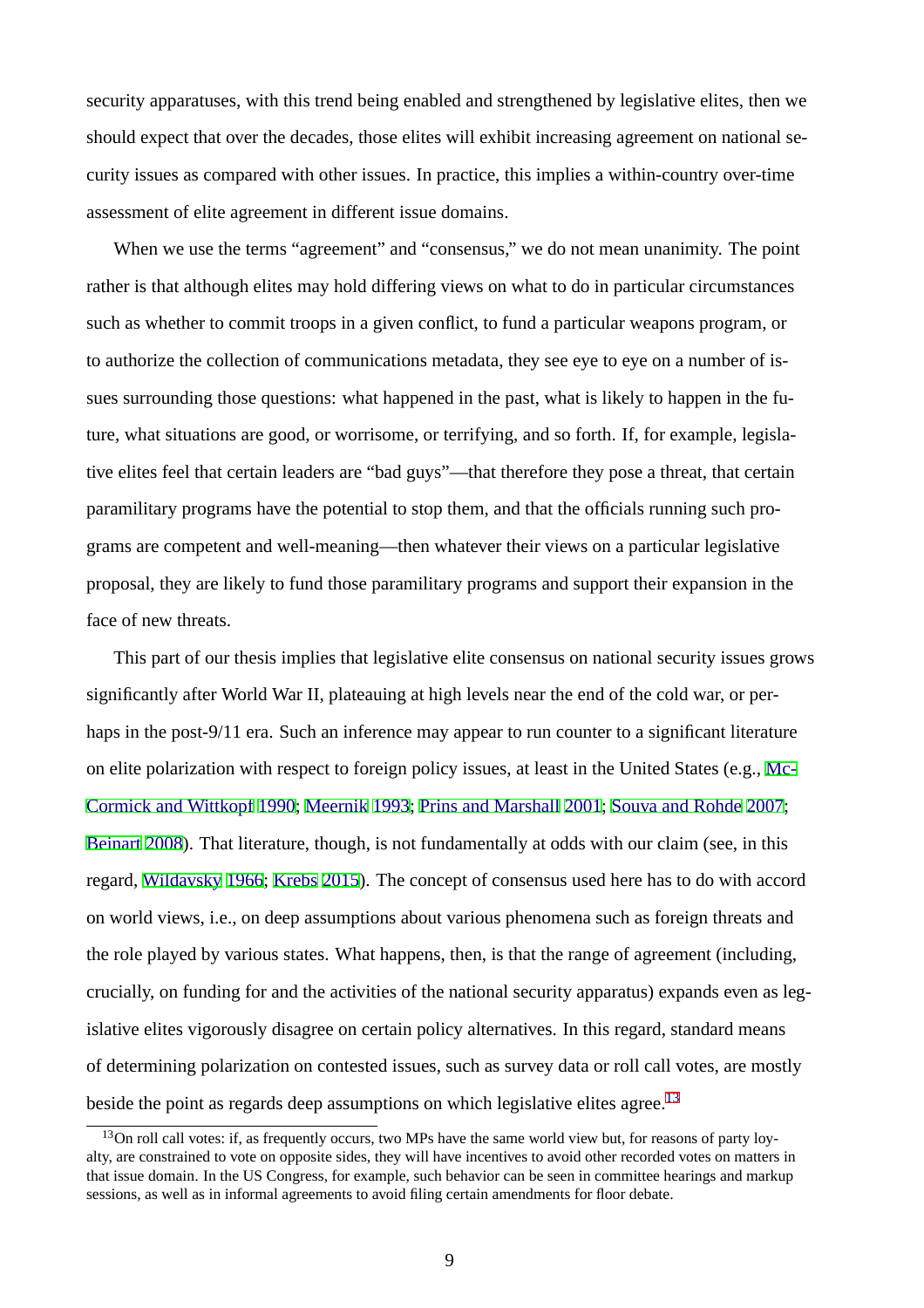An informal example of growing consensus among legislative elites, and the way in which it can be used as an indicator of increasing size and activity of national security apparatuses, comes from earlier work we have done on the United States in the 1890s, the 1930s, the 1960s, the 1990s, and the early 2000s (Sylvan *et al.* 2014; Sylvan and Thornton 2015; Thornton and Sylvan 2015, 2016). In 1898–99, U.S. legislative elites were in major disagreement on the annexation of the Philippines and, mor[e generally, on the U.S. role in the world.](#page-29-0) [Although the annexation](#page-29-0)[ists won ou](#page-29-0)t, they did not win over their opponents, and over the next several decades disagreements arose on multiple occasions. As late as November 1939, when Congress finally agreed to repeal the Neutrality Act, isolationists denied that Hitler was a significant threat to the United States or that the U.S. had any interest in supporting Great Britain. Even after the war, during the debate over aid to Greece and Turkey, both left and right were deeply suspicious about the rationale for aid. Over the next two decades, this disagreement began to diminish and so, when the Gulf of Tonkin resolution was debated in 1964, its (two) opponents shared some premises with supporters about the U.S. role, even as they castigated both South Vietnam and the U.S. military. Thirty years later, in debates over the bombing of Kosovo and the authorization for invading Iraq, a genuine consensus had emerged, with both sides agreeing on the moral turpitude of Slobodan Milosevic and Saddam Hussein and of the importance of at least isolating, if not fighting against, them. Of course, this quick walk-through does not capture most of the details of the debates and the specific agreements or disagreements, nor does it say anything about the level of (dis)agreement on non-national security issues, but it does at least start to suggest that earlier efforts at building up national security apparatuses had tailed off and that it was not until after World War II that our hypothesized long-term trend in fact began.<sup>14</sup> This is exactly what happened, and while this in itself does not prove anything, it does indicate that growing legislative elite consensus on national security, as opposed to other issues, can indeed be used as an indicator of a long-term trend toward larger and more active national security apparatuses.

Although we do not yet have systematic results to communicate, similar stories can be told about other countries being studied in our research project. Thus, at the time of the debate in

<sup>&</sup>lt;sup>14</sup>The institutionalist arguments discussed in the first section point to the Spanish-American War as the moment when, organizationally, important capabilities were put in place (e.g., a modernized army and navy, Marines constabulary training, Wall Street oversight of customs collections in client states) and new legal doctrines elaborated (via the so-called Insular Cases); for a discussion of these points, see Sylvan and Majeski (2009: chs. 4, 7). However, ideological consensus lagged behind, arguably because there was no abiding sense of fear (principal U.S. enemies through the end of the 1920s were Nicaragua and Germany for a few years, Russia after World War I, and, for a quarter of a century, Mexico).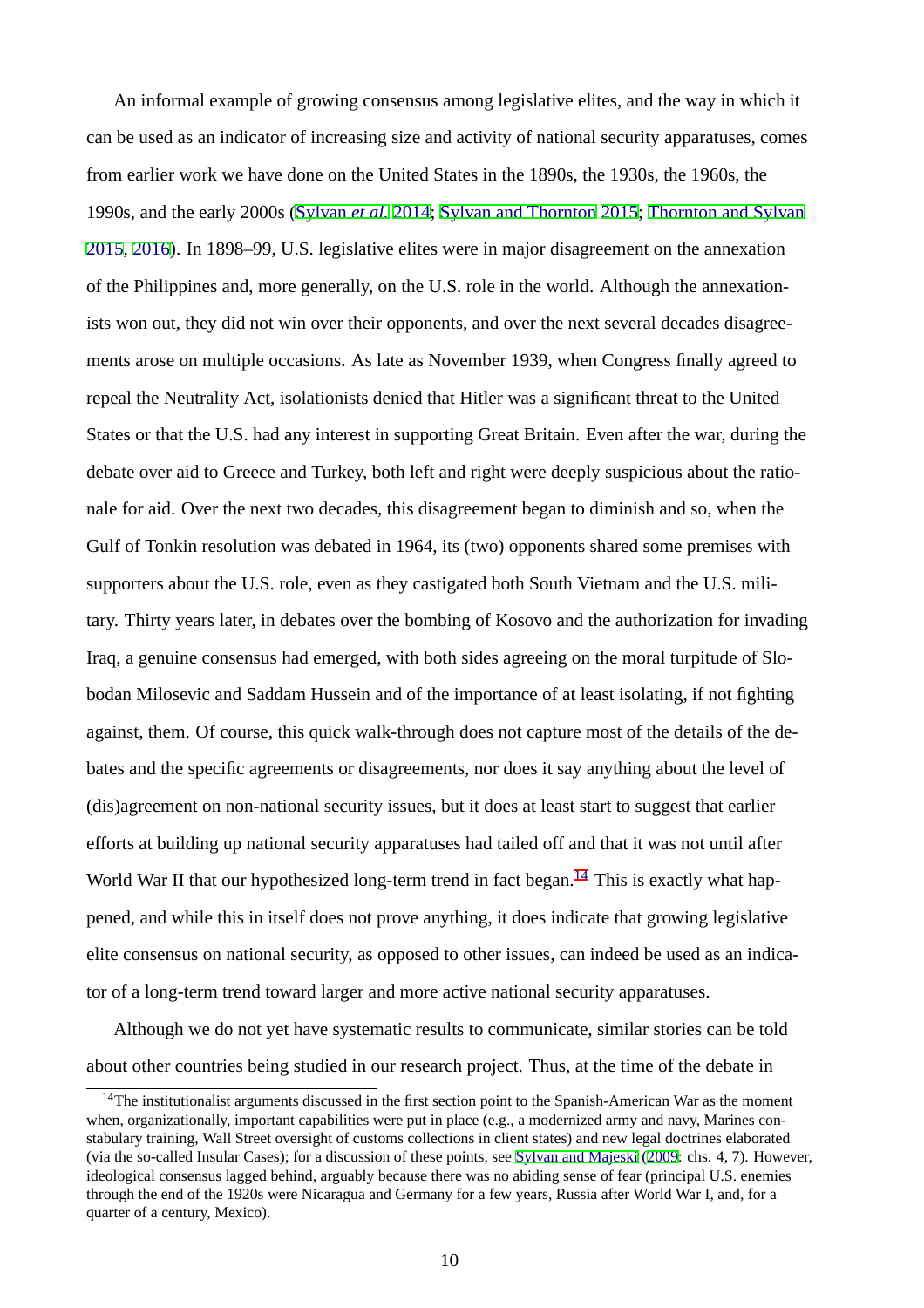West Germany over the European Defence Community (1952), many opponents flatly contested the claim that the Soviet Union posed a threat to the Federal Republic; by the time of the debate over the first Gulf War, in 1991, opponents agreed that Iraq posed a threat to its neighbors, though not one that justified military action. Much the same tendency can be seen in Japan between the ratification of the peace treaty and the security treaty with the United States (1951) and the debate in 1990 over Japanese involvement in the Gulf War. The same can be said of the United Kingdom from the time of the reestablishment of conscription (1947; analyzed below) and the debate about the launching of the Gulf War (1991). Conversely, in each of these cases, proponents of the legislative action were themselves more divided in the first period than in the second; this is another reason why roll-call analysis is problematic as a means of capturing trends in ideological consensus.

By arguing that long-term growth of national security apparatuses has been enabled and strengthened by consensus among legislative elites, we not only point to an indicator by which comparative research can be carried out but we also help address additional theoretical and substantive issues. One such issue is particularly worth highlighting, having to do with war and democracy. The extensive literature on the "democratic peace" carves out a partial exception to the correlation when it comes to covert interventions (e.g., Downes and Lilley 2010; Poznansky 2016), but fails to grapple with the larger issue raised by our thesis: that an extensive and growing array of activities has largely been removed from public [debate. For example, the](#page-26-0) [drone strikes refe](#page-27-0)rred to at the start of this paper, although discussed at some length in certain press outlets, have not been the object of sustained debate in Congress—not least because most documents and testimony are classified<sup>15</sup>—and, as a result, have largely escaped becoming an issue in election campaigns (Horton 2015: ch. 8; Woods 2015: chs. 9, 12; Savage 2015: ch. 6). This raises questions about our knowledge of war-like activities (including the validity of standard conflict databases), about t[he scope con](#page-27-0)ditions [on theoretica](#page-30-0)l claims abo[ut constraints](#page-28-0) on the executive, and, more fundamentally, about whether entire realms of policy making can be qualified as democratic in the first place. Ironically, Lasswell (1950) raised the possibility that the garrison state might be marked by a plebiscitary executive; what he did not perhaps reckon on is the possibility that consensus

<sup>&</sup>lt;sup>15"</sup>The collateral [damage has](#page-27-0) [been e](#page-27-0)xtraordinarily low,' says Sen. Dianne Feinstein, the ranking member of the Senate's Intelligence Committee. 'That really is a fact. I only wish I could tell you what it was. That is the irony here. This is all classified." This and similar statements from Republicans, including presidential candidates during the 2016 election, and even from liberal Democrats, are perfect examples of the blank zones on both war and democracy referred to above (http://www.defenseone.com/politics/2015/04/congress-drone-strikes-are-here-stay/111067/).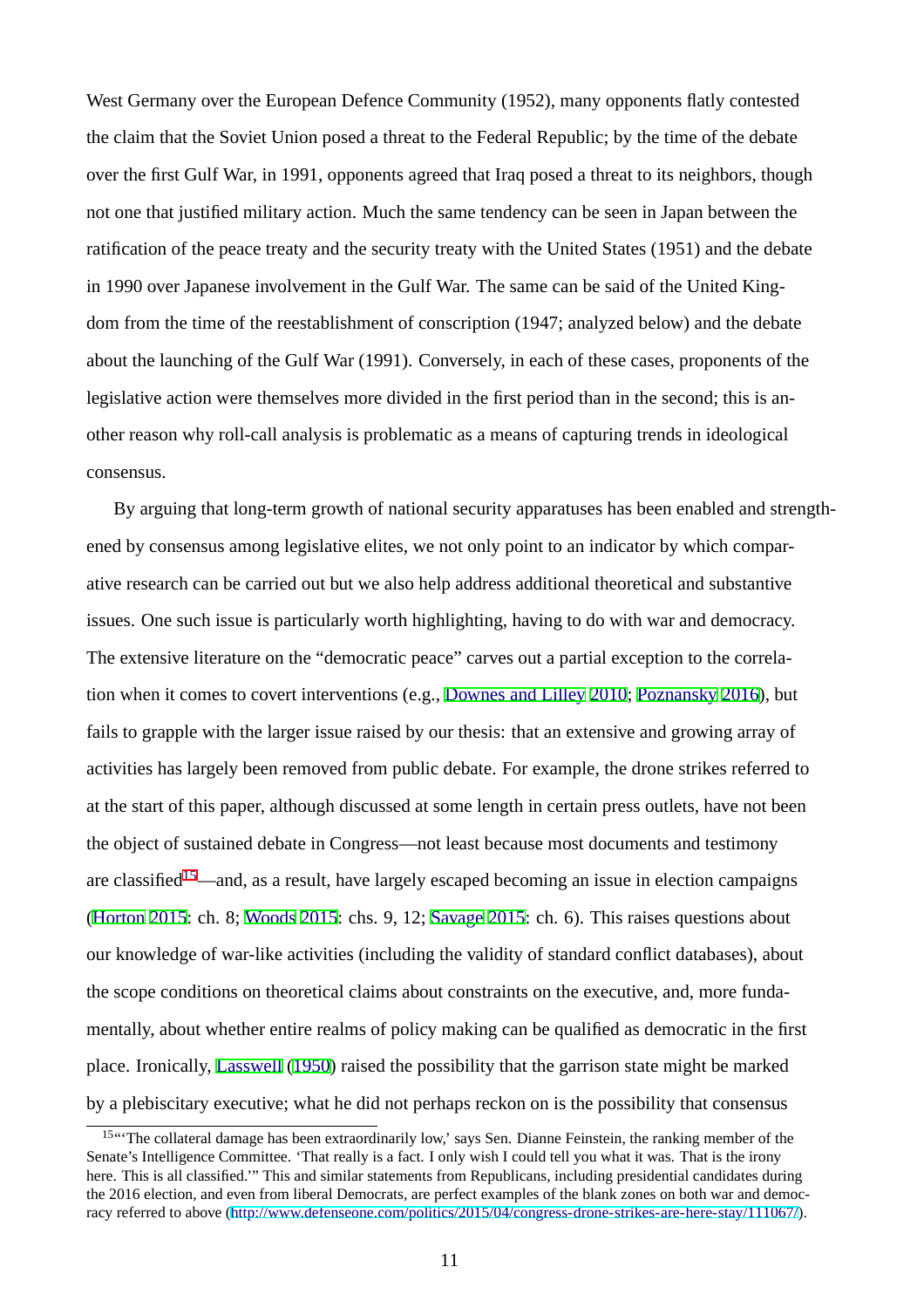would be so strong among legislative elites as to obviate the need for even plebiscitary rituals.

## **3 Speeches as arguments**

How can we study the presence, absence, or growth of legislative consensus on national security issues? Our proposal, as adumbrated above, is to study legislative debates, specifically speeches made in the course of those debates, looking for agreement or disagreement on world views. Below we will discuss our proposal to code speeches in terms of the arguments made in them, contrasting that approach with alternative ways of analyzing speeches. But before we address that issue, we need to put to rest one of the long-standing shibboleths in social science: that speeches are only "cheap talk" and thus can be discounted or even ignored.

In game theory, the reason that some kinds of talk are considered to be cheap is that engaging in them is not costly for those speaking or otherwise transmitting the message. This is the antithesis of what happens in legislative speeches, as they are one of the few means by which legislators' positions can be determined. Moreover, what matters both to legislators' supporters and opponents is not only their eventual vote on a bill (if there is indeed a bill that is voted on) but the words they use in announcing their vote: if a member of parliament says she is in favor of a resolution because other alternatives are worse, it is a very different message than praising the resolution as moral, or as leading to good consequences.

Another cheap talk criticism is that speeches simply fail to reflect what legislators actually think. Even if this argument were true (the evidence is ambiguous), it is not of great import. Legislators run a significant risk if they evince significantly different beliefs in public than in private; similarly, their credibility as deal-makers is undermined if they articulate different beliefs from one day to the next. The fact that they carefully choose their words does not logically imply that they hold a different, "true," set of beliefs which could be articulated in some nonlinguistic fashion and, even if they were to display a high level of cynicism about their own floor speeches, the fact that they have to ally with some members of parliament, oppose others, and stand for reelection, all on the basis of what they say (and, of course, how they vote), means that their speeches, and not some other, nonexpressed, set of views, are what matters. Note that the need for allies and opponents suggests that instead of analyzing isolated speeches (say the kind given late at night, when there is no floor debate), we should focus on speeches made in the course of debates

12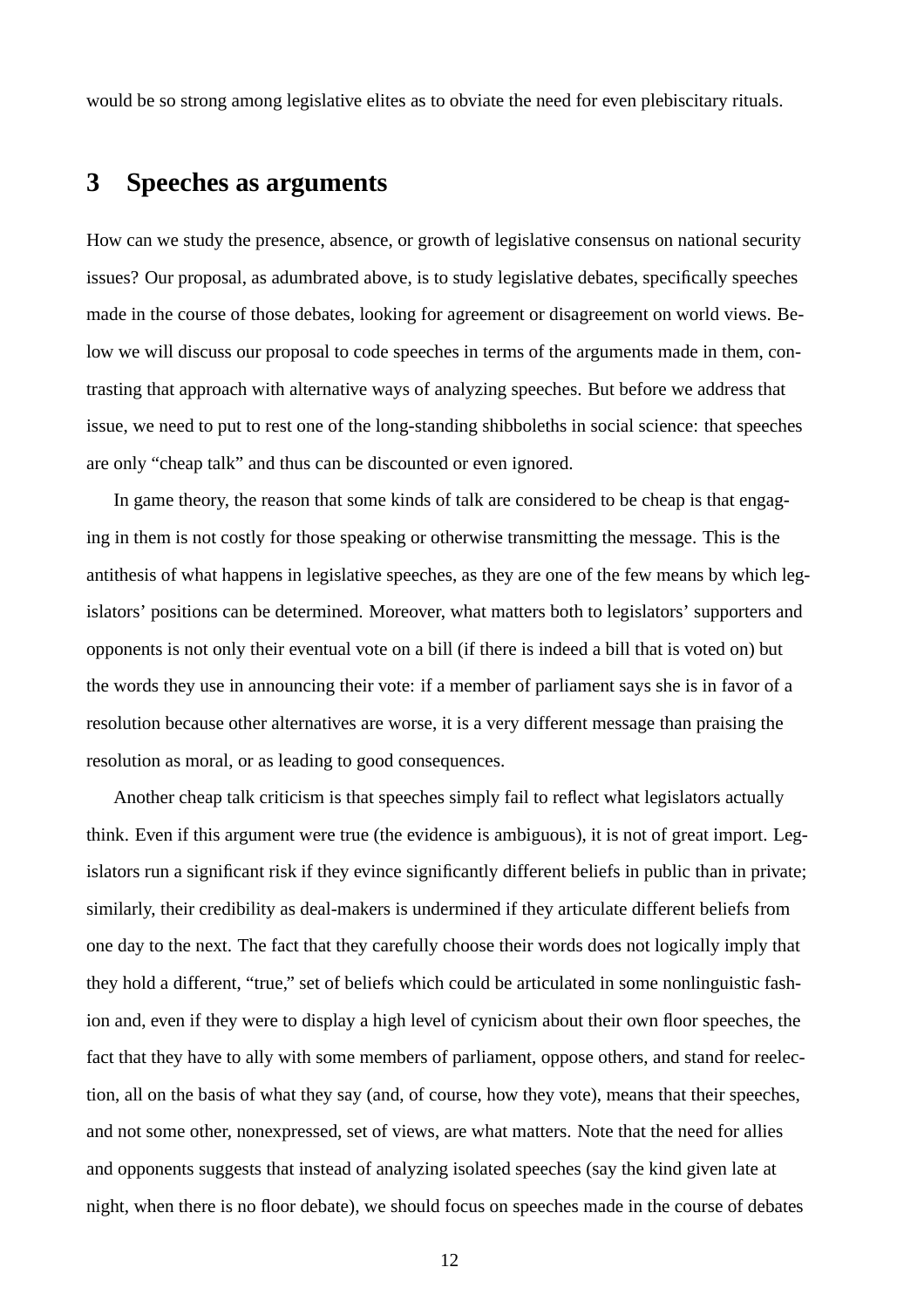on pending legislation.

There are a number of ways in which speeches can be analyzed. One can, for example, study them as expressing belief systems linked by logical entailment relations; as manifestations of underlying positions on multiple scales or "sentiments" on particular subjects; as focusing on particular "topics"; as a series of discursively connected utterances; or as an exercise in framing (Roseman 1994; Lowe *et al.* 2011; Thomas, Pang and Lee 2006; Roberts, Stewart and Airoldi 2016; Cabrio, Tonelli and Villata 2013; Chong and Druckman 2010). Our approach, instead, fo[cuses on speech](#page-28-0)[es as arguments, i.](#page-27-0)[e., as a series of reasons advan](#page-29-0)[ced for taking a position, such](#page-28-0) [as vo](#page-28-0)t[ing in favor of or against a particular legislative proposal \(cf.](#page-26-0) Thornton 2016). We hasten to add immediately that the arguments made by legislators may be logical or shot full of circularities and contradictions; solidly grounded in history or scientific stu[dies or, on the c](#page-29-0)ontrary, based on a combination of fantasy, ignorance, or deliberate lies; positive or normative; high-minded or filled with ad hominem attacks and personal slurs. But whatever the specific points made, every speech is an argument of sorts, and our proposal is to characterize each argument so as to determine what it shares with other arguments put forward in the same legislative context, i.e., the debate in which the speech is made. If, as we will discuss below, the zone of agreement for particular issue areas expands over time, we can say that there is a move in the direction of consensus.

Here is some terminology. An *argument* is any verbal construction of the sort A because of B. The various types of "because" (e.g., causal, legal, and so forth) will be discussed below; but the important thing is that an argument links two points. As we are concerned with legislation being debated in parliaments, the A point is a *claim*: a speaker's position on the pending vote.<sup>16</sup> A *reason* is a point made in support, whether directly or indirectly, of a claim. A reason that supports a claim directly (so that we could represent the role of reason X in the speech, say, as "vote for the bill because of X") is a *core reason*; a reason that supports a core reason (hence, for reason Y, "vote for the bill because of X, and X is the case because of Y") is a *secondary reason*. There can be multiple core reasons in a speech and also multiple secondary reasons in support of a given

<sup>&</sup>lt;sup>16</sup>As noted above, legislators can and do announce their positions on issues which are not the subject of pending votes, but although some parliaments set aside time for members to make speeches of that sort, this is not universal. Hence we have opted for speeches on pending measures, even if the measure may not yet have been introduced formally or even if, on the contrary, it ends up being withdrawn for redrafting or in the face of opposition. Similarly, for reasons of tractability, we ignore speeches on amendments unless the amendment is in effect a proposal to kill the bill ("strike the rest of the text") or if it sparks a major debate on its own.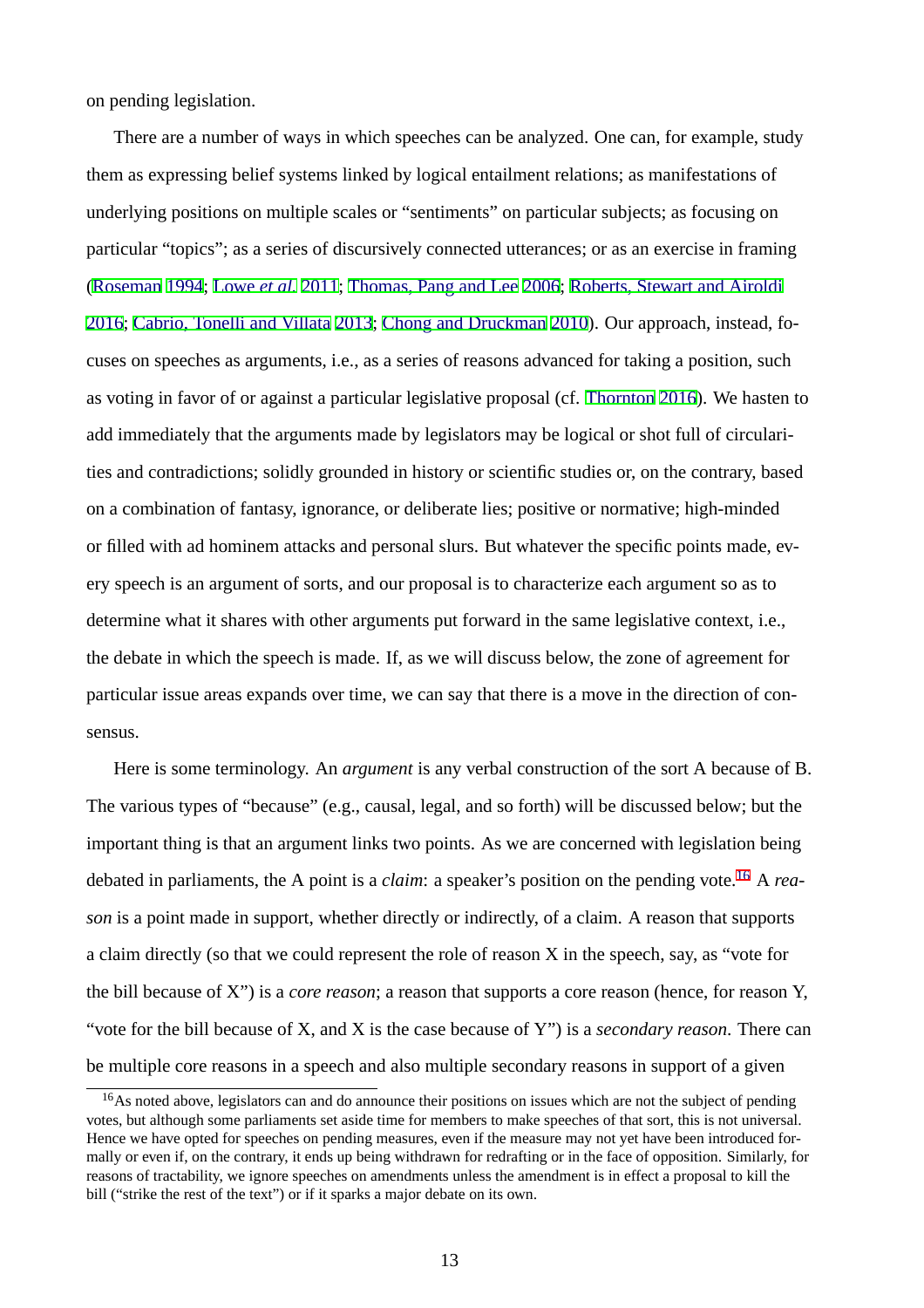core reason; there can also be a secondary reason in support of another secondary reason, with the latter in support of a core reason. In some cases, a reason that is used as a secondary reason in one speech may be used as a core reason in another (indeed, this may even occur within a single paragraph). A *reasoning chain* is a claim supported by a core reason which in turn is supported by at least one secondary reason and, recursively, any secondary reasons in support of the latter. At the minimum, then, reasoning chains are composed of three connected elements: a claim, a core reason, and a secondary reason; but if the secondary reason is in turn supported by one or more additional secondary reasons, the reasoning chain may be composed of four, five, or more connected elements, though these latter possibilities are relatively rare. As we will discuss below, two chains in a speech may start out with the same core reason in support of the claim and the same immediately supporting secondary reason in support of the core, then, further down, as it were, diverge into different supporting secondary reasons. Such *compound* chains may, for purposes of pairwise similarity assessment, be treated as composed of multiple individual chains.<sup>17</sup> Not all core reasons are part of chains: quite often, speakers put forward a core reason unsupported by a secondary reason<sup>18</sup> because it seems obvious or because, at that moment, they are engaged in constructing a different argument. Finally, the *justification* made in a speech is the combination of the claim and all the reasons and reasoning chains supporting it.<sup>19</sup>

Below, we will discuss the coding process of abducing reasons from speeches. But one point is helpful to anticipate: that not all the points (whether reasons, chains, or other sorts of statements) made by a speaker are necessarily part of the justification. Sometimes a speaker spends relatively little time on the claim and relatively more time on other issues: skirmishing with a long-time adversary, warning about what he or she will do after the vote (e.g., ask for more money

 $17$ Chains may be interconnected not only because they all lead to the same claim (this is trivially the normal case, although there are speeches in which more than one claim is made [e.g., to vote in favor of something and also to be wary of something else in the future]), but because they may be so-called "divergent structures" (Freeman 1991) in which a given secondary reason is used in support of more than one "higher" reason. We do not discuss such chains here because they pose no particular issues for coding or similarity assessment, though, interestingly, they are not permitted in many kinds of argument mapping software (since they are not, mathematically speaking, trees).

<sup>&</sup>lt;sup>18</sup>Note that the reverse cannot be true: a secondary reason must by definition support a core re[ason, and thus](#page-26-0) be part of a reasoning chain. However, as we will discuss below, our coding procedure does not actually identify secondary reasons directly from summarized speeches. Instead, we code summaries as a set of candidate core reasons, then, among the latter, identify some as supporting others, i.e., as secondary reasons. The rationale behind this procedure is discussed below.

 $19$ Terminological notes. The phrase "reasoning chain," as we use it, overlaps to some degree with its use in political science and in computational linguistics (e.g., Sniderman *et al.* 1986; Sizov and Öztürk 2013). Our concept of "argument" is similar, though not identical, to the first two meanings discussed by Hornikx and Ulrike (2012); it is definitely not as differentiated in its notion of "support" as Toulmin's (1958) canonical model or as limited to direct responses as Rescher's (1978) notion of a back and forth between two different persons.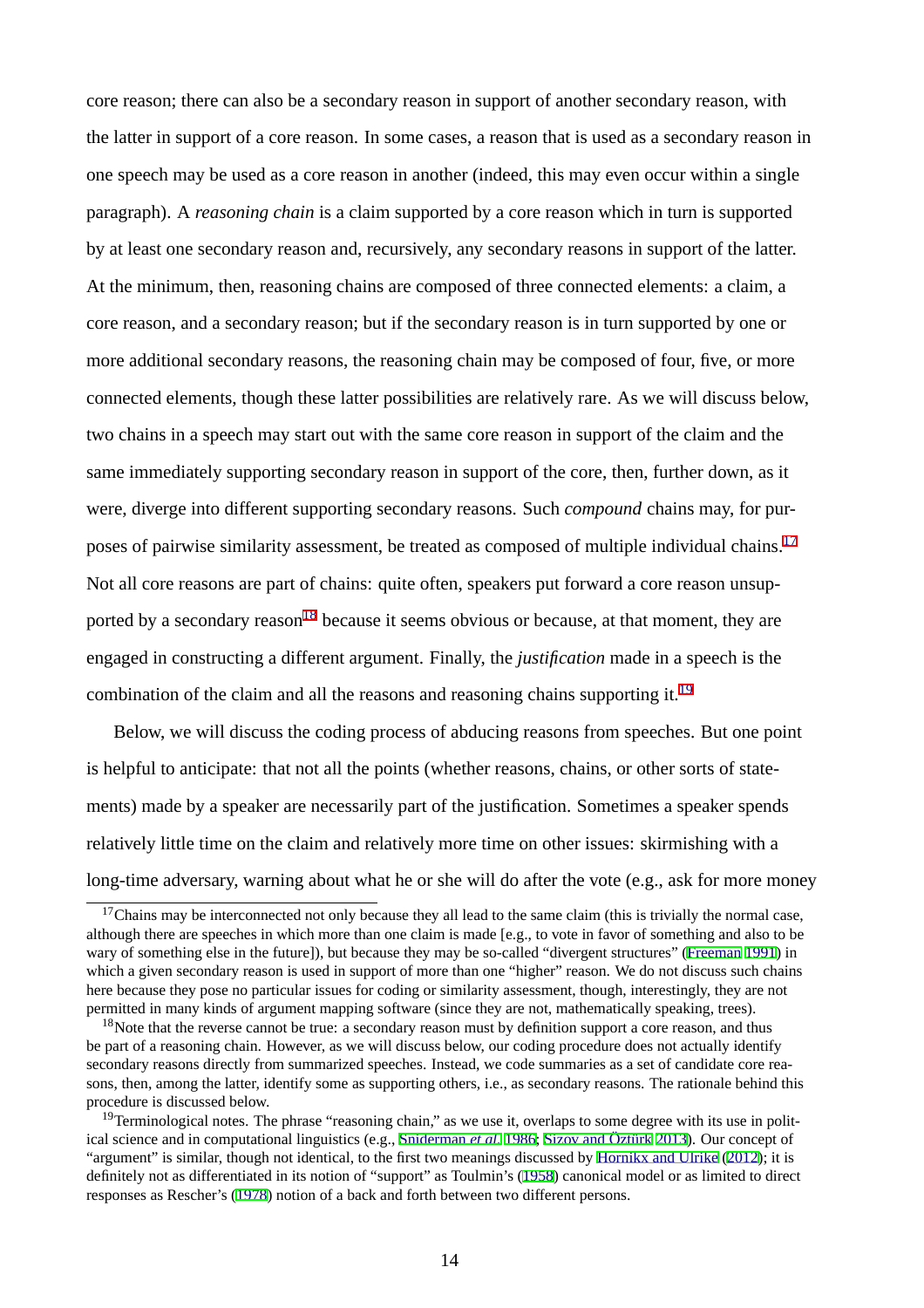or propose follow-up legislation), giving a history lesson, or enunciating a statement of general grievances. Such remarks are not, in essence, part of the debate, and we find that they are particularly likely to be made by speakers from marginal parties or factions. In fact, multiple codes of NA within a speech are often useful indicators that that speech, at any rate, is peripheral not only to the debate but more generally.

It is important to keep in mind that the reasoning chains for a particular speech may not be consistent, at least in the eyes of many observers. A justification may include chains that not only differ in their content but appear contradictory: for example, "vote against the resolution because the Soviets are aggressive; they are aggressive because Stalin made a speech calling for supporting revolutions" and also "vote against the resolution because the Soviets are trying to lull us to sleep; they are trying to lull us to sleep because Stalin made a speech calling for peace and negotiations with us." A justification can thus be composed of chains that are mutually inconsistent; on the other hand, a particular chain will display some consistency, via the type of connection (as discussed below), even if the individual reasons may appear ludicrous to many observers.

Consider now the connections by which reasons are linked into chains. We said above that each reason is connected to other reasons, or to the claim, by a "because." These *connectors*, as we call them, are subdivided by type: 1) L: legal or conceptual/definitional (e.g., "we can't do X because it would be unconstitutional"); 2) H: historical (e.g., "we should do it because we've done it before"); 3) C: consequential (including slippery slope arguments) of the sort X occurs, triggering Y (e.g., "if we do X, it will put the budget into deficit"); 4) N: normative (e.g., "we can't do X because it's immoral to treat people in that way"; 5) A: anthropological (e.g., "we should do X because it's the only kind of language people like Y understand"); 6) I: identity/who we are or are not (e.g., "we shouldn't do X because we're a democracy, not a dictatorship"; "do X because advocates of X [like me and my allies] are certain kinds of people"); 7) O: opponents (e.g., "do X because opponents of X are reprobates"); and 8) E: even though (e.g., "do X even though Y is the case").<sup>20</sup> Note that ad hominem arguments (connection type O), pleas of good faith or being on the side of the angels (connection type I) and "notwithstanding" arguments (connection type E) can be categorized using these connectors.

 $^{20}$ This list of connectors was put together after provisionally coding a number of speeches in the U.S. Senate debate over Philippines annexation (Thornton and Sylvan 2015), as amended after coding speeches in the research project. From a technical point of view, the connectors are similar to certain standard argument schemes (Walton, Reed and Macagno 2008) or to components of particular such schemes (e.g., concessions in Toulmin 1958).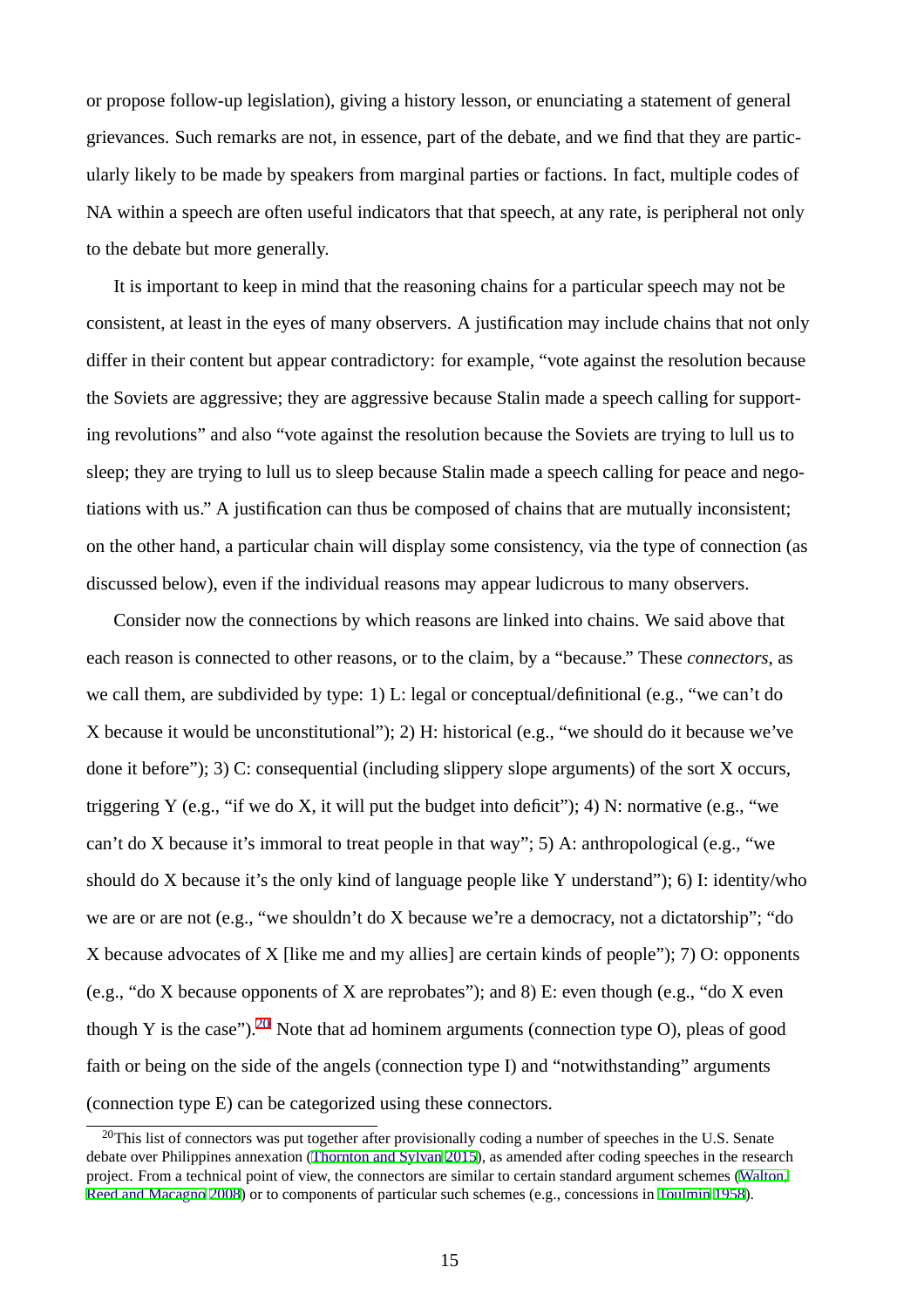Below, we will discuss the procedure for coming up with connectors, including a consistency criterion that constrains the variety of connectors in a given chain. For now, note that representing speeches as justifications along the lines proposed above offers a tractable and systematic way of seeing just how much agreement in reasoning there is across speeches. For example, consider the quotations on waterboarding drawn from different political elites in the United States and displayed in Appendix  $1<sup>21</sup>$  An informal look at the quotations suggests that Bush's reasoning is similar to that of his vice president, Cheney; that McCain and Clinton agree in some respects; and that Trump partly tracks Bush and Cheney while going further in other regards. These intuitions can be checked through coding the statements as arguments, using the methodology laid out below. Appendix 2 lists all the reasons used in the statements, as well as the reasoning chains which connect them in the arguments; the chains should be read across in this fashion: S-3-5 means support the claim because of reason 3 and support reason 3 because of reason  $5.^{22}$ 

Thus our proposal is to analyze speeches as arguments, to code those arguments into their component reasoning chains, to assess the agreement between the arguments in a given debate, and then to see whether, over time, national security debates show significantly greater increases in agreement than do debates on other issues. We now turn to a discussion of our methodology for coding speeches into arguments, and, after that, of the means for assessing agreement between arguments in a debate.

## **4 Coding speeches into arguments**

#### **4.1 General considerations: granularity**

In coding a speech, it is necessary to identify which reasons are being used in support of the claim. Here, it is important to avoid two obvious extremes. It obviously would add very little if the reasons being abduced are too general: vote for the resolution because good things will happen, or because it is the right thing to do, or because the opponents are incorrect. Just as obvi-

<sup>&</sup>lt;sup>21</sup>Note that only one of the statements (Cheney's) was part of a speech, although another one—the Mc-Cain press release—reflected what he said on the Senate floor. Bush's statement was drawn from his memoirs, which were presumably drafted with some concern for consistency. It should also be noted that Clinton's statement to some degree contradicted another statement made years before when she was still in the Senate: http://www.democraticunderground.com/1251711013.

 $^{22}$ If the claim were to be opposed, the string would begin with O. For reasons of legibility, in this example we have omitted the types of connections discussed above.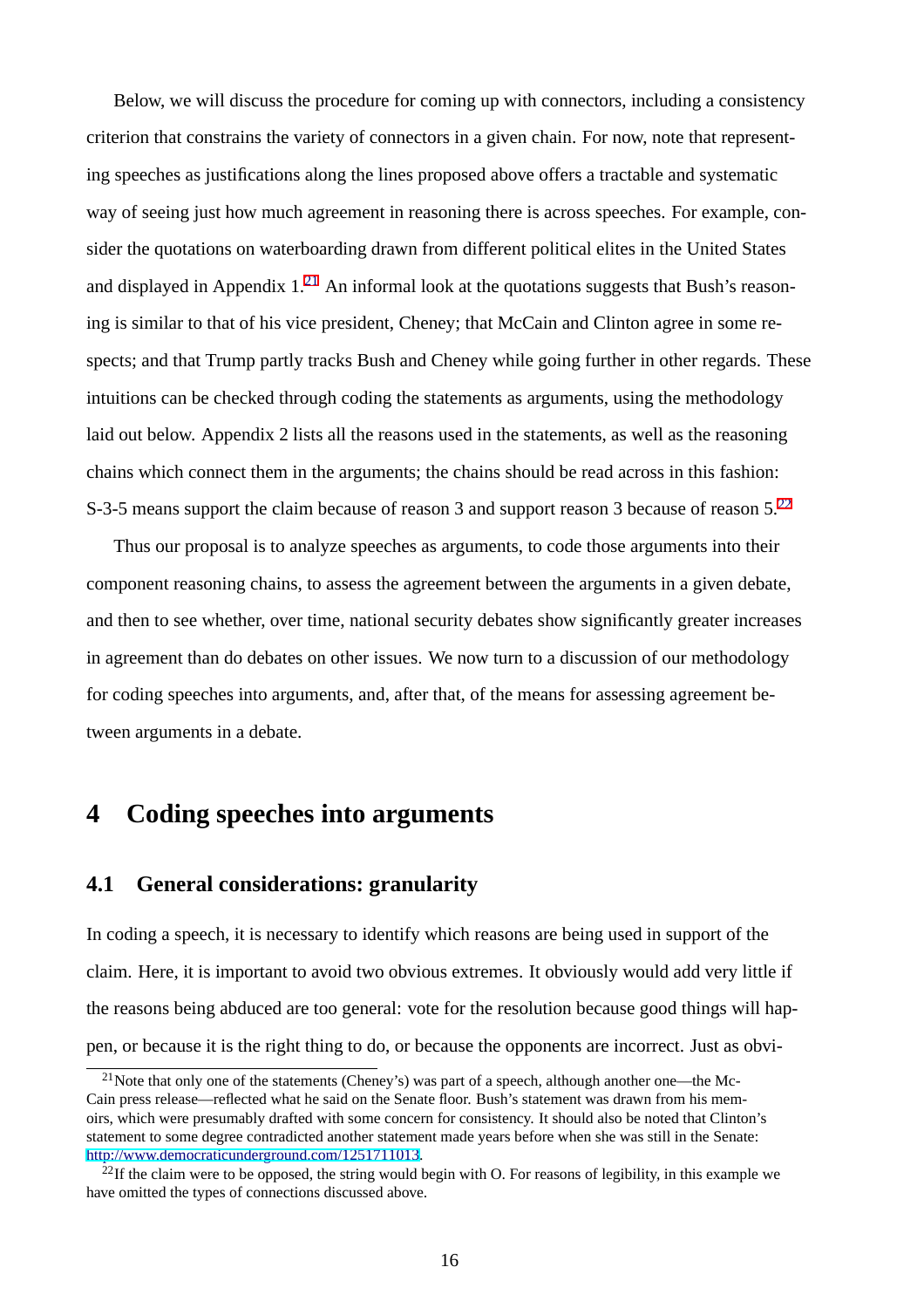ously, one should avoid abducing hyper-specific reasons: vote against the bill because its provision for sending troops for 4 months violates Title 14 of Public Law 882, as per the Constitutional Court's ruling in 1973. Within these extremes, there is a broad range of alternatives, and it is impossible to say a priori how abstract or granular reasons should be; instead, the degree depends on the distinctions made by the speaker in developing his/her argument. For example, in the House of Commons debate of 1947 about reinstating military conscription in the UK, one speaker (Yates) made this particular complaint partway through his speech:

This then is our problem. Here we have these huge Forces and we have a policy of peacetime secretiveness. We do not know where the Forces are or how many there are, for they are stationed all over the world. I understood in my early days in the Labour movement that we did not believe in secret diplomacy, or in secrecy at all. I do not see any reason for approving this Measure. Even the right hon. Gentleman the Member for Woodford (Mr. Churchill) was asking for information which is, of course, absolutely essential if the House is to make a sound decision on a matter of this kind.

The coding procedure we followed (see below) led us to code this passage as a single reason: "Government hasn't given us the info we need to decide on conscription." The claim about what Labour used to believe, or the reference to Churchill, are not in this particular case indicative of a finer-grained distinction.

On the other hand, the government minister (Isaacs) who began the debate by introducing the bill made a point of distinguishing between, on the one hand, deferment of service because of employment or educational training, and, on the other hand, reinstatement in a pre-conscription job following military service. We could have coded both these points as a single reason—for example, "not harm conscripts' civilian employment"—but, because the speaker insisted on the difference as a way, inter alia, of arguing for the legislation on grounds of both flexibility and equity, we instead coded two reasons: "Some valid deferments/postponements of service will be permitted" and "Reinstatement rights will continue to apply, with some caveats." (As there were several other specific but related distinctions made by Isaacs, we then added an additional, more overarching reason, one used with some frequency by other speakers: "Conscription will not interfere with young men's futures.")

17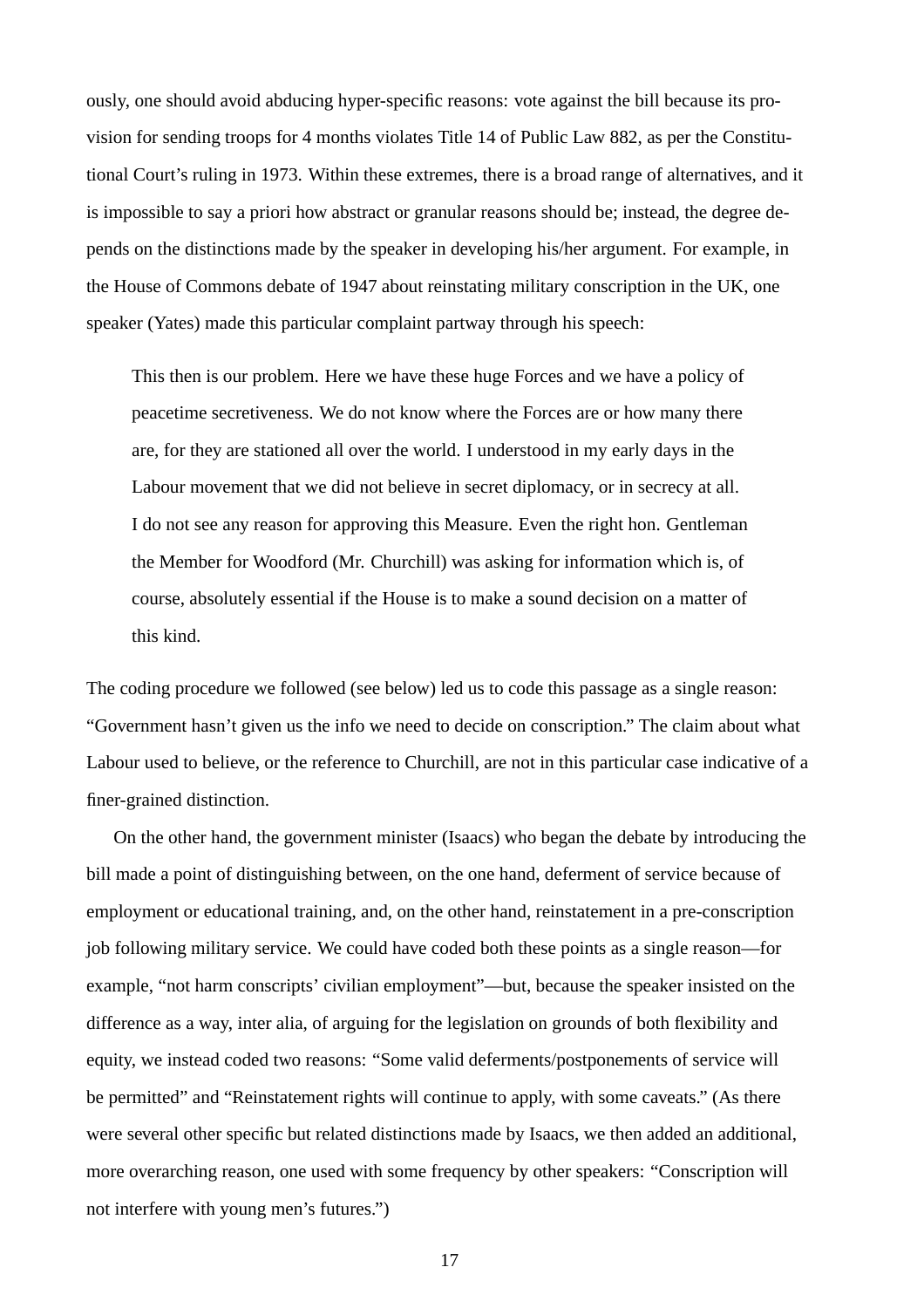This emphasis on the speaker's *legislative focus* (whether any particular point is a justification of her/his position on the legislation, as contrasted with other things s/he may also be doing in the speech, such as demonstrating bona fides, settling scores, or announcing future struggles) implies that the reasons used in any one speech may be heterogeneous in their degree of granularity; taking the collection of reasons across all speeches in a given debate, we would expect high levels of heterogeneity. Consequently, standard top-down approaches to coding speeches will be problematic, except of course as a starting point (Grimmer and Stewart 2013; D'Orazio *et al.* 2014; cf. Bunea and Ibenskas 2015). On the other hand, so-called bottom-up approaches, such as that employed in topic modeling methods (Quinn *et al.* 2010; [Lucas](#page-27-0) *et [al.](#page-27-0)* 2015; [Törn](#page-26-0)[berg](#page-26-0) [and T](#page-26-0)örn[berg 2016\) or in Wordfish \(](#page-26-0)Slapin and Proksch 2008, 2014) are also problematic not only because of the sheer size of the corpora n[eeded to discover c](#page-28-0)[o-occurrence patte](#page-27-0)[rns but](#page-29-0), [above all, because](#page-29-0) [of the](#page-29-0) idea that particu[lar phrases are determina](#page-28-0)t[ely m](#page-28-0)appable onto reasons irrespective of the speakers' legislative foci.<sup>23</sup> Hence, our coding procedure is very much an exercise in "grounded theory" (Glaser and Strauss 1967): an iterative process in which an initial set of reasons is added to with successive speeches, some reasons being complemented by new ones, others being merged, a[nd still others split up int](#page-26-0)o multiple reasons. As the number of coded speeches increases, the general tendency is that each additional speech adds fewer new reasons and changes few existing ones (though there are some flagrant exceptions to this, typically involving marginal or independent legislators; see below).

#### **4.2 General considerations: speeches and reasons**

How are individual speeches related to each other, and to reasons? To start with, we know that regardless of how striking or idiosyncratic a given legislator's language may be, it must be (and almost always is) understood by others. Although some of this understanding may well be due to the speaker's past performances and to listeners' expectations, the words actually uttered must be sufficiently comprehensible that, at a minimum, the speaker's claim must be clear, and most

<sup>&</sup>lt;sup>23</sup>As we will see below, some distinctions (e.g., between "dictators" and "thugs") may be irrelevant pragmatically, whereas others (e.g., between "we will be able to act" and "we may be able to act") may be relevant. More importantly, some reasons are inferrable even without explicit words: for example, in the Yates quotation above, there is nowhere a sentence stating explicitly that the government has not in fact given the information; rather, it is an inference that most competent English speakers would routinely and unproblematically make.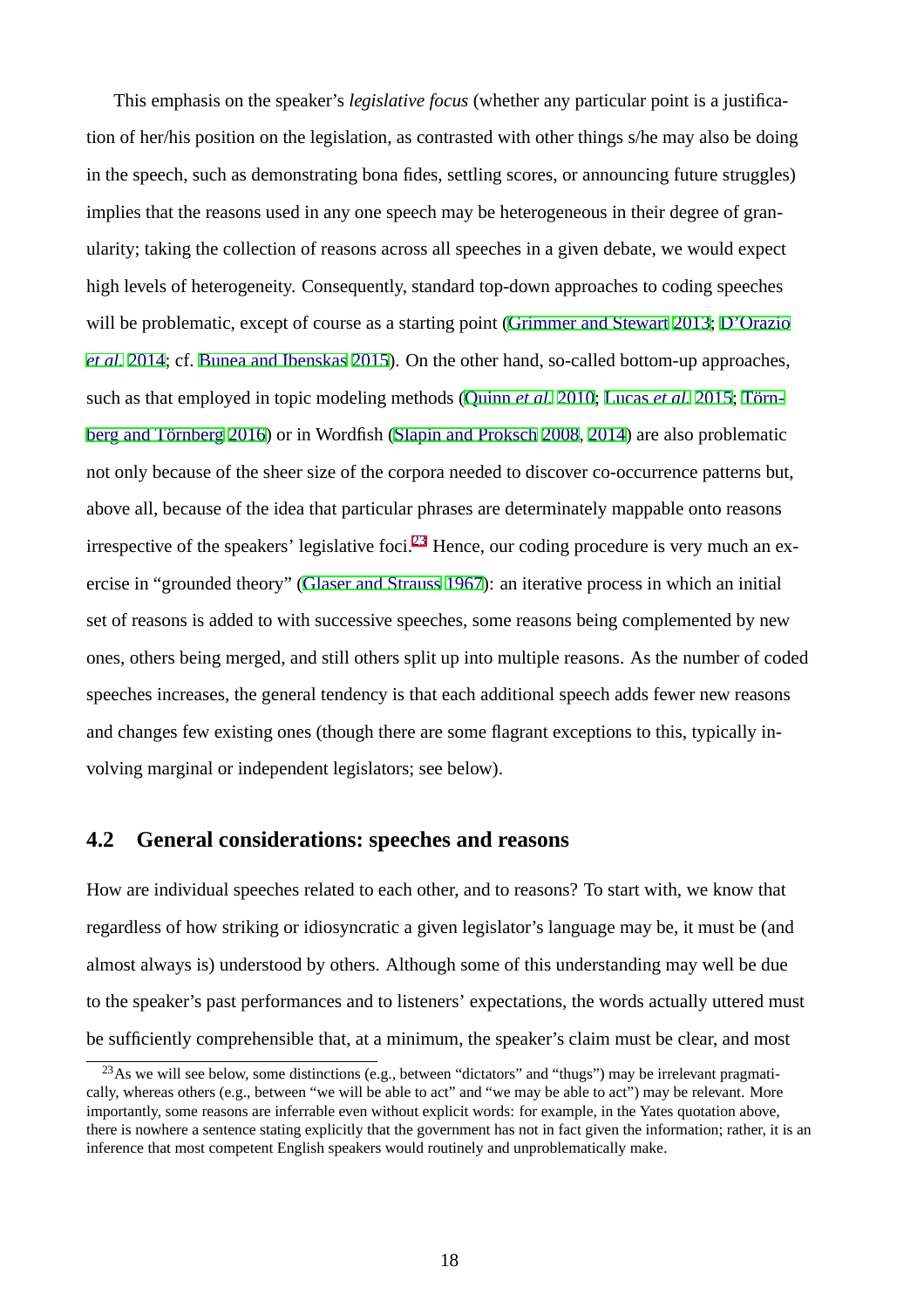likely the justification as well.<sup>24</sup> This places a severe limit on the extent to which not only words can be used nonstandardly by any individual speaker, but also the extent to which the reasons advanced through certain words are different than those of any other legislator.

In addition, we know (and the various speeches we have studied demonstrate clearly) that speakers often aim at making points similar to those of other speakers. This can happen because a legislator approves what his/her peers have said, or deliberately echoes their speeches, or is repeating "talking points" distributed by party whips or floor leaders. We thus should expect that certain reasons will be advanced over and over in the course of a debate, so much so that later speakers may well fall into a sort of shorthand, condensing details or referring to reasons by exophora (e.g., "Mr. Smith's [or: "my distinguished colleague's"] argument").

It follows, then, that the same reason can be advanced by more than one speaker and thus that, for two or more reasons, the same reasoning chain can also be advanced in different speeches. However, the fact that reasoning chains are put forward in speeches but are not the same as speeches does not mean that there is a pre-set collection of reasoning chains for any particular debate and that speakers, say, choose among that collection to construct their own speeches. Certainly speakers have in mind that they wish to make a particular point but they cannot do so without words, and it is exactly their choice of words that not only instantiates reasoning chains, but also modifies them. A speaker may want to emphasize a hitherto neglected point, or to modify someone else's argument, and so even if debates were not joined—e.g., if speakers did not try to rebut their opponents—they would still progress, because later speakers will necessarily make slightly different points than earlier ones. (Imagine that you are the 30th speaker in a debate. Even if you only say, "I agree with everyone else on my side of the issue," the fact of saying that adds a reason: "Those on my side are correct.")

#### **4.3 Coding**

Coding speeches involves a number of preliminary steps, which we discuss elsewhere (Sylvan and Thornton 2016b). Briefly, we pre-process debates into a collection of pro and anti speeches, then paraphrase each speech, sentence by sentence, and summarize the paraphrases. In [each of](#page-29-0) [these steps, as well a](#page-29-0)s in the actual coding, reliability checks are built in to the process.

<sup>&</sup>lt;sup>24</sup>Evidence for this is abundant, from characterizations of speakers by other speakers (then, or afterward) to press accounts of speeches.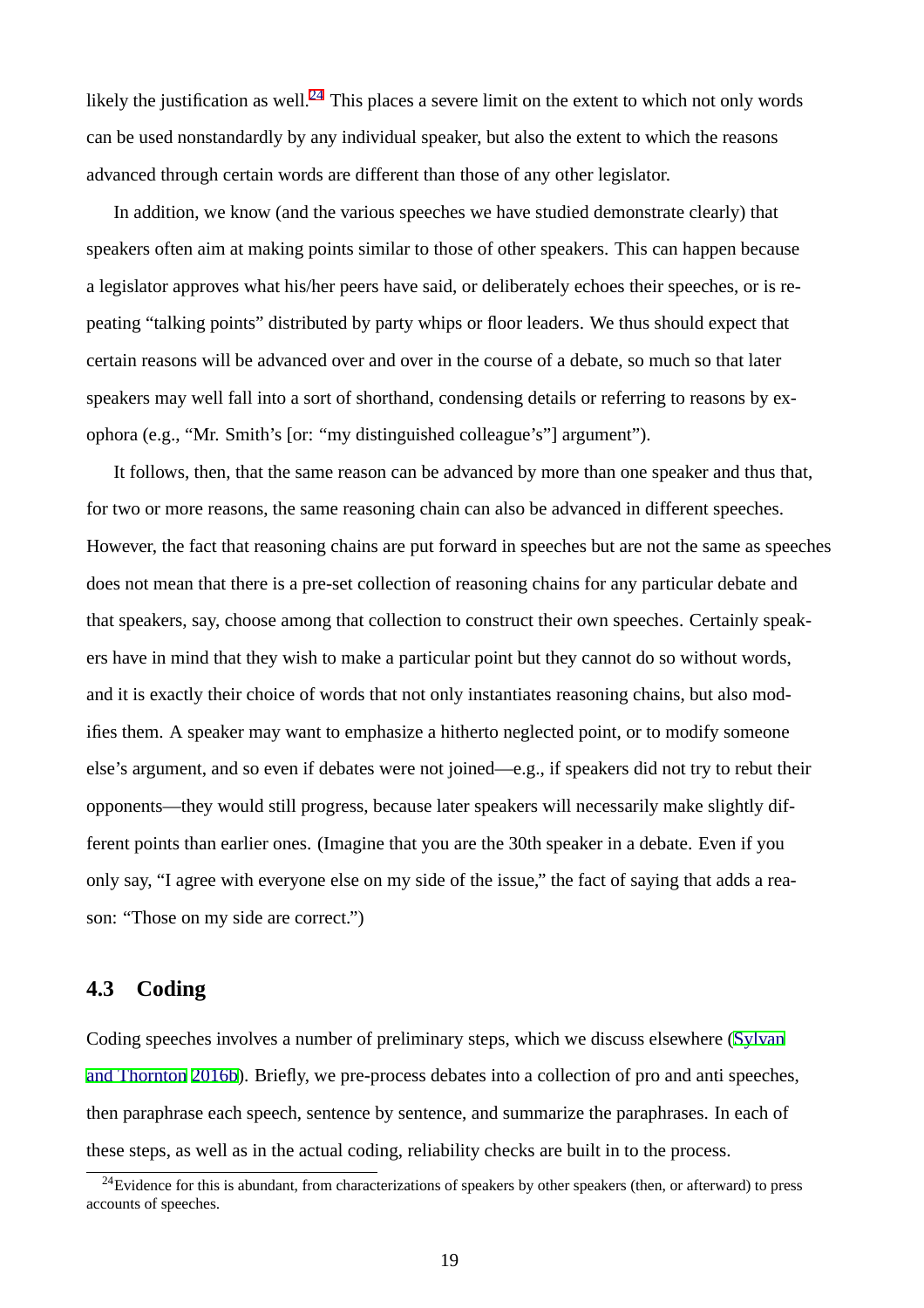#### **4.3.1 Reasons**

In principle, each phrase, or at least clause, of each sentence in a summary is coded as one or more reasons. Tacit points, whether complementary to a particular explicit reason or implicit in a set of explicit reasons, will also be coded as reasons, though we signal this to ourselves by putting them in square brackets. To capture the speaker's legislative focus, researchers are instructed to use argument-related formulas such as "vote for the bill because of X," where X is the candidate reason. If for a given summary paragraph there are no arguments that are part of the justification, then instead of the paragraph being coded as one or more reasons, it is coded as NA.

As speeches are coded, researchers construct, draw upon, add to, and at times revise the wording, of a master list of reasons. That list can be quite lengthy: for each of the debates we are currently coding, it appears that there will end up being between 250 and 350 reasons. For retrieval and simplicity purposes, reasons are assigned a number and arranged in the master list either numerically or, in some cases, crudely, by topic (e.g., cost of the bill, motivations of supporters). Although our focus is not on individual reasons, impressionistically, it appears that debates in different parliaments at roughly the same time period overlap at least to some degree on the type of reason: for example, and unsurprisingly, speakers in the debates in the UK on conscription (1947), in the US on aid to Greece and Turkey (1947), in Japan on the Peace and Security Treaties (1951), in France and in Germany on the EDC (1952), in Switzerland on the purchase of jet fighters (1947), and even in New Zealand on a dock workers' strike argued to be due to Communist agitation (1951), all advance reasons having to do with the cold war, usually citing the Soviet Union as a threat.

#### **4.3.2 Reasoning chains**

After each summary paragraph has been assigned reasons, researchers make another pass through the summaries and, for each paragraph, code none, some, or all of the reasons into chains (so far, the number of chains varies per debate from just over 100 to almost 250, depending in part on the length of speeches and argumentative styles). Researchers are instructed to use the same sort of argumentative formula as for the abducing of reasons "vote for the bill because of X, and X because of Y." In linking reasons into chains, some standard political science ways of producing arguments, notably causality (A leads to B, which leads to C, etc.) have to be modified: if situa-

20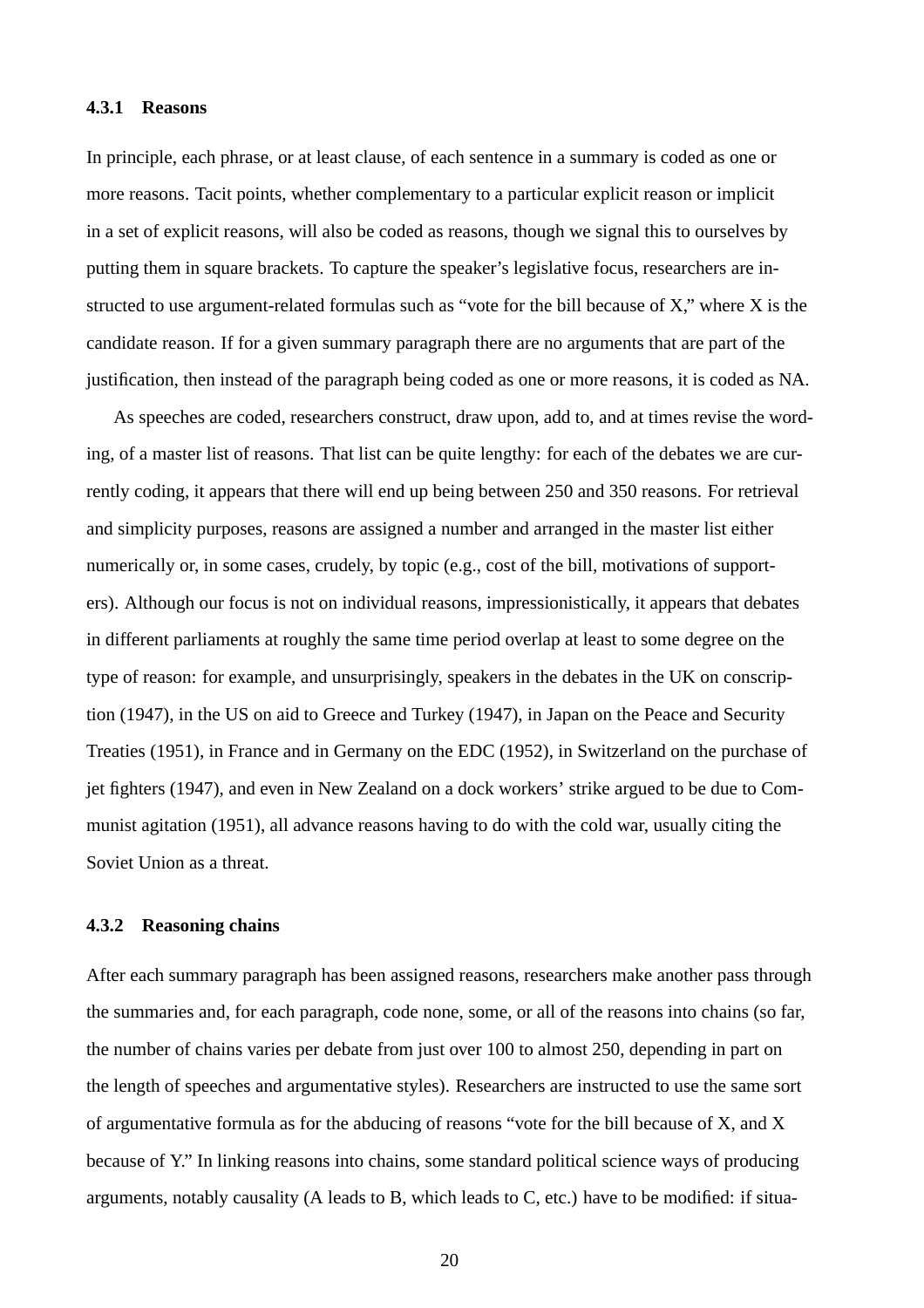tion A leads to situation B, then the reasons referring to those situations may have to be reversed: vote for the bill because situation B will occur (which is a good thing), and situation B will occur because of situation A.

In forming reasoning chains, it is necessary to specify the kind of connection (see above), for each chain, between core reasons and claims, between secondary reasons and core reasons, and between secondary reasons advanced in support of core reasons and secondary reasons advanced in support of other secondary reasons. We have found that for any given chain, each connection must be of the same type: if there is a single lowest connector of type A, the second-to-lowest connector and all higher ones for that chain must also be A; if there is a compound chain with two lowest connectors, one of type A and the other of type H, the second-to-lowest connector must be either A or H and, whichever it is, all higher connectors must be the same, i.e., all A or all H. Violation of this criterion is indicative of either a missing reason (see below) or a miscoded one.25 We have found, in particular, that knotty issues of directionality (for a posited chain involving reasons A and B, does A support B or vice-versa?) can be resolved using the homogeneous connector criterion. For example, the West German EDC debate of 1952 contains considerable invective directed by Christian Democrats at the Communists and vice-versa. One frequently finds pairs of reasons characterizing both the actions of the other side and the personal qualities of its speakers. Using the homogeneous connector criterion, we can decide if the chain should go from the claim to one reason to another reason (if the connector associated with both reasons is type O, i.e., about the opponent) or from the claim to a different reason, then to an additional different reason (if the connector associated with both reasons is type L, i.e., about the definition of the policy). The criterion can also be used to evaluate reasoning "algebra," for example, if one has chains 1-2 and 2-3, one can merge them into 1-2-3 if each chain has the same connectors.

#### **4.3.3 Filtering**

In order to avoid overemphasizing particular reasons and to capture the main points of a speech, after the reasoning chains are coded, researchers make a final pass and classify as nonretained all reasons that are only used once in that speech.<sup>26</sup> If a reason is nonretained, then the chain in

<sup>&</sup>lt;sup>25</sup>To be clear, we are not saying that reasons have to be linked into chains by strict logical consistency but simply that the form of reasoning in a chain is locally homogeneous: speakers may and often do contradict themselves, but if a particular bit of reasoning is heterogeneous, it is not usually grasped by listeners as a single argument.

<sup>&</sup>lt;sup>26</sup>We distinguish between retained and nonretained reasons and chains as a way of capturing the main point of each paragraph, but because it is possible for multiple speakers to put forward the same reason and for at least one of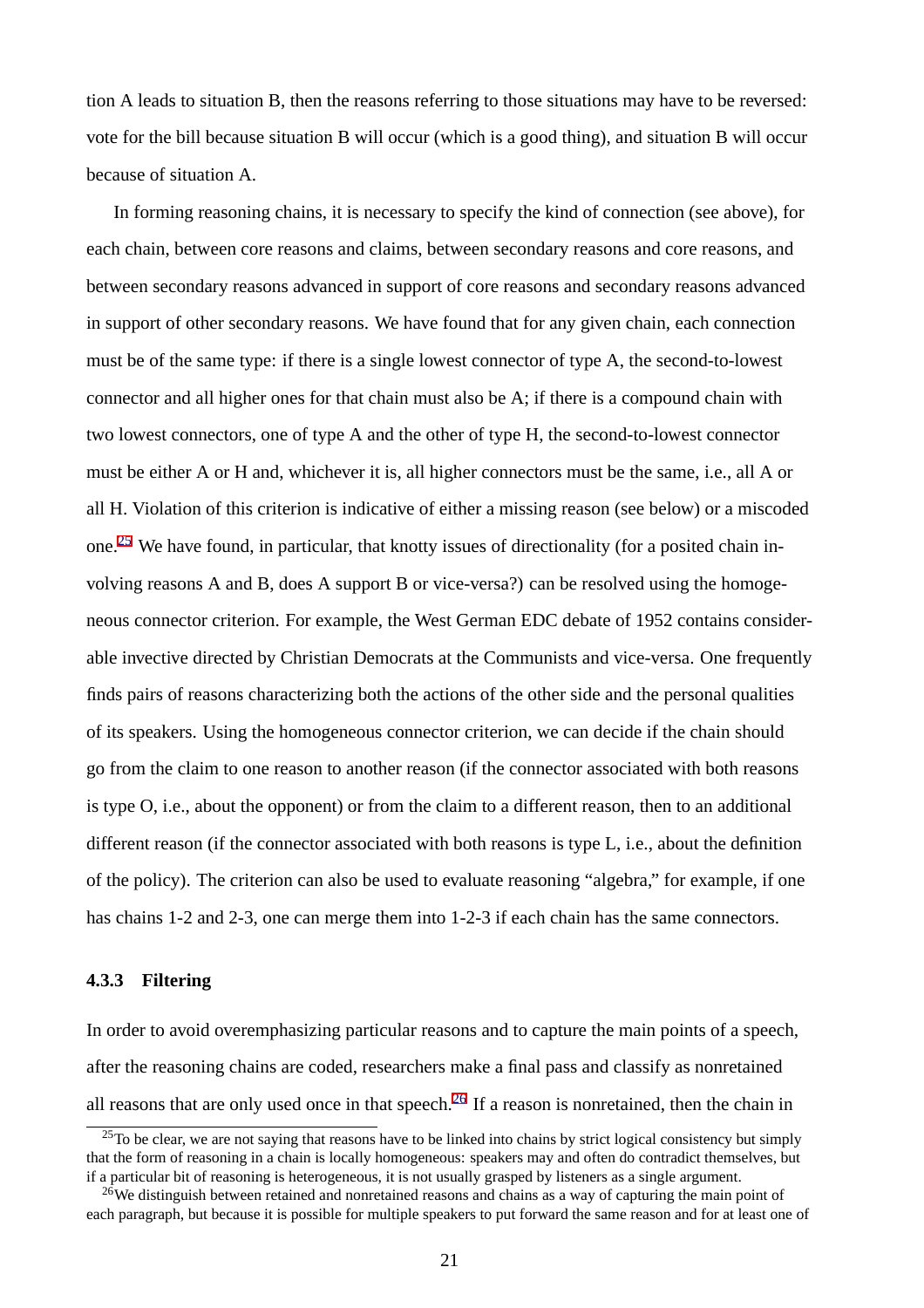which it may be included will also be nonretained. The result is a datum for each speech consisting, first, of a claim, second, of a filtered set of retained reasons and chains, and third, of a set of nonretained reasons and chains.

## **5 Computing consensus: agreement between arguments**

#### **5.1 Criteria**

Once speeches have been coded as arguments, we can compare arguments to see just how much agreement there is between them and in that way ascertain whether, over time, a particular country displays a growth in the extent of agreement for national security debates. Our proposal is to aggregate over agreement in pairs of speeches, both on opposing sides of a debate and on the same side. Both types of agreement are important as a way of measuring consensus: if those in favor of a legislative proposal agree to some degree with those against, they are closer to consensus than if there is no agreement in their justifications. But by the same token, if those on the same side of a legislative proposal advance widely different arguments, it is hard to say that their world view is really the same. Thus, we need a method for capturing both types of agreement.

For any two speeches in a debate, we add up the number of individual reasons that are the same, whether or not they are part of chains; we add to this sum the number of chains that match precisely (e.g., chain 030-174 in one speech would match precisely only to 030-174 in another speech; it would match partially to 174-030, or to 030-165), then normalize by the maximum possible number of reasons and chains which could match in that pair of speeches. This yielded an overlap score for every pair of speeches and we then averaged those scores across all pairs of speeches in favor of the legislation, all pairs of speeches against the legislation, and all pairs of speeches where one speech was in favor of the legislation and the other against it. These three scores for each debate can then be compared, for each country, over three time periods to see if indeed national security-related debates show an increase in consensus as compared to other debates on foreign policy.

those speakers to put it forward only once (and thus to have some degree of overlap in reasoning), we enter nonretained reasons and nonretained chains in the database along with retained ones. In fact, at least for the three debates analyzed in this paper, the difference in overlap between pairs of speeches with retained reasons and chains only, and pairs with both retained and unretained reasons and chains, is relatively slight, with some scores going up a bit, others down a bit, and others staying roughly the same.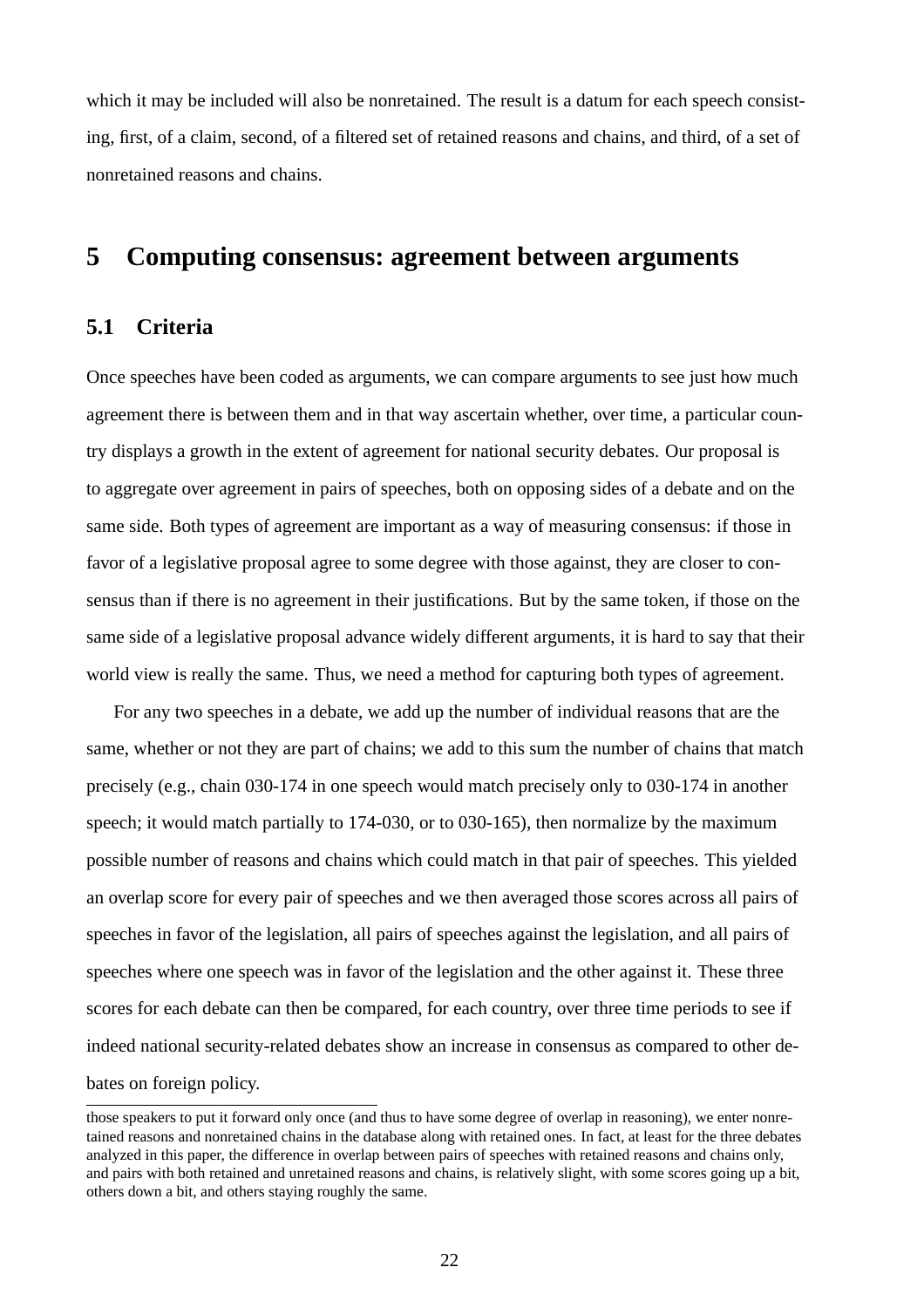On a technical note, the scores we calculated were for pairs of speeches with retained reasons and chains, and with chains being given the same weight as individual reasons. We also calculated overlap scores for pairs of speeches with both retained and unretained reasons and chains, but, as mentioned above, the differences were minimal. We also calculated overlap scores, for both retained elements only, as well as for retained and unretained elements, employing a weighting scheme that counted two-part chains more highly than individual reasons and three-part chains more highly still; but although these scores did differ for certain types of pairs for particular countries, the differences were not striking. Thus, the scores displayed in Table 1 and discussed below are for pairs with retained elements only, unweighted.

#### **5.2 Preliminary results**

For this paper, we report on reasoning agreement in national security-related debates in three countries: the UK, Japan, and Germany. Unfortunately, at the time of this writing, we only have speeches for all three countries coded in our database for the first time period, that of the early years of the cold war; we will update this paper with the T1-T2 over-time scores in the coming weeks. Nonetheless, it is instructive to examine the T1 overlap scores for the three countries, keeping in mind that the significance of a particular overlap score can only be determined relative to scores for other debates in that same country, then or subsequently.

Each of the three debates is shot through with a set of discussions about other issues, distinct from the cold war itself, and on which one might imagine there was a fairly high level of crossparty consensus (for the UK in 1947, the fact that both the Labour Party and the Liberal Party had a long tradition of opposing conscription; for Japan in 1951, the loss of territory and of markets; and for Germany in 1952, the issues of Germans outside of the Federal Republic's borders, as well as of soldiers from the war still held as POWs). In spite of this, the overall levels of agreement within each side of the debates never exceed 25%, with individual scores going as low as 7%. More significantly, and quite strikingly, the level of cross-side (pro to con) agreement within each country is notably lower than the level of within-side agreement, dipping down to as low as just over  $1\%$ .<sup>27</sup> Both within sides and across sides, consensus on national security issues had nowhere to go but up.

 $27$ The Japanese scores are a bit higher than the UK and German ones, but this may be an artifact of the relatively small number of speeches in the Japanese debate (13) as compared with the other two (54 and 46, respectively).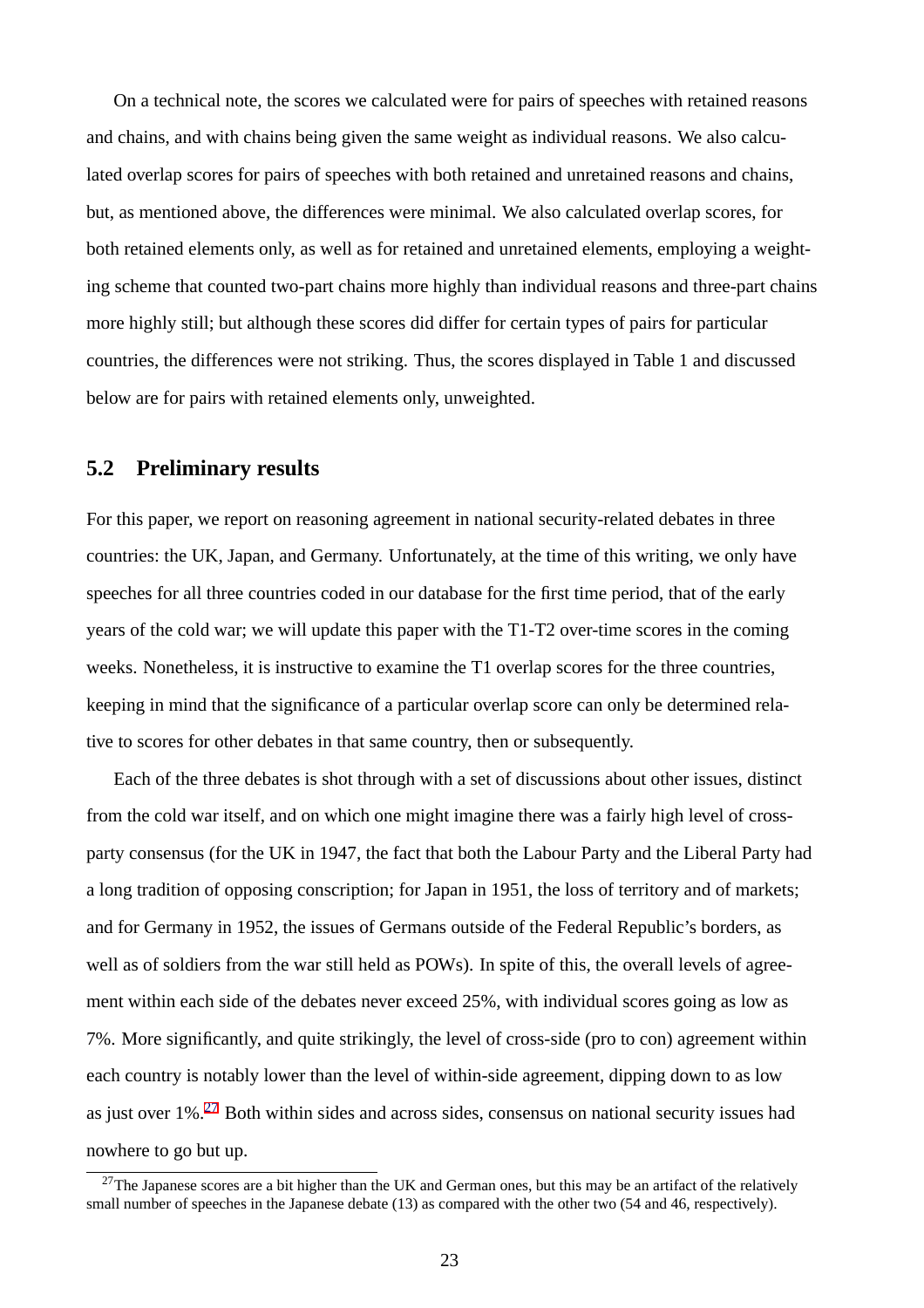However, should it turn out, as per our hypothesis, that overlap scores for T2 and T3 are indeed higher than for T1, this would not mean that the T1 scores are a fluke. As Table 1 shows, in all three countries, the opposition to the legislation was concentrated in the left side of the political spectrum. It was Labour members of parliament who led the fight in the UK against conscription, SPD and KPD members of the West German parliament who, along with some centrists faced off against Adenauer and the EDC, and Social Democrats, Communists, and other leftists who formed the principal opposition to the peace and, especially, the security, treaty in Japan. In each of these countries, the left arguably underwent important ideological changes in the ensuing decades, with members gradually accepting some elements of cold war thinking they had earlier, and quite vehemently, opposed. This involved, among other things, making their peace with the military establishment – precisely what our version of Lasswell's garrison state argument would predict – and seeing its use against various types of dictators as at worst a necessary evil and at best a positive good. Our coding of debates at the end of the cold war, and in the post-9/11 era, points very much in this direction, both for the three countries in question and for others as well.

In this sense, the very preliminary results presented here are both methodologically and theoretically significant. Methodologically, it does appear that it is possible to have a sense of ideological consensus regarding national security by looking at overlaps in reasoning during parliamentary debates. Theoretically, if the trends evoked above are confirmed, it suggests that the garrison state is a cross-national phenomenon, that the war on terror is simply the latest phase in a much longer-term development, and that democracies may well be less robust – at least with regard to key issues of war and peace – than one might imagine.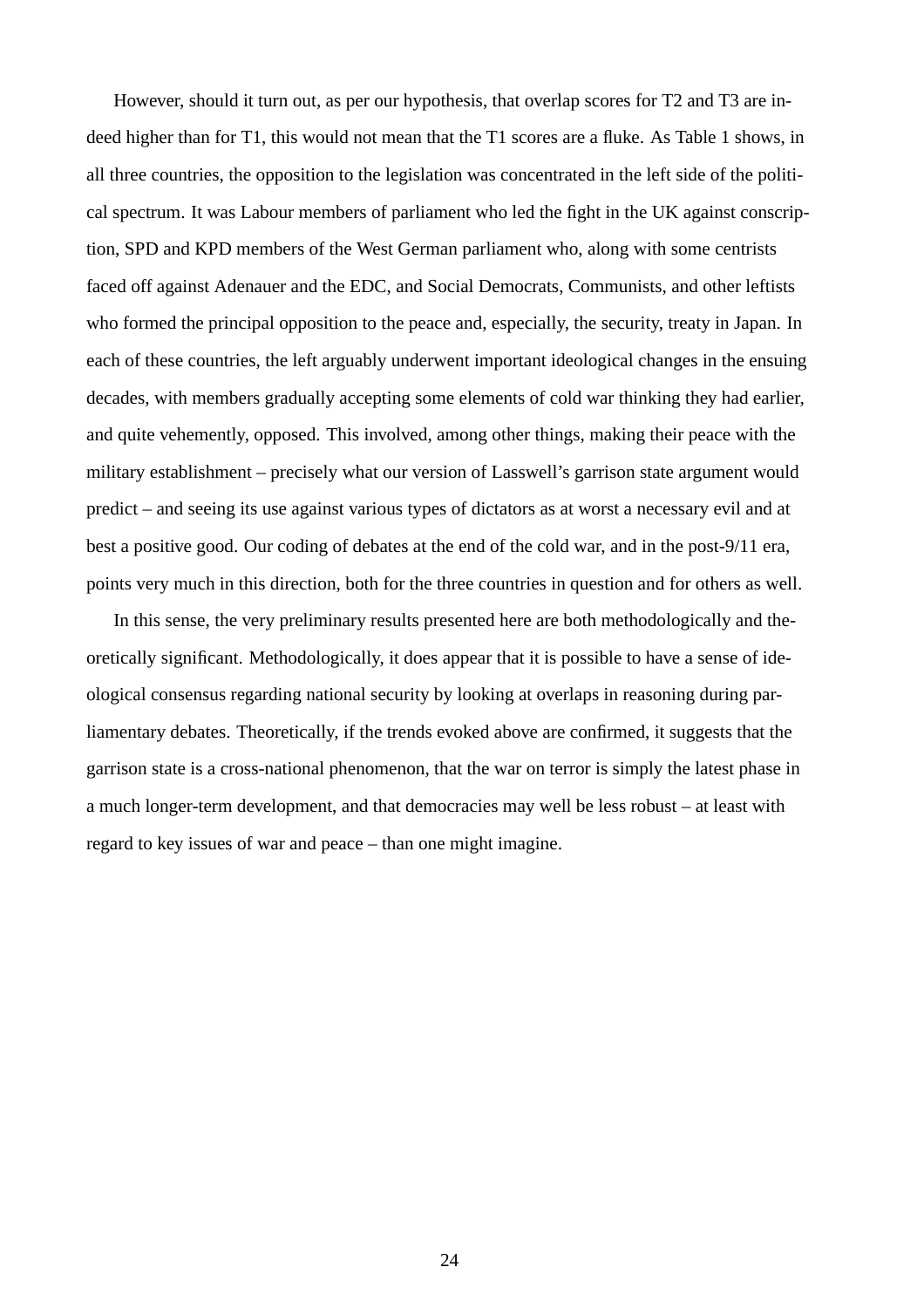## <span id="page-26-0"></span>**References**

- ACKERMAN, B. (2010). *The decline and fall of the American republic*. Tanner lectures on human values, Belknap Press.
- ARON, R. (1979). Remarks on Lasswell's "The Garrison State". *Armed Forces and Society*, **5** (3), 347–359.
- BALZACQ, T. (2005). The three faces of securitization. *European Journal of International Relations*, **11** (2), 171–201.
- BEINART, P. (2008). When politics no longer stops at the water's edge: Partisan polarization and foreign policy. In P. S. Nivola and D. W. Brady (eds.), *Red and blue nation? Consequences and correction of America's polarized politics*, vol. 2, *4*, Brookings Institution Press and Hoover Institution Press, pp. 151–167.
- BUNEA, A. and IBENSKAS, R. (2015). Quantitative text analysis and the study of EU lobbying and interest groups. *European Union Politics*, **16** (3), 429–455.
- BUZAN, B., WÆVER, O. and DE WILDE, J. (1998). *Security: A new framework for analysis*. Lynne Rienner.
- CABRIO, E., TONELLI, S. and VILLATA, S. (2013). From discourse analysis to argumentation schemes and back: Relations and differences. In J. Leite, T. C. Son, P. Torroni, L. van der Torre and S. Woltran (eds.), *Computational logic in multi-agent systems*, *Lecture Notes in Computer Science*, vol. 8143, Springer, pp. 1–17.
- CHONG, D. and DRUCKMAN, J. N. (2010). Dynamic public opinion: Communication effects over time. *American Political Science Review*, **104** (4), 663–680.
- DONNELLY, F. (2013). *Securitization and the Iraq War*. Routledge.
- D'ORAZIO, V., LANDIS, S. T., PALMER, G. and SCHRODT, P. (2014). Separating the wheat from the chaff: Applications of automated document classification using support vector machines. *Political Analysis*, **22** (2), 224–242.
- DOWNES, A. B. and LILLEY, M. L. (2010). Overt peace, covert war? Covert intervention and the democratic peace. *Security Studies*, **19** (2), 266–306.
- ENGEL, J. A. (2011). Not yet a garrison state: Reconsidering Eisenhower's military-industrial complex. *Enterprise and Society*, **12** (1), 175–199.
- FITCH, J. S. (1985). The garrison state in America: A content analysis of trends in the expectation of violence. *Journal of Peace Research*, **22** (1), 31–45.
- FREEMAN, J. B. (1991). *Dialectics and the macrostructure of analysis: A theory of argument structure*. Foris Publications.
- FRIEDBERG, A. L. (2000). *In the shadow of the garrison state: America's anti-statism and its Cold War grand strategy*. Princeton University Press.
- GLASER, B. and STRAUSS, A. (1967). *The discovery of grounded theory: Strategies for qualitative research*. Aldine.
- GORDON, A. (2003). *A modern history of Japan: From Tokugawa time to the present*. Oxford University Press.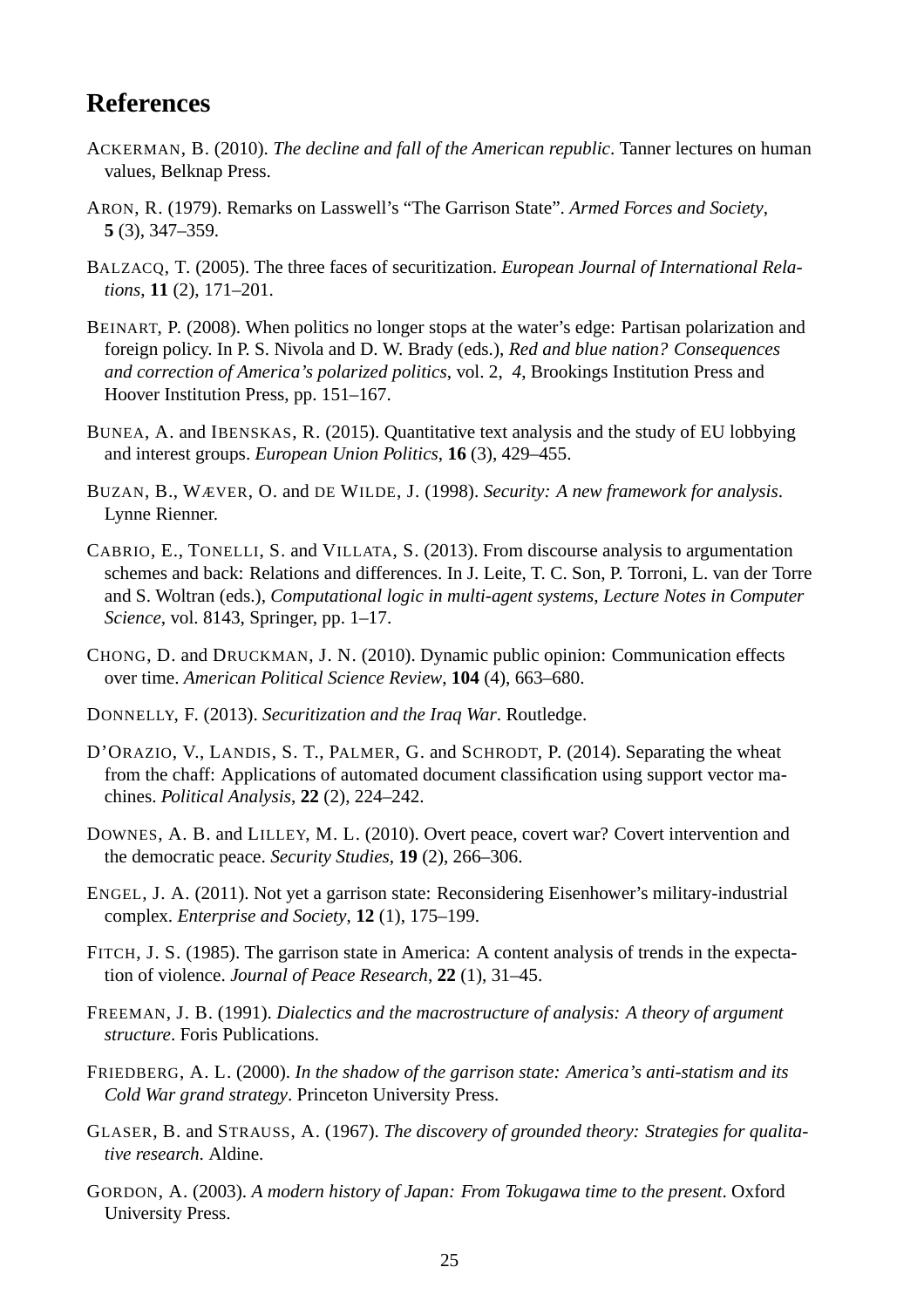- <span id="page-27-0"></span>GRIMMER, J. and STEWART, B. M. (2013). Text as data: The promise and pitfalls of automatic content analysis for political texts. *Political Analysis*, **21** (3), 267–297.
- HOGAN, M. J. (1998). *A cross of iron: Harry S. Truman and the origins of the national security state, 1945–1954*. Cambridge University Press.
- HORNIKX, J. and ULRIKE, H. (2012). Reasoning and argumentation: Towards an integrated psychology of argumentation. *Thinking and Reasoning*, **18** (3), 225–243.
- HORTON, S. (2015). *Lords of secrecy: The national security elite and America's stealth warfare*. Nation Books.
- JOHNSON, L. K. (2012). *National security intelligence*. Polity Press.
- KATZNELSON, I. (2013). *Fear itself: The New Deal and the origins of our time*. W.W. Norton.
- and SHEFTER, M. (2002). *Shaped by war and trade: International influences on American political development*. Princeton University Press.
- KREBS, R. R. (2015). How dominant narratives rise and fall: Military conflict, politics, and the cold war consensus. *International Organization*, **69** (4), 809–845.
- LASSWELL, H. D. (1937). Sino-Japanese crisis: The garrison state versus the civilian state. *China Quarterly*, **11**, 643–649.
- (1941). The garrison state. *American Journal of Sociology*, **46** (4), 455–468.
- (1950). The universal peril: Perpetual crisis and the garrison-prison state. In L. Bryson, L. Finkelstein and R. MacIver (eds.), *Perspectives on a troubled decade: Science, philosophy and religion, 1939–1949*, Harper.
- (1962). The garrison-state hypothesis today. In S. P. Huntington (ed.), *Changing patterns of military politics*, Free Press.
- LOWE, W., BENOIT, K., MIKHAYLOV, S. and LAVER, M. (2011). Scaling policy preferences from coded political texts. *Legislative Studies Quarterly*, **36** (1), 123–155.
- LUCAS, C., NIELSEN, R. A., ROBERTS, M. E., STEWART, B. M., STORER, A. and TINGLEY, D. (2015). Computer-assisted text analysis for comparative politics. *Political Analysis*, **23** (2), 254–277.
- MAYER, J. (2008). *The dark side: The inside story of how the war on terror turned into a war on American ideals*. Doubleday.
- MCCORMICK, J. M. and WITTKOPF, E. R. (1990). Bipartisanship, partisanship, and ideology in congressional-executive foreign policy relations, 1947–1988. *Journal of Politics*, **52** (4), 1077– 1100.
- MEERNIK, J. (1993). Presidential support in Congress: Conflict and consensus on foreign and defense policy. *Journal of Politics*, **55** (3), 569–587.
- MORGAN, M. J. (2004). The garrison state revisited: Civil-military implications of terrorism and security. *Contemporary Politics*, **10** (1), 5–19.
- POZNANSKY, M. (2016). Stasis or decay? Reconciling covert war and the democratic peace. *International Studies Quarterly*, **59** (4), 815–826.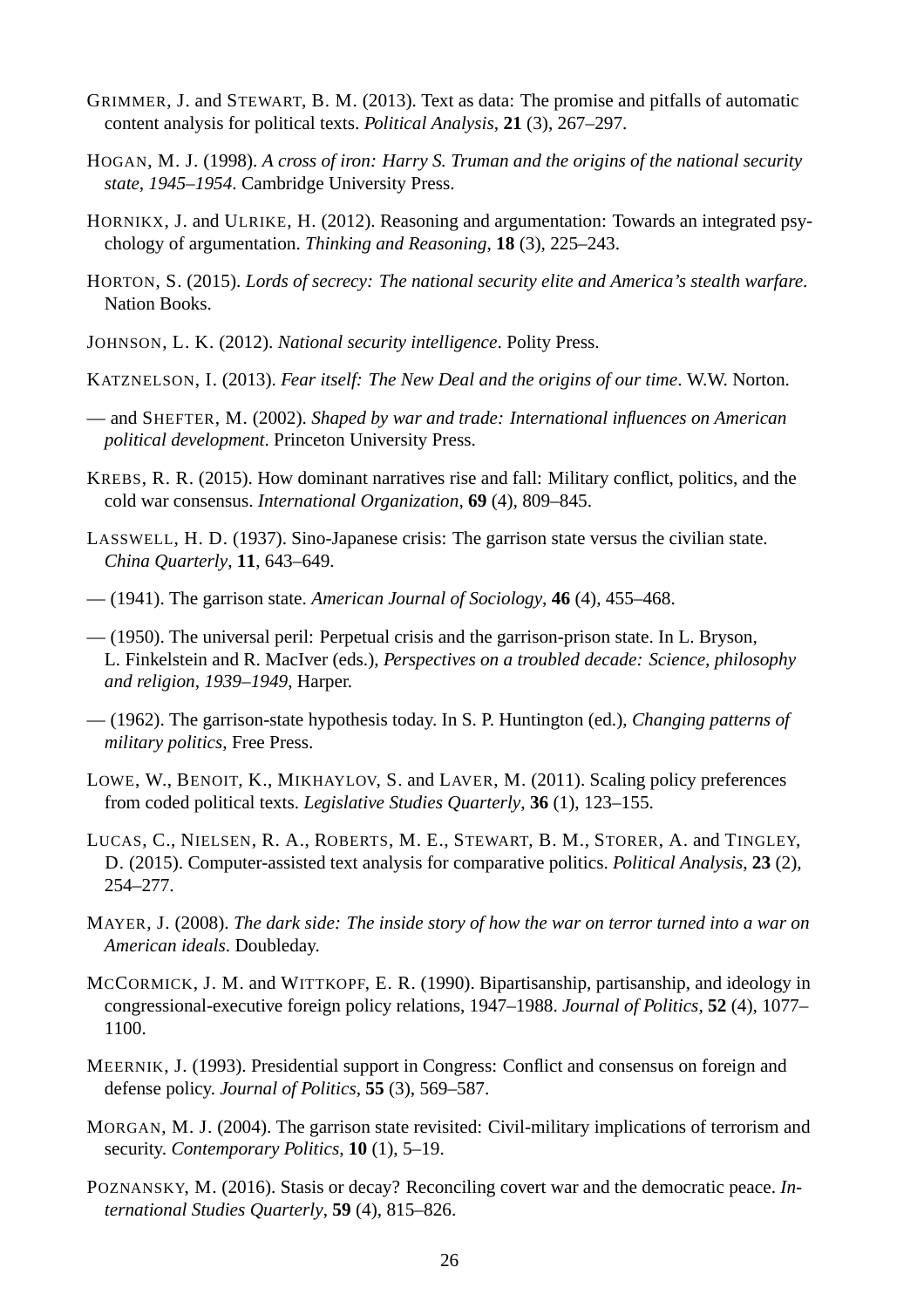- <span id="page-28-0"></span>PRINS, B. C. and MARSHALL, B. W. (2001). Congressional support of the president: A comparison of foreign, defense, and domestic policy decision-making during and after the cold war. *Presidential Studies Quarterly*, **31** (4), 660–679.
- QUINN, K. M., MONROE, B. L., COLARESI, M., CRESPIN, M. H. and RADEV, D. R. (2010). How to analyze political attention with minimal assumptions and costs. *American Journal of Political Science*, **54** (1), 209–228.
- RESCHER, N. (1978). *Dialectics: A controversy-oriented approach to the theory of knowledge*. State University of New York Press.
- ROBERTS, M. E., STEWART, B. M. and AIROLDI, E. M. (2016). A model of text for experimentation in the social sciences. *Journal of the American Statistical Association*, **111** (515), 988–1003.
- ROCKHOFF, H. (1998). The peace dividend in historical perspective. *American Economic Review*, **88** (2), 46–50, Papers and Proceedings of the Hundred and Tenth Annual Meeting of the American Economic Association.
- ROSEMAN, I. J. (1994). The psychology of strongly held beliefs: Theories of ideological structure and individual attachment. In R. C. Schank and E. Langer (eds.), *Beliefs, reasoning, and decision making: Psycho-logic in honor of Bob Abelson*, Lawrence Erlbaum Associates.
- SAVAGE, C. (2015). *Power wars: Inside Obama's post-9/11 presidency*. Little, Brown.
- SCHURMANN, F. (1974). *The logic of world power: An inquiry into the origins, currents, and contradictions of world politics*. Pantheon Books.
- SGUEO, G. (2015). Counter-terrorism funding in the EU budget. *European Parliamentary Research Service PE*, (559.490).
- SHILLONY, B.-A. (2000). *Collected writings of Ben-Ami Shillony*, Japan Library/Edition Synapse, chap. 19: Patterns of violence: Political terrorism in prewar Japan.
- SIZOV, G. and ÖZTÜRK, P. (2013). Automatic extraction of reasoning chains from textual reports. In *Proceedings of the TextGraphs-8 Workshop*, pp. 61–69.
- SLAPIN, J. B. and PROKSCH, S.-O. (2008). A scaling model for estimating time-series party positions from texts. *American Journal of Political Science*, **52** (3), 705–722.
- and (2014). Words as data: Content analysis in legislative studies. In S. Martin, T. Saalfeld and K. Strøm (eds.), *Oxford Handbook of Legislative Studies*, Oxford University Press.
- SNIDERMAN, P. M., HAGEN, M. G., TETLOCK, P. E. and BRADY, H. E. (1986). Reasoning chains: Causal models of policy reasoning in mass publics. *British Journal of Political Science*, **16** (4), 405–430.
- SOUVA, M. and ROHDE, D. (2007). Elite opinion differences and partisanship in congressional foreign policy, 1975–1996. *Political Research Quarterly*, **60** (1), 113–123.
- SPARROW, J. T. (2011). *Warfare state: World War II Americans and the age of big government*. Oxford University Press.
- STUART, D. (2008). *Creating the national security state: A history of the law that transformed America*. Princeton University Press.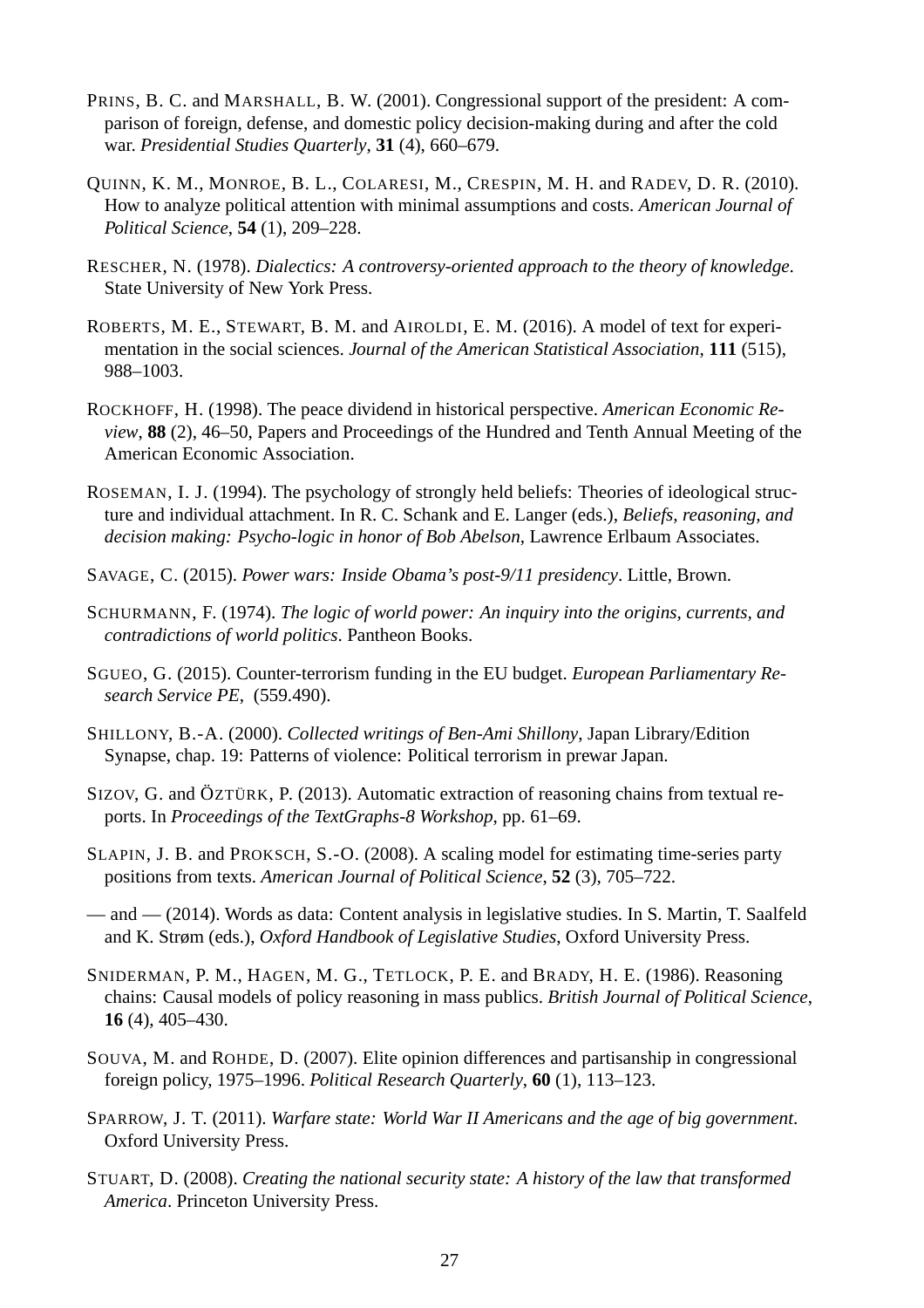- <span id="page-29-0"></span>SYLVAN, D. and MAJESKI, S. (2009). *U.S. foreign policy in perspective: Clients, enemies and empire*. Routledge.
- and THORNTON, A. (2015). Has foreign policy become more consensual? Measuring ideology over time, Paper presented at the Annual Conference of the European Political Science Association.
- and (2016a). Automated versus hand-coding methods: Identifying policy argumentation in parliamentary speeches, Paper presented at the Annual Conference of the European Political Science Association.
- and (2016b). A farewell to argument? The development of elite consensus on national security policy, Paper presented at the Annual Meeting of the American Political Science Association.
- and (2016c). From Lasswell to Snowden: Do all democracies end up as garrison states?, Paper presented at the Annual Convention of the International Studies Association.
- —, and MAJESKI, S. (2014). "No there there": The extent and diminution of ideological disputes in U.S. foreign policy, Paper presented at the Annual Meeting of the International Studies Association.
- THOMAS, M., PANG, B. and LEE, L. (2006). Get out the vote: Determining support or opposition from congressional floor-debate transcripts. In *Proceedings of EMNLP*, pp. 327–335.
- THORNTON, A. (2016). How does ideology influence welfare retrenchment proposals? Application of a new methodology. *Party Politics*, **22** (3), 370–381.
- and SYLVAN, D. (2015). The structure of belief systems on national security: Connecting foreign policy analysis and political psychology, Paper presented at the Annual Convention of the International Studies Association.
- and (2016). Political character analysis: A methodology for the study of political debate. typescript, under submission.
- THORPE, R. U. (2014). *The American warfare state: The domestic politics of military spending*. University of Chicago Press.
- TOULMIN, S. (1958). *The uses of argument*. Cambridge University Press.
- TÖRNBERG, A. and TÖRNBERG, P. (2016). Combining CDA and topic modeling: Analyzing discursive connections between Islamophobia and anti-feminism on an online forum. *Discourse and Society*, **27** (4), 401–422.
- VUORI, J. A. (2008). Illocutionary logic and strands of securitization: Applying the theory of securitization to the study of non-democratic political orders. *European Journal of International Relations*, **14** (1), 65–99.
- WALTON, D., REED, C. and MACAGNO, F. (2008). *Argumentation schemes*. Cambridge University Press.
- WEINER, T. (2007). *Legacy of ashes: The history of the CIA*. Doubleday.
- WETZLING, T. M. (2010). *Same myth, different celebration? Intelligence accountability in Germany and the United Kingdom*. Ph.D. thesis, Graduate Institute of International and Development Studies, Geneva, Switzerland.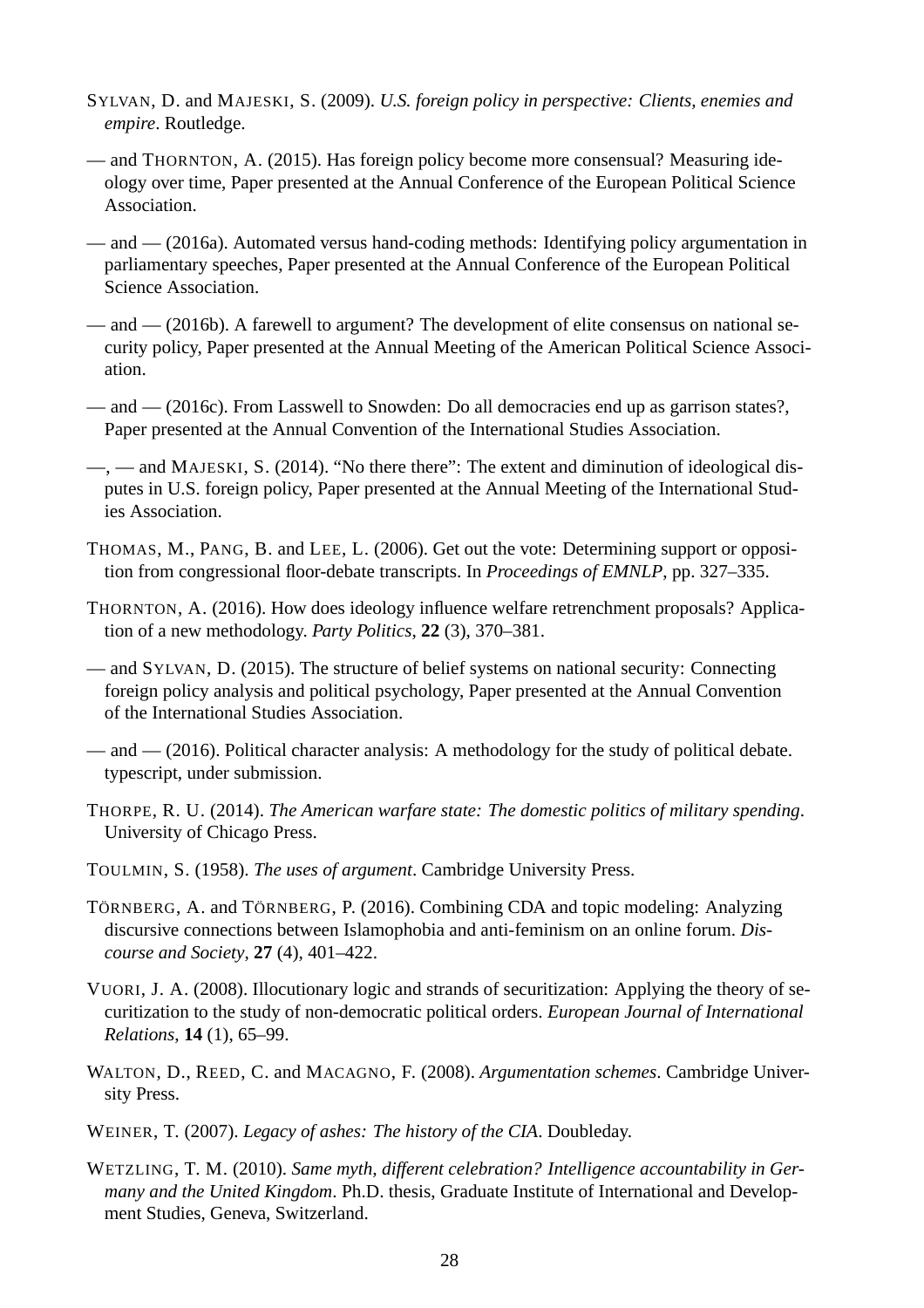<span id="page-30-0"></span>WILDAVSKY, A. (1966). The two presidencies. *Transaction*, **4** (2), 7–14.

WOODS, C. (2015). *Sudden justice: America's secret drone wars*. Hurst & Company.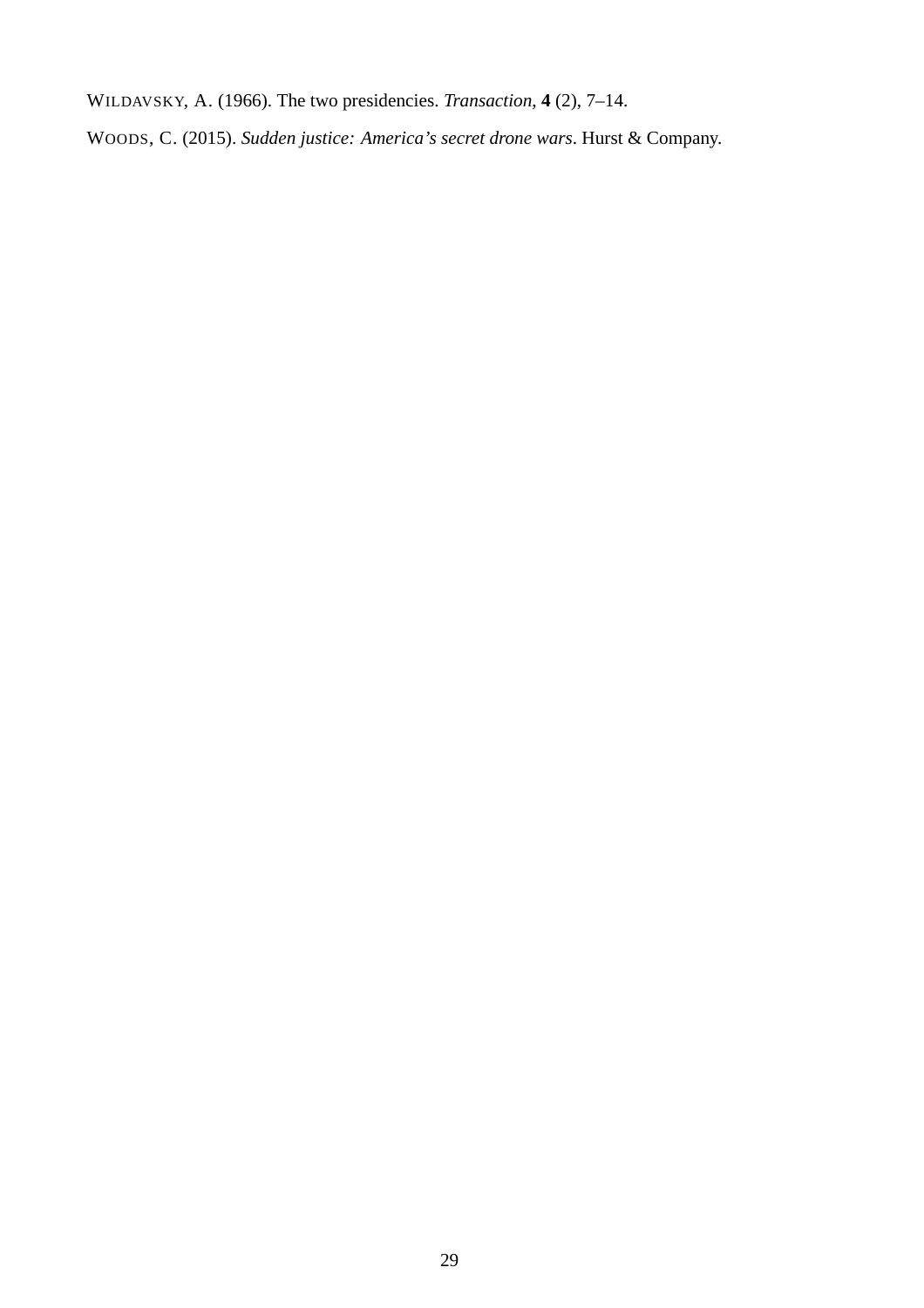## Table 1: Overlap scores, T1

|                       | Within sides |       | Across sides | Composition |        |
|-----------------------|--------------|-------|--------------|-------------|--------|
|                       | <b>PRO</b>   | CON   |              | PRO(R)      | CON(L) |
| UK $(54$ speeches)    | 0.073        | 0.086 | 0.015        | 50%         | 83%    |
| Germany (46 speeches) | 0.088        | 0.103 | 0.018        | 93%         | 47%    |
| Japan (13 speeches)   | 0.146        | 0.233 | 0.062        | 100%        | 83%    |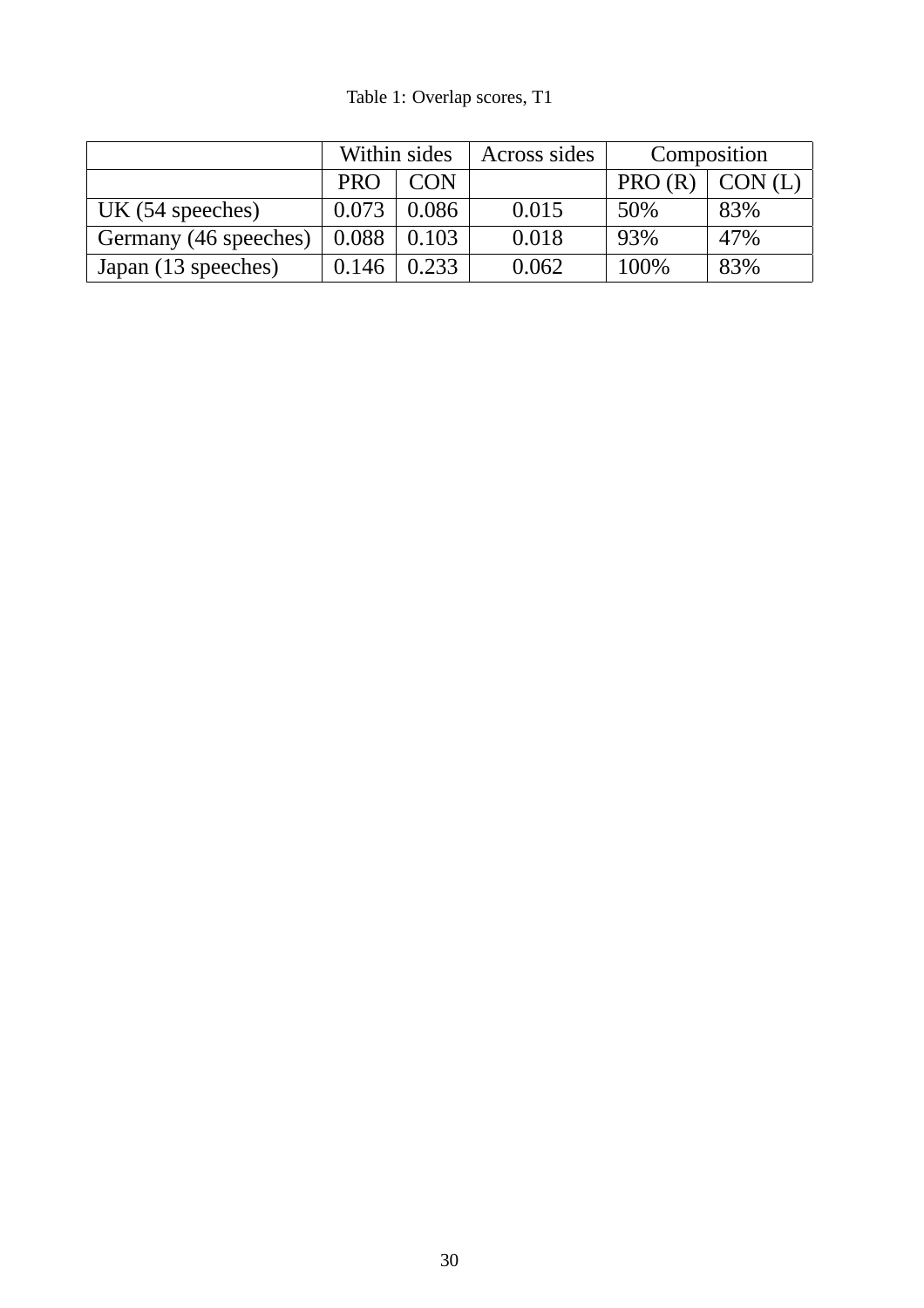# **Appendix 1 Statements on waterboarding**

#### 1. Cheney (2008)

"The military has interrogated terrorists held at Guantanamo Bay. And in addition, a small number of terrorists, high-value targets, held overseas have gone through an interrogation program run by the CIA. It's a tougher program, for tougher customers. These include Khalid Sheikh Mohammed, the mastermind of 9/11. He and others were questioned at a time when another attack on this country was believed to be imminent. It's a good thing we had them in custody, and it's a good thing we found out what they knew.

"The procedures of the CIA program are designed to be safe, and they are in full compliance with the nation's laws and treaty obligations. They've been carefully reviewed by the Department of Justice, and very carefully monitored. The program is run by highly trained professionals who understand their obligations under the law. And the program has uncovered a wealth of information that has foiled attacks against the United States; information that has saved thousands of lives.

"The United States is a country that takes human rights seriously. We do not torture—it's against our laws and against our values. We're proud of our country and what it stands for. We expect all of those who serve America to conduct themselves with honor. And we enforce those rules. Some years ago, when abuses were committed at Abu Ghraib prison, a facility that had nothing to do with the CIA program, the abuses that came to light were, in fact, investigated, and those responsible were prosecuted. . . . "

#### http://www.cbsnews.com/news/cheney-defends-us-use-of-waterboarding/

#### 2. Bush (2010)

["CIA](http://www.cbsnews.com/news/cheney-defends-us-use-of-waterboarding/) [experts](http://www.cbsnews.com/news/cheney-defends-us-use-of-waterboarding/) [drew](http://www.cbsnews.com/news/cheney-defends-us-use-of-waterboarding/) [up](http://www.cbsnews.com/news/cheney-defends-us-use-of-waterboarding/) [a](http://www.cbsnews.com/news/cheney-defends-us-use-of-waterboarding/) [list](http://www.cbsnews.com/news/cheney-defends-us-use-of-waterboarding/) [of](http://www.cbsnews.com/news/cheney-defends-us-use-of-waterboarding/) [interrogation](http://www.cbsnews.com/news/cheney-defends-us-use-of-waterboarding/) [techniques.](http://www.cbsnews.com/news/cheney-defends-us-use-of-waterboarding/) [...](http://www.cbsnews.com/news/cheney-defends-us-use-of-waterboarding/) [At](http://www.cbsnews.com/news/cheney-defends-us-use-of-waterboarding/) [my](http://www.cbsnews.com/news/cheney-defends-us-use-of-waterboarding/) [direction](http://www.cbsnews.com/news/cheney-defends-us-use-of-waterboarding/), Department of Justice and CIA lawyers conducted a careful legal review. The enhanced interrogation program complied with the Constitution and all applicable laws, including those that ban torture.

"There were two that I felt went too far, even if they were legal. I directed the CIA not to use them. Another technique was waterboarding, a process of simulated drowning. No doubt the procedure was tough, but medical experts assured the CIA that it did no lasting harm."

Though Bush confirms that he knew the use of waterboarding would one day become public, and acknowledges that it is "sensitive and controversial," he asserts that "the choice between security and values was real," and expresses firm confidence in his decision. "Had I not authorized waterboarding on senior al Qaeda leaders, I would have had to accept a greater risk that the country would be attacked. In the wake of 9/11, that was a risk I was unwilling to take," he writes.

Bush further declares that the new techniques proved effective, yielding information on al Qaeda's structure and operations, and leading to the capture of Ramzi bin al Shibh, the logistical planner of the 9/11 attacks who was captured on the first anniversary of 9/11.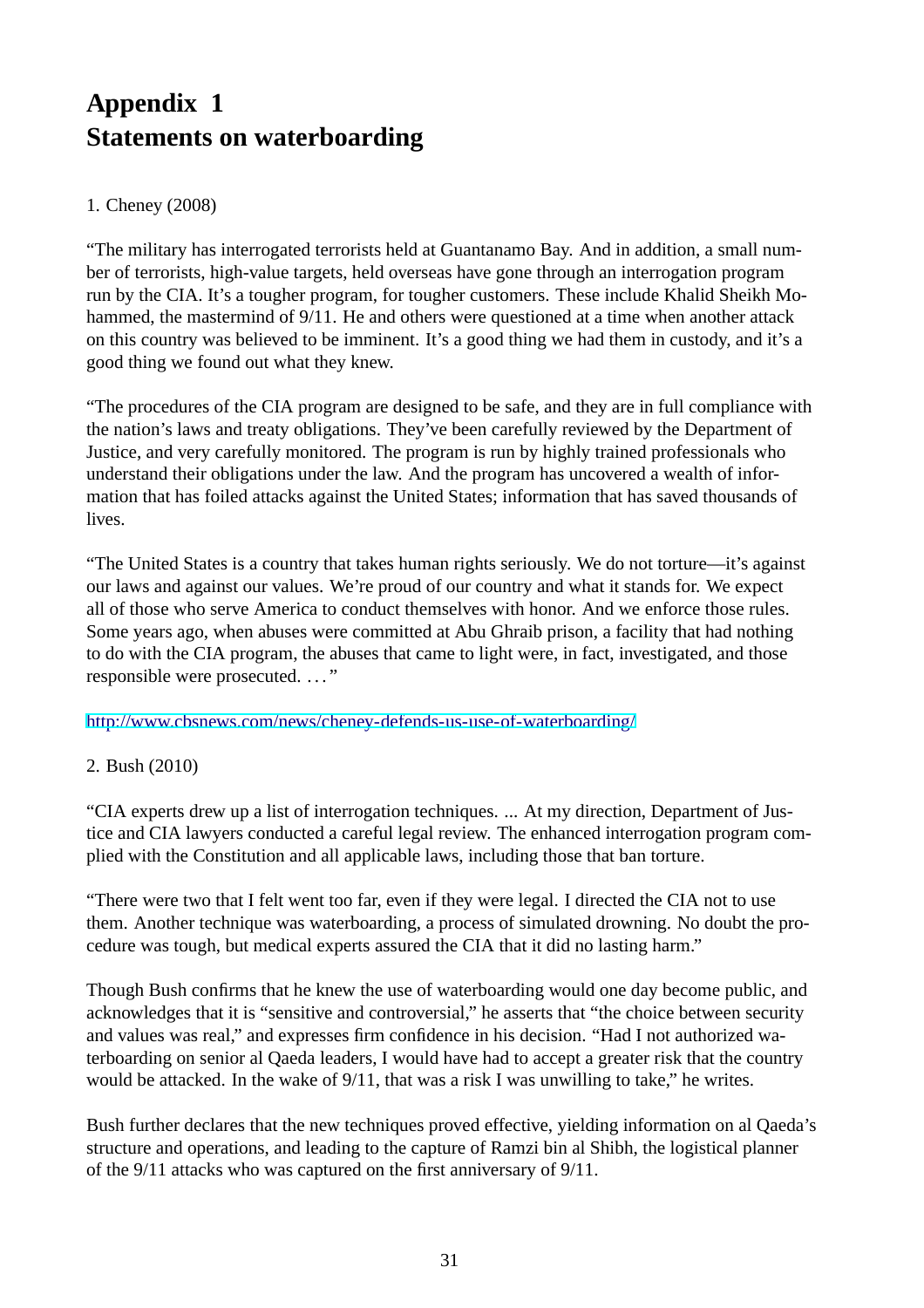And if there were any lingering doubts or conflict about the use of waterboarding, Bush discloses that he received reassurance from an unlikely source: terror suspect Abu Zubaydah.

The former president writes, "His understanding of Islam was that he had to resist interrogation only up to a certain point. Waterboarding was the technique that allowed him to reach that threshold, fulfill his religious duty, and then cooperate." Bush elaborates that Zubaydah gave him a direct instruction, "'You must do this for all the brothers.'"

Intelligence gleaned from interrogations of Abu Zubaydah and other suspects led to the capture of Khalid Sheikh Mohammed, Bush writes. During a raid on Mohammed's compound, agents discovered more plans for terrorist attacks on U.S. soil.

Prompted by the discoveries, Director of Central Intelligence George Tenet asked if he had permission to use enhanced interrogation techniques including waterboarding on Mohammed.

Bush exposes his inner thoughts on what led him to reach this decision: "I thought about my meeting with Danny Pearl's widow, who was pregnant with his son when he was murdered. I thought about the 2,971 people stolen from their families by al Qaeda on 9/11. And I thought about my duty to protect my country from another act of terror.

'Damn right,' I said."

http://edition.cnn.com/2010/POLITICS/11/05/bush.book/

3. McCain (2016)

["Given](http://edition.cnn.com/2010/POLITICS/11/05/bush.book/) [the](http://edition.cnn.com/2010/POLITICS/11/05/bush.book/) [loose](http://edition.cnn.com/2010/POLITICS/11/05/bush.book/) [talk](http://edition.cnn.com/2010/POLITICS/11/05/bush.book/) [on](http://edition.cnn.com/2010/POLITICS/11/05/bush.book/) [the](http://edition.cnn.com/2010/POLITICS/11/05/bush.book/) [campaign](http://edition.cnn.com/2010/POLITICS/11/05/bush.book/) [trail](http://edition.cnn.com/2010/POLITICS/11/05/bush.book/) [about](http://edition.cnn.com/2010/POLITICS/11/05/bush.book/) [reviving](http://edition.cnn.com/2010/POLITICS/11/05/bush.book/) waterboarding and other inhumane interrogation techniques, it is important to remember the facts: that these forms of torture not only failed their purpose to secure actionable intelligence to prevent further attacks on the U.S. and our allies, but compromised our values, stained our national honor, and did little practical good. It is also important to remember that our nation has tried, convicted, and executed foreign combatants who employed methods of torture, including waterboarding, against American prisoners of war. As I have said before, our nation should never have employed such practices in the past, and we should never permit them in the future.

"There is broad, bipartisan agreement on this fundamental question. Last year, the United States Senate passed in an overwhelming vote of 91–3 the National Defense Authorization Act for Fiscal Year 2016, legislation that took a historic step forward to ban torture once and for all by limiting U.S. Government interrogation techniques to those in the Army Field Manual. The Manual embodies the values Americans have embraced for generations—preserving the ability of our interrogators to extract critical intelligence from our adversaries while recognizing that torture and cruel treatment are ineffective interrogation methods. Some of the nation's most respected leaders from the U.S. military, CIA, FBI, as well as faith communities and human rights organizations, have expressed their support for this legislation.

"As Americans of conscience we must remember that in the war on terrorism, we are fighting not only to defend our security, but for an idea that all men are endowed by their Creator with inalienable rights. How much safer the world would be if all nations believed the same. How much more dangerous it can become when we forget it ourselves even momentarily, as we learned in the aftermath of Abu Ghraib. Our nation needs a Commander-in-Chief who will make clear to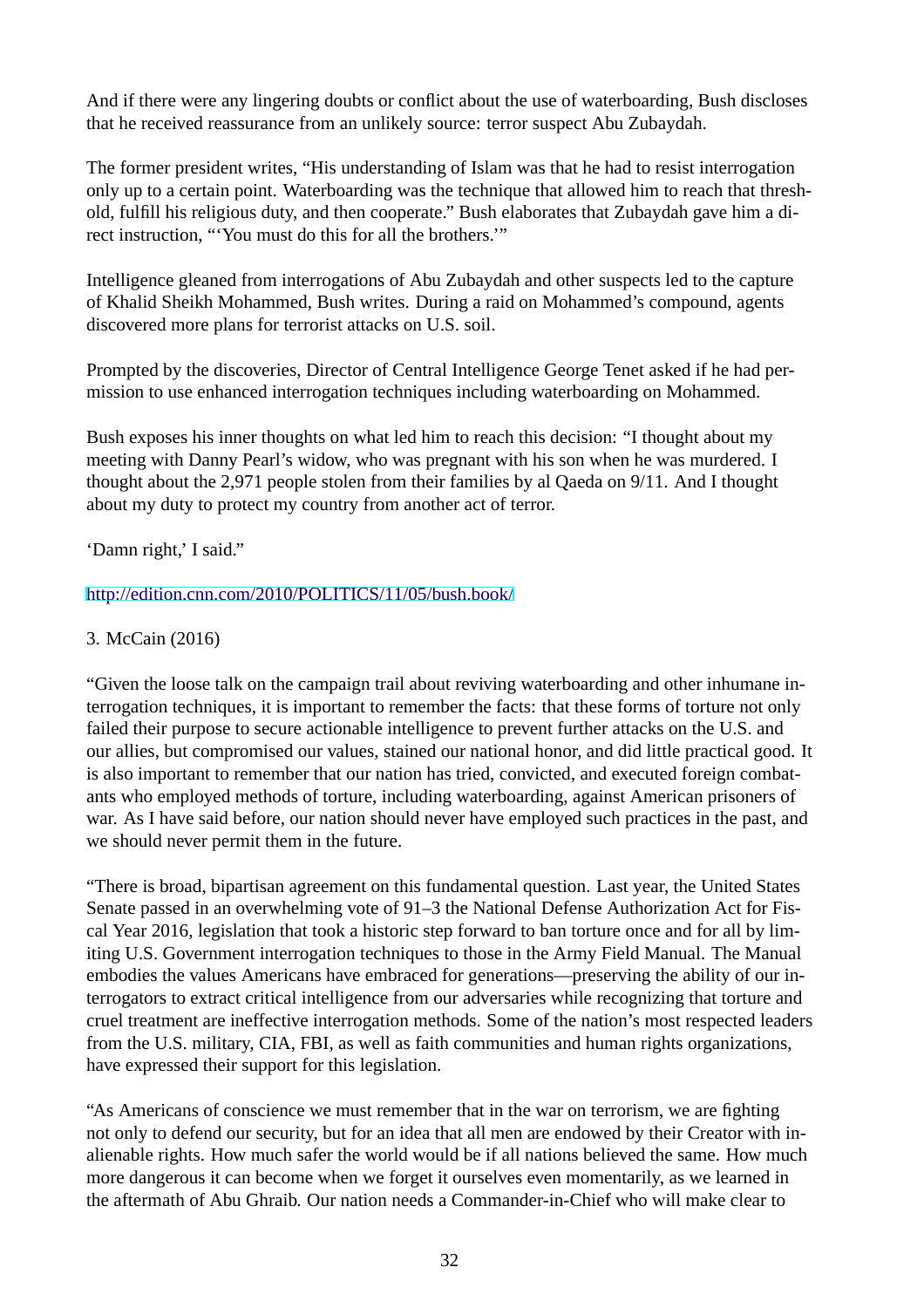those that fight on our behalf that they are defending this sacred ideal, and that sacrificing our respect for human dignity will make it harder, not easier, to prevail in this war."

http://www.mccain.senate.gov/public/index.cfm/press-releases?ID= 6044CE90-20F1-4823-A126-C03D5F770565

[4. Clinton \(2014\)](http://www.mccain.senate.gov/public/index.cfm/press-releases?ID=6044CE90-20F1-4823-A126-C03D5F770565)

["Today](http://www.mccain.senate.gov/public/index.cfm/press-releases?ID=6044CE90-20F1-4823-A126-C03D5F770565) [we](http://www.mccain.senate.gov/public/index.cfm/press-releases?ID=6044CE90-20F1-4823-A126-C03D5F770565) [can](http://www.mccain.senate.gov/public/index.cfm/press-releases?ID=6044CE90-20F1-4823-A126-C03D5F770565) [say](http://www.mccain.senate.gov/public/index.cfm/press-releases?ID=6044CE90-20F1-4823-A126-C03D5F770565) [again](http://www.mccain.senate.gov/public/index.cfm/press-releases?ID=6044CE90-20F1-4823-A126-C03D5F770565) [in](http://www.mccain.senate.gov/public/index.cfm/press-releases?ID=6044CE90-20F1-4823-A126-C03D5F770565) [a](http://www.mccain.senate.gov/public/index.cfm/press-releases?ID=6044CE90-20F1-4823-A126-C03D5F770565) [loud](http://www.mccain.senate.gov/public/index.cfm/press-releases?ID=6044CE90-20F1-4823-A126-C03D5F770565) [and](http://www.mccain.senate.gov/public/index.cfm/press-releases?ID=6044CE90-20F1-4823-A126-C03D5F770565) [clear](http://www.mccain.senate.gov/public/index.cfm/press-releases?ID=6044CE90-20F1-4823-A126-C03D5F770565) [vo](http://www.mccain.senate.gov/public/index.cfm/press-releases?ID=6044CE90-20F1-4823-A126-C03D5F770565)ice, the United States should never condone or practice torture anywhere in the world," Clinton said.

The former secretary of state, accepting an award from the Robert F. Kennedy Center for Justice and Human Rights, acknowledged that Americans are frustrated by the country's "division and polarization" that often seems to block progress.

"That should be absolutely clear as a matter of both policy and law, including our international treaty obligations, and if that requires new legislation, then Congress should work with President Obama to quickly enact it and it shouldn't be an issue of partisan politics," Clinton said of eliminating the use of torture techniques.

"America is at our best when our actions match our values," she said.

Clinton said she was "proud" to be part of the Obama administration noting brutal interrogation tactics such as waterboarding were banned with a 2009 executive order.

"Yes, the threat of terrorism is real and urgent, scores of children were just murdered in Pakistan, beheadings in the Middle East, a siege in Sydney, these tragedies not only break hearts but should steel our resolve and underscore that our values are what set us apart from our adversaries," Clinton said.

http://abcnews.go.com/US/hillary-clinton-speaks-us-torture/story?id=27654296

#### 5. Trump (2015)

["Would](http://abcnews.go.com/US/hillary-clinton-speaks-us-torture/story?id=27654296) [I](http://abcnews.go.com/US/hillary-clinton-speaks-us-torture/story?id=27654296) [approve](http://abcnews.go.com/US/hillary-clinton-speaks-us-torture/story?id=27654296) [waterboarding?](http://abcnews.go.com/US/hillary-clinton-speaks-us-torture/story?id=27654296) [You](http://abcnews.go.com/US/hillary-clinton-speaks-us-torture/story?id=27654296) [bet](http://abcnews.go.com/US/hillary-clinton-speaks-us-torture/story?id=27654296) [your](http://abcnews.go.com/US/hillary-clinton-speaks-us-torture/story?id=27654296) [ass](http://abcnews.go.com/US/hillary-clinton-speaks-us-torture/story?id=27654296) [I](http://abcnews.go.com/US/hillary-clinton-speaks-us-torture/story?id=27654296) [would—in](http://abcnews.go.com/US/hillary-clinton-speaks-us-torture/story?id=27654296) [a](http://abcnews.go.com/US/hillary-clinton-speaks-us-torture/story?id=27654296) [heartbeat,"](http://abcnews.go.com/US/hillary-clinton-speaks-us-torture/story?id=27654296) [Tru](http://abcnews.go.com/US/hillary-clinton-speaks-us-torture/story?id=27654296)mp said to loud cheers during a rally at a convention center here Monday night that attracted thousands. "And I would approve more than that. Don't kid yourself, folks. It works, okay? It works. Only a stupid person would say it doesn't work."

Trump said such techniques are needed to confront terrorists who "chop off our young people's heads" and "build these iron cages, and they'll put 20 people in them and they drop them in the ocean for 15 minutes and pull them up 15 minutes later."

"It works," Trump said over and over again. "Believe me, it works. And you know what? If it doesn't work, they deserve it anyway, for what they're doing. It works."

https://www.washingtonpost.com/news/post-politics/wp/2015/11/23/ donald-trump-on-waterboarding-if-it-doesnt-work-they-deserve-it-anyway/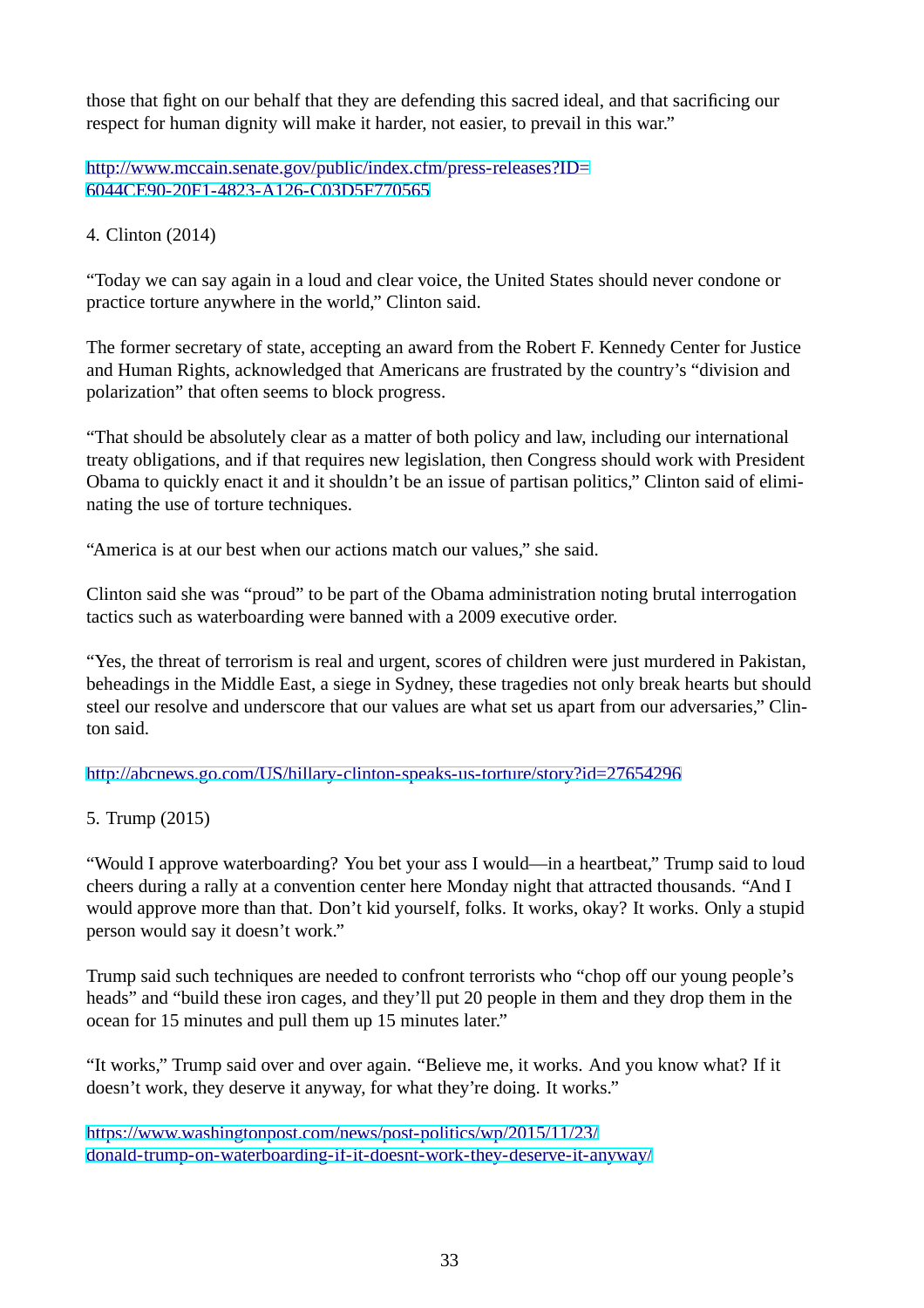# **Appendix 2 Reasoning chains for waterboarding**

Claim: Blanket prohibition on waterboarding

#### Reasons

- 01 Waterboarding is good
- 02 Prisoners talk
- 03 Waterboarding is not torture
- 04 Waterboarding is safe
- 05 Prisoners deserve to be waterboarded
- 06 Waterboarding is torture
- 07 Waterboarding is bad
- 08 Prisoners lie
- 09 Waterboarding stains our reputation
- 10 Waterboarding is contrary to our values
- 11 US should never condone waterboarding
- 12 US follows international law

#### Reasoning chains

Cheney

O-1-2

O-3-4

#### Bush

O-1-2 O-3-4

McCain

S-7-8 S-9-10